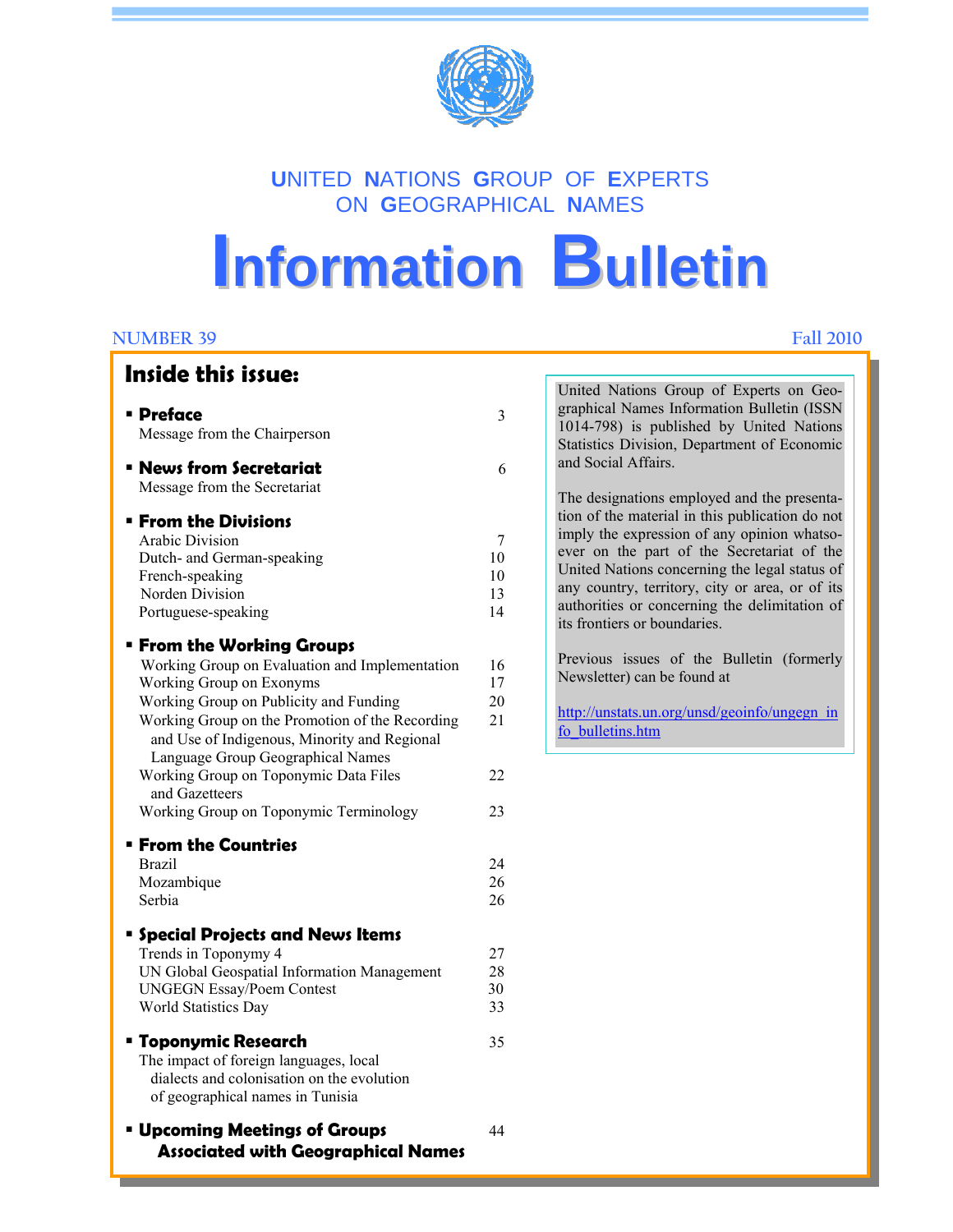# **U** N G E G N **Information Bulletin**

**(**formerly NEWSLETTER**)**

The *Information Bulletin of the United Nations Group of Experts on Geographical Names* (formerly UNGEGN Newsletter) is issued twice a year by the Secretariat of the Group. The Secretariat is established within the Statistics Division (UNSD), Department for Economic and Social Affairs (DESA), Secretariat of the United Nations. It publishes contributions/reports from the Experts of the Group, its Linguistic/ Geographical Divisions and its Working Groups. Contributions for the Information Bulletin can only be considered when they are made available in digital form. They should be sent to the following address:

**Secretariat of the Group of Experts on Geographical Names (UNGEGN) Room DC2-1682 United Nations New York, NY 10017 USA** 

**Tel: 212 963 4297 Fax: 212 963 4569 E-mail:** warschburger@un.org geoinfo $\text{unsd}(\hat{\omega})$ un.org

*The Bulletin is issued without formal editing*.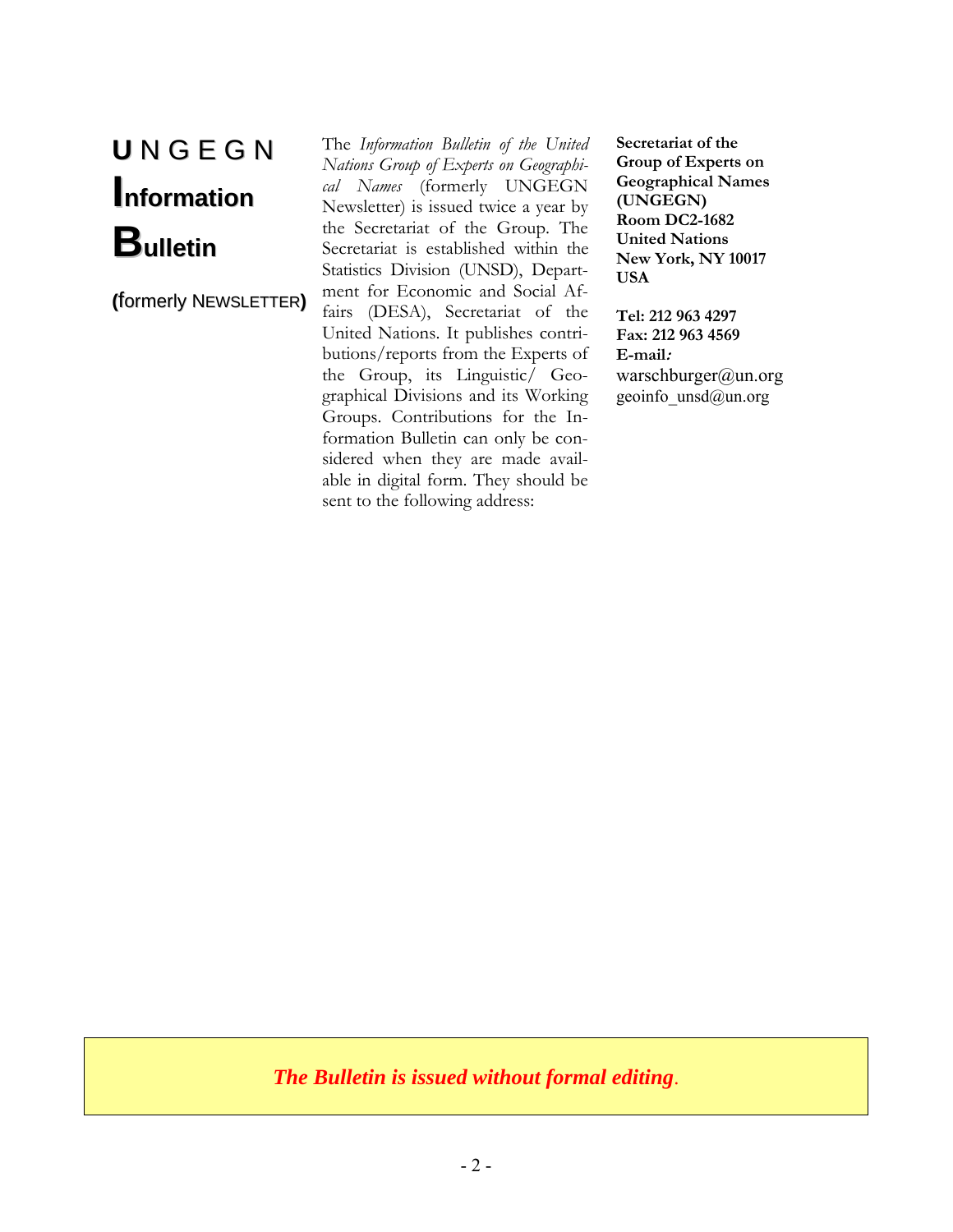# **Preface**

### **Message from the Chairperson**

#### **Dear Colleagues**

Now that the  $26<sup>th</sup>$  Session of UNGEGN has been arranged for 2-6 May 2011 in Vienna, we realize that the next few months will pass by quickly! I encourage all Working Group convenors to make the most of this remaining time so that progress can be reported in Vienna and we can look ahead to the Tenth UN Conference on Geographical Names to be held in the second half of 2012.

On your behalf, I thank Mr. Yacob Zewoldi and Mr. Jaspreet Doung for their diligent work with us over the last few years. Both have moved to other activities within the UN Statistics Division. Now we have the pleasure to welcome Ms. Sabine Warschburger and Ms. Vilma Frani who will be leading the UNGEGN Secretariat in the years ahead.

We look forward to receiving information on Division and Working Group meetings, so that they can be included on the UNGEGN website (http://unstats.un.org/unsd/geoinfo/default.htm) and to receive updates on the relevant toponymic information, contacts and web links for your country.

Below you will find a series of information notices and requests for your suggestions, first concerning the  $26<sup>th</sup>$  Session (organization, displays, special presentations and workshops, second essay/poem contest, availability of UN resolutions database); and second, referring to the possibility of a Toponymy Commission as part of the International Geographical Union (IGU). One new item that has come up is the UN Statistics Division initiative on Global Geo-Spatial Information Management (GGIM). I provide a summary of this activity so far and open discussion for your thoughts on how UNGEGN could best participate in this; the first UN Forum on GGIM is planned for October 2011, to be hosted by the Republic of Korea.

With my greetings to all,

#### **Helen Kerfoot**

Chair, UNGEGN Ottawa, Canada *hkerfoot@nrcan.gc.ca*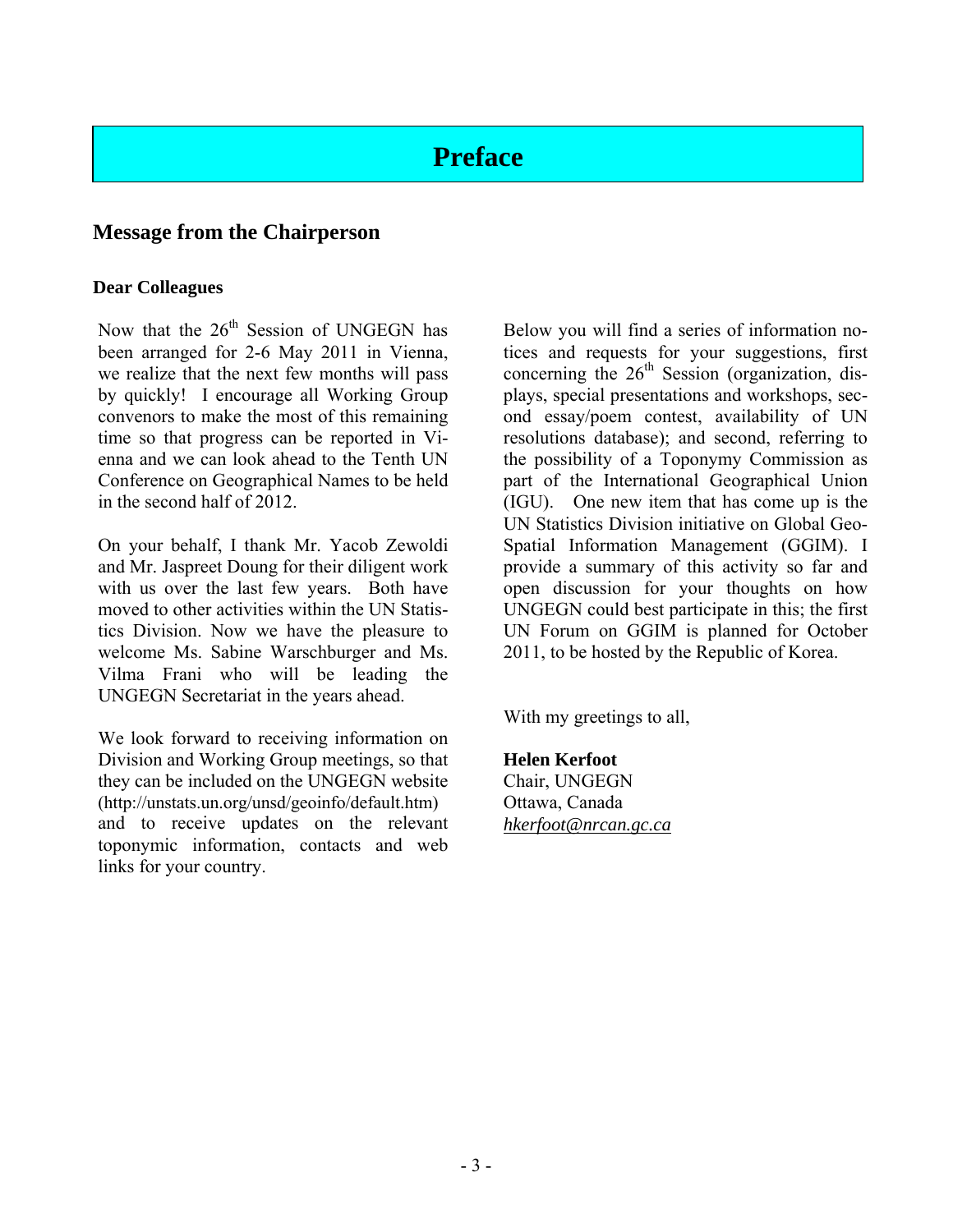### **Optimizing the work at the 26th UNGEGN Session**

In June, the Working Group on Evaluation and Implementation met and discussed how we can optimize the five days assigned to the 2011 UNGEGN Session. I bring to your attention the following suggestions that were made through the UNGEGN Bureau and through the Working Group:

- all documents for discussion should be filed by the deadline, so that time is available for them to be put on the website and reviewed by the Bureau and/or Working Group convenors
- a distinction should be made between documents provided for information and those for discussion (this should be determined by the person submitting the document in conjunction with the chair of the agenda item)
- some groups of documents may need to be summarized by Working Group

*Contact:* Helen Kerfoot (hkerfoot *(a*) nrcan.gc.ca)

convenors or designated experts (as we have previously undertaken with country and division reports)

- timeframes should be set for the various agenda items
- small group meetings are encouraged before morning sessions, between the day's two sessions, or in the evenings
- presentation of documents should be brief, and highlight the main learning or discussion points

Further information on this topic was included in UNGEGN Information Bulletin, No. 38, March 2010 (pages 4-5).

We would be pleased to hear from anyone who may wish to make suggestions concerning the forthcoming UNGEGN session!

### **Displays, demonstrations at the 26th UNGEGN, 2011**

We are planning to provide the opportunity for the display of material relating to geographical names outside the Conference area in Vienna.

Please consider bringing gazetteers, maps, census material and so on. We are hoping also to provide the opportunity for demonstrating toponymic databases and other digital products.

Posters on topics of geographical names standardization are also invited. They will be re-

quired as pdf or jpg files, and the dimensions should not exceed 0.8m wide x 1.5m high (approximately 30 in. x 60 in.).

All materials are subject to review by the UNGEGN Secretariat and must conform to UN practices.

To help us estimate the display area needed, we would like to hear from you!

*Contacts*: Peter Jordan (peter.jordan@oeaw.ac.at) and Helen Kerfoot (hkerfoot@nrcan.gc.ca)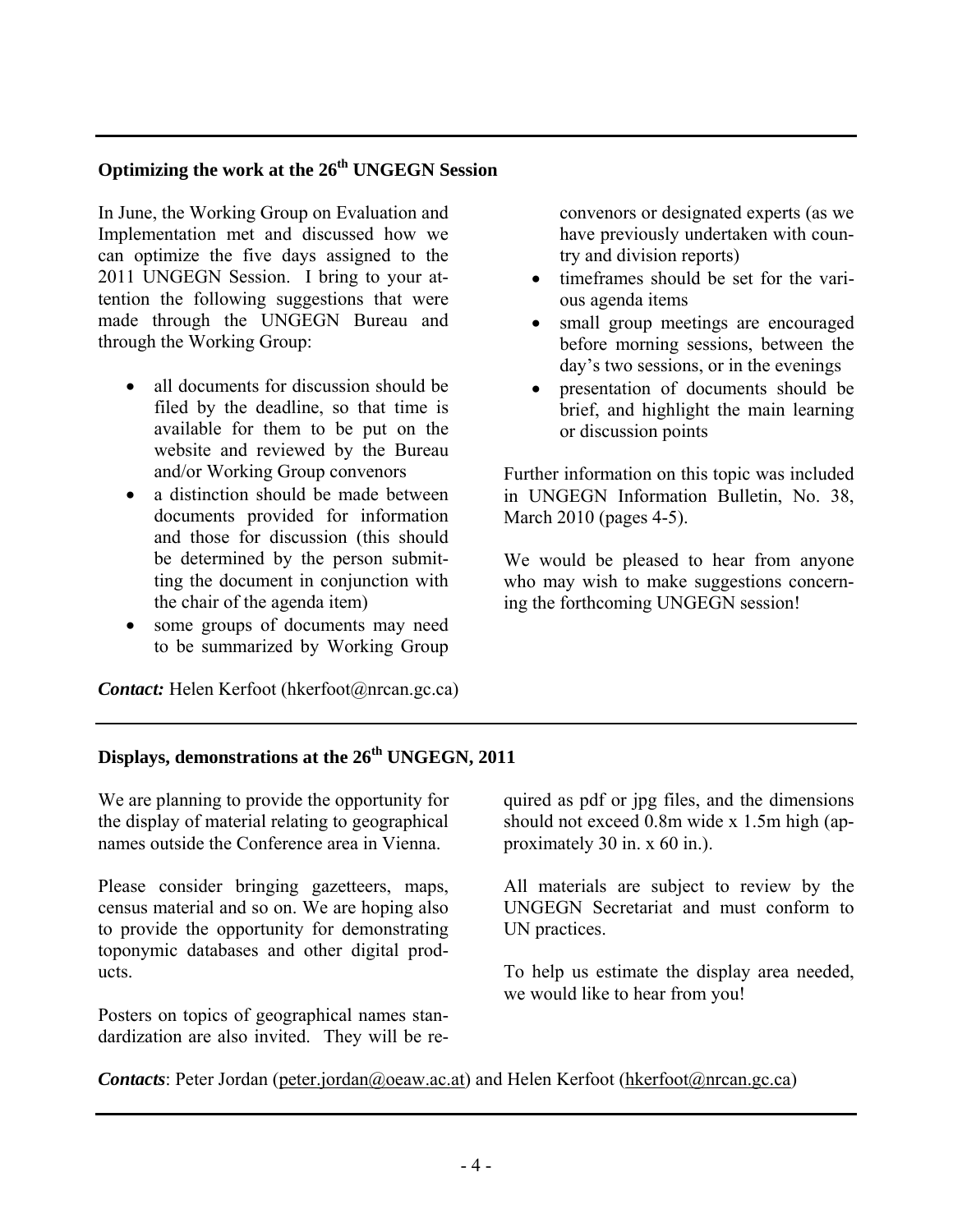### **Special presentations and workshops for the 26th UNGEGN, 2011**

We invite you to submit your suggestions for topics (and possible speakers) for:

- Special presentations to start the morning sessions
- Short workshops (likely two at lunch break and two before the morning sessions)

*Contact:* Helen Kerfoot (hkerfoot@nrcan.gc.ca)

#### **New toponymic essay/poem contest, 2011**

UNGEGN is organizing a second essay/poem contest for participants from Africa! As in 2009, instructions are available in Arabic, English, and French (For English and French see pages 30-33 of this Bulletin). Submissions

should be sent to the Secretariat (geoinfo\_unsd $@$ un.org) by February 1, 2011. Results will be announced and prizes awarded during the  $26<sup>th</sup>$  UNGEGN Session in May 2011 Good luck!

*Contacts*: Brahim Atoui (brahim.atoui@hotmail.fr) and Ferjan Ormeling (f.ormeling@geo.uu.nl).

#### **UNCSGN Resolutions**

All experts can access the full texts of the resolutions from the nine Conferences (1967 to 2007), through the UNGEGN website at http://unstats.un.org/unsd/geoinfo/uncsgnresolutions.htm

- As compendiums of resolutions (pdf files) in English and French
- As a **searchable database** (in English). Searches can be made by Conference, by themes and by individual words, so providing personalized sorting of resolutions to meet your needs. The full texts of the resolutions you select can be printed.

If you have questions about the database, please *contact*: Sungjae Choo (sjchoo@khu.ac.kr)

**\_\_\_\_\_\_\_\_\_\_\_\_\_\_\_\_\_\_\_\_\_\_\_\_\_\_\_\_\_\_\_\_\_\_\_\_\_\_\_\_\_\_\_\_\_\_\_\_\_\_\_\_\_\_\_\_\_\_\_\_\_**

#### **Call for interest in creating a Toponymy Commission within the International Geographical Union (IGU)**

A number of UNGEGN experts participate in the IGU conferences held regularly around the world. It has been suggested that within the structure of IGU, a Toponymy Commission be created. Any UNGEGN expert interested in

the formation of such a commission and wishing to be active in this group should *contac*t: Ki-Suk Lee (leekisuk@snu.ac.kr) and Helen Kerfoot (hkerfoot@nrcan.gc.ca), as soon as possible.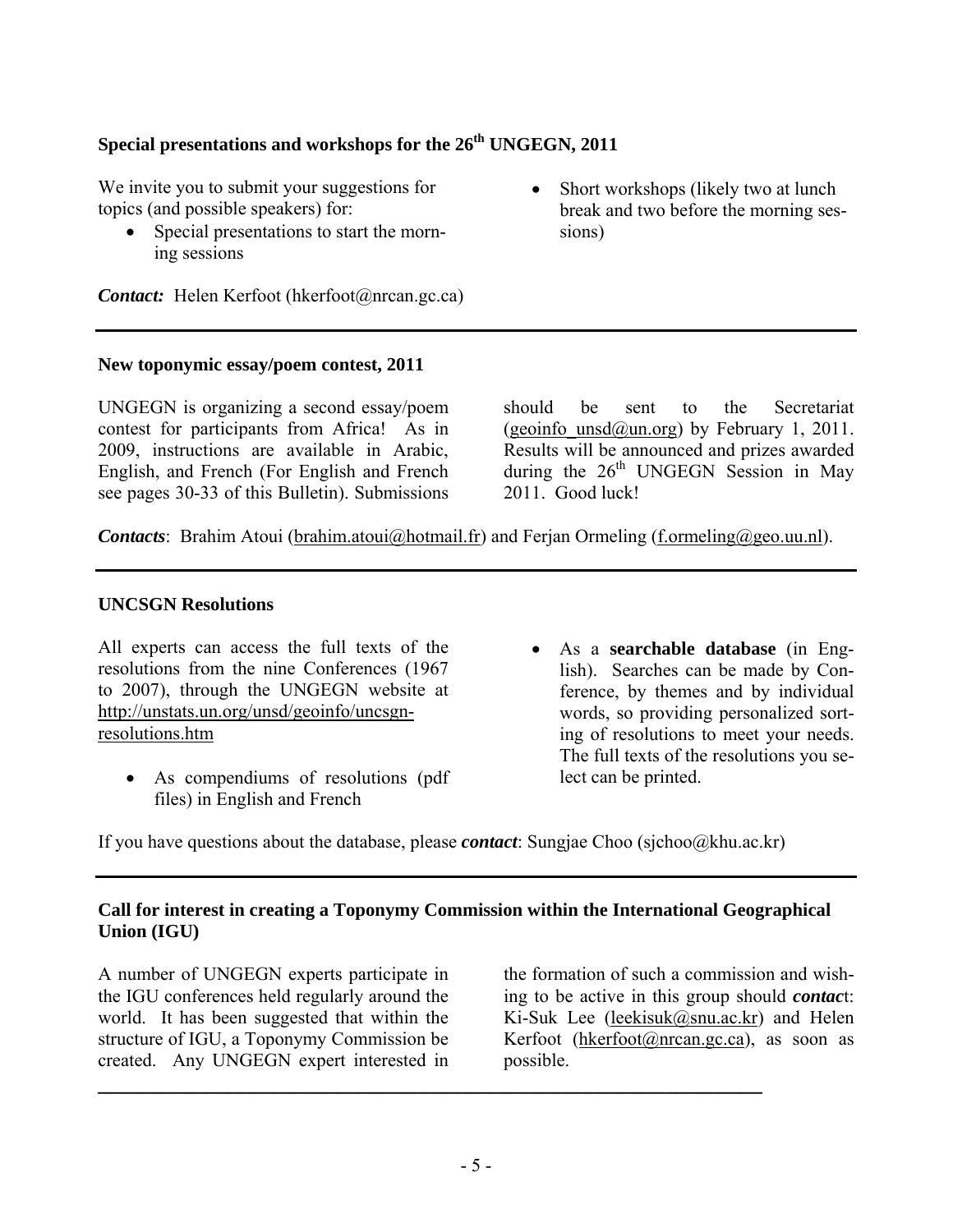# **News from the Secretariat**

#### **Dear UNGEGN Experts,**

I would like to take this opportunity to inform you that I have assumed the responsibilities of Mr. Yacob Zewoldi, as the new Secretary of UNGEGN. Mr. Zewoldi has diligently served UNGEGN for several years and we are grateful that he has agreed to advise the new secretariat as needed. Mr. Zewoldi as well as Mr. Doung have moved on to new positions within the UN Statistics Division. At the same time, I would like to welcome Ms. Vilma Frani to the Secretariat; as of 16 July**,** she has taken over functions from Mr. Jaspreet Doung.

### **Sabine Warschburger**

*warschburger@un.org* 

### **26th Session of UNGEGN**

The  $26<sup>th</sup>$  session will take place 2-6 May 2011 in Vienna. A note verbale is expected to be sent in November together with the provisional agenda (GEGN/26/1), and information about documentation for the Conference (GEGN/26/2). Once sent, experts will be notified by e-mail and a copy can be provided upon request by the Secretariat.

Experts are asked to forward to the United Nations Secretariat (*geoinfo\_unsd@un.org*), at their earliest convenience but not later than 25 February 2011 digital documents prepared in support of items on the provisional agenda for the twenty-sixth session. Each document should include a short summary and the appropriate item on the provisional agenda must be indicated. Documents received will be processed by the United Nations and posted on the UNGEGN website.

#### **Previous Bulletins/Newsletters**

In a renewed effort to make available older documents relevant to the UNGEGN work, the Secretariat has scanned historical copies of the UNGEGN Bulletin/Newsletter. They are all available in pdf-format at: http://unstats.un.org/unsd/geoinfo /ungegn\_info\_bulletins.htm.

The Secretariat wishes to thank Helen Kerfoot, UNGEGN chair, and Brenda Brookes from the Dag Hammarskjold Library for making available their collections to us for scanning.

#### **UNGEGN World Geographical Names Database (http://unstats.un.org/unsd/geoinfo/ geonames/)**

Over the past few months we have incorporated some new material as well as corrections submitted by experts. We have also decided on quarterly scheduled updates, the next of which is due 1 December 2010. We would like to encourage you to send us your material for the online database, namely:

- Names of cities with a population over 100,000 (original writing system and romanized form)
- Coordinates in degrees and decimal degrees
- Audio files (.wav) for each city name

Please check the website and contact us if your country's information needs additions or corrections!

| Contact: | geoinfo $\text{unsd}(\hat{\omega})$ un.org |
|----------|--------------------------------------------|
|          | hkerfoot@nrcan.gc.ca                       |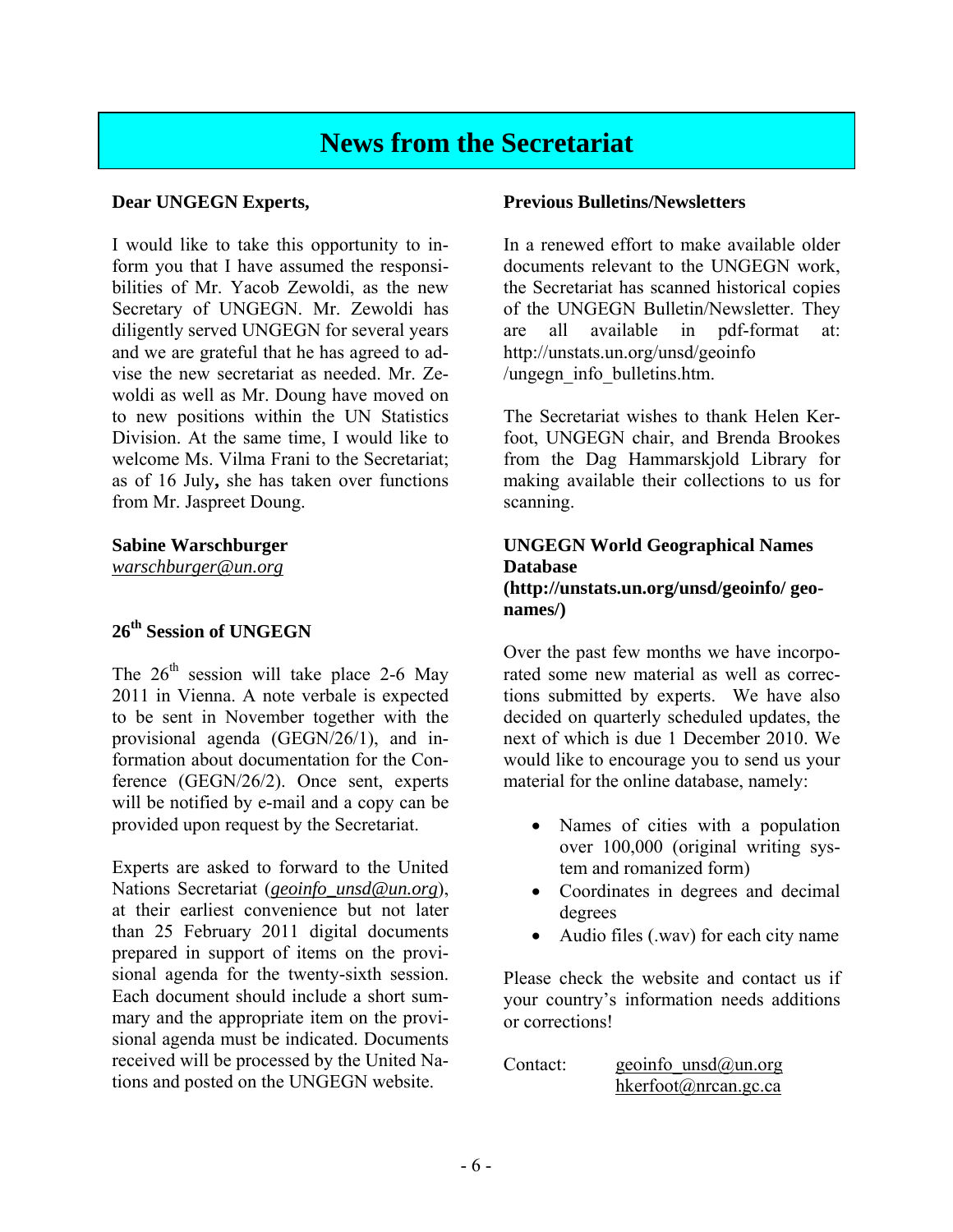# **From the Divisions**

# **Arabic Division**

### **Report of the Fifth Arab Conference on Geographical Names (5th ACGN)**

The League of Arab States (LAS) and the Arabic Division of Experts on Geographical Names (ADEGN) organized the 5th ACGN titled: **"***Setting a master plan for the normalization and the standardization of the Arabic place names, and preservation of these names as a cultural heritage"***.** The conference was held in Beirut from 26 to 29 May 2010 under the patronage of His Excellency the President of the Lebanese Republic, **General Michel Suleiman**, and under the auspices of the League of Arab States.

The ADEGN announced Dr. Asaad Abdo from Saudi Arabia as an honory chair of the conference.



**The opening ceremony** 

### **A. Conference objectives:**

The conference aims:

**First:** To discuss a master plan to implement unified procedures, and to adopt it by the different division member states, some of these procedures are:

- To establish the National Geographical Names authority in the division member states.
- To use unified rules for the place names, organization and standardization.
- To issue common gazetteers and atlases for the Arabic place names.
- To write the place names in a unified way over the cities and villages signs.

**Second:** To implement the procedures of the preservation of the cultural and historical heritage by:

- Working on preserving cultural heritage of Arabic place names.
- Preventing Arab names from translation and elimination.
- Promoting of the historical and cultural origin of the Arabic place names
- Issuing the Arabic place names as economic and cultural indications or intellectual properties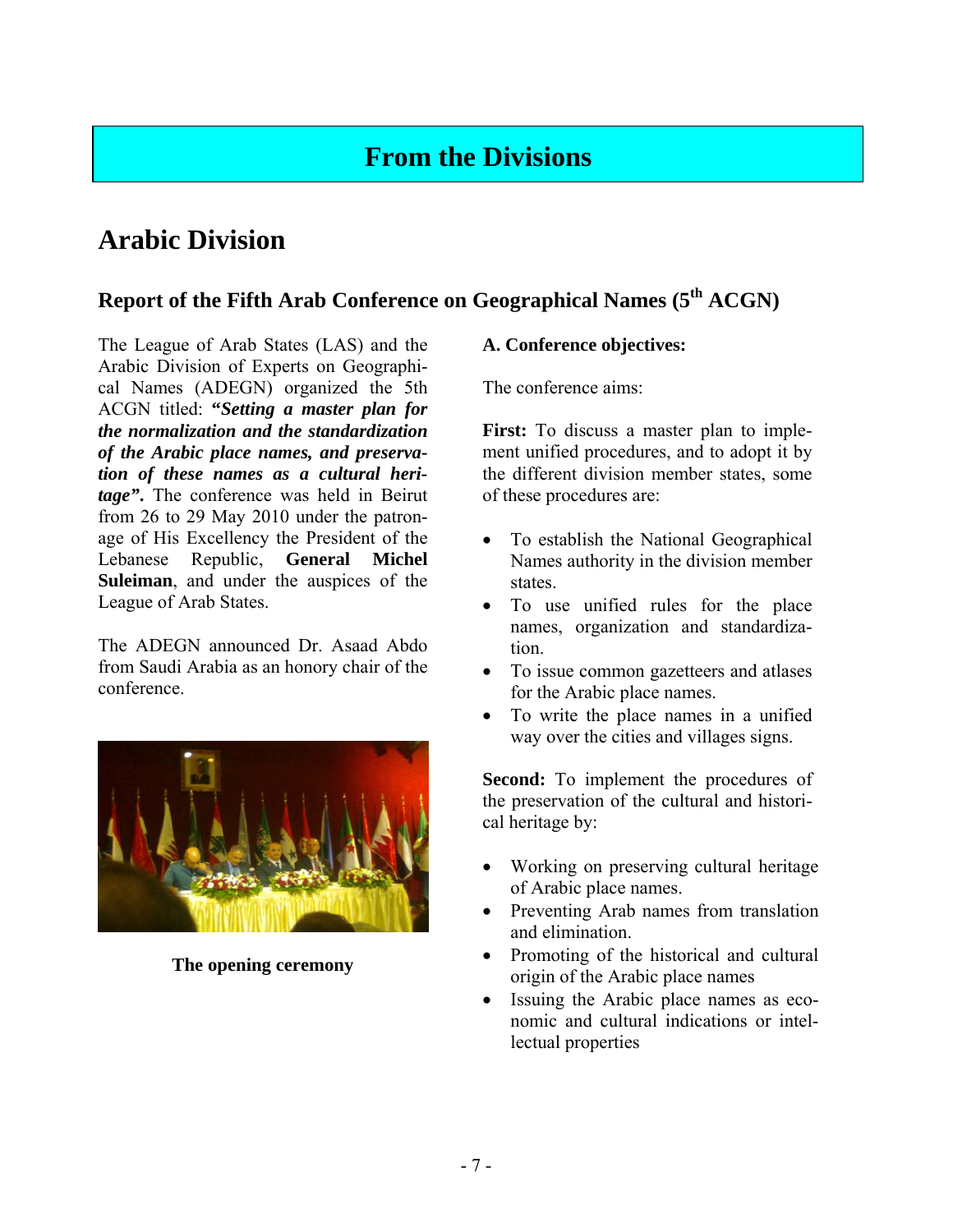**Third**: To issue recommendations about:

- Establishing the National names authority in each country member
- Establishing National gazetteers.
- Establishing Unified Arabic Maps.
- Establishing standard addresses.
- Issuing the National Cultural Arabic Gazetteer names.

### **B. Participation:**

Forty two delegates from fifteen Arabic countries (Lebanon, Saudi Arabia, Jordan, Qatar, United Arab Emirates, Tunisia, Sudan, Algeria, Kuwait, Egypt, Iraq, Oman, Libyan Arab Jamahiriya, Syrian Arab Republic and Occupied Palestine).

Special delegate of the Secretary-General of the Arab League, Vice-chairmen: UNGEGN, Lebanese University, Professors and researchers in linguistics and phonetics, Lebanese governmental bureaus and administrations, private companies: FUGRO, ORION, Navleb, Geovision, Paravision, Navteq, Gis transport, ESRI Leb, Lebanese and international media.

### **C. Results:**

Eleven recommendations and resolutions emanated from the conference unanimously.

### **Here they are:**

- 1. Declaring the conference convened legally.
- 2. Holding periodic meetings of working committees.
- 3. Preserving cultural heritage of Arab place names by prevention of translation and elimination.
- 4. Recommending to all Arab countries to establish permanent national bodies for the unification of geographical names.
- 5. Building gazetteers of geographic names:
	- Collecting geographical names and building gazetteers of major cities with population greater than 100 000.
	- Sending these gazetteers to the division secretariat to be studied in the relevant work groups.
	- Establishing a unified Arab gazetteer at a later stage.
- 6. Holding the  $6<sup>th</sup>$  ACGN in Cairo during the first half of year 2012.
- 7. Implementation of resolution VII /4 of the  $7<sup>th</sup>$  UNCGN (UN Conference on the Standardization of Geographical Names) New York 1998

The conference recommends the following:

- All the Arab countries to follow up the implementation of the Standard Arabic Romanization system 2007 honestly and continuously.
- The League of Arab States to get approval on the system from all Arab states through its authorities and disseminates it, recommends using it when transliterating Arabic place names to the Latin alphabet and informs the Economic and Social Council of the United Nations that the above resolution (VII/4) has been implemented.
- Prepare a draft recommendation by the ADEGN for a resolution in the next conference in Cairo 2012 to be introduced at the tenth UNCGN conference that will be held in New York in 2012.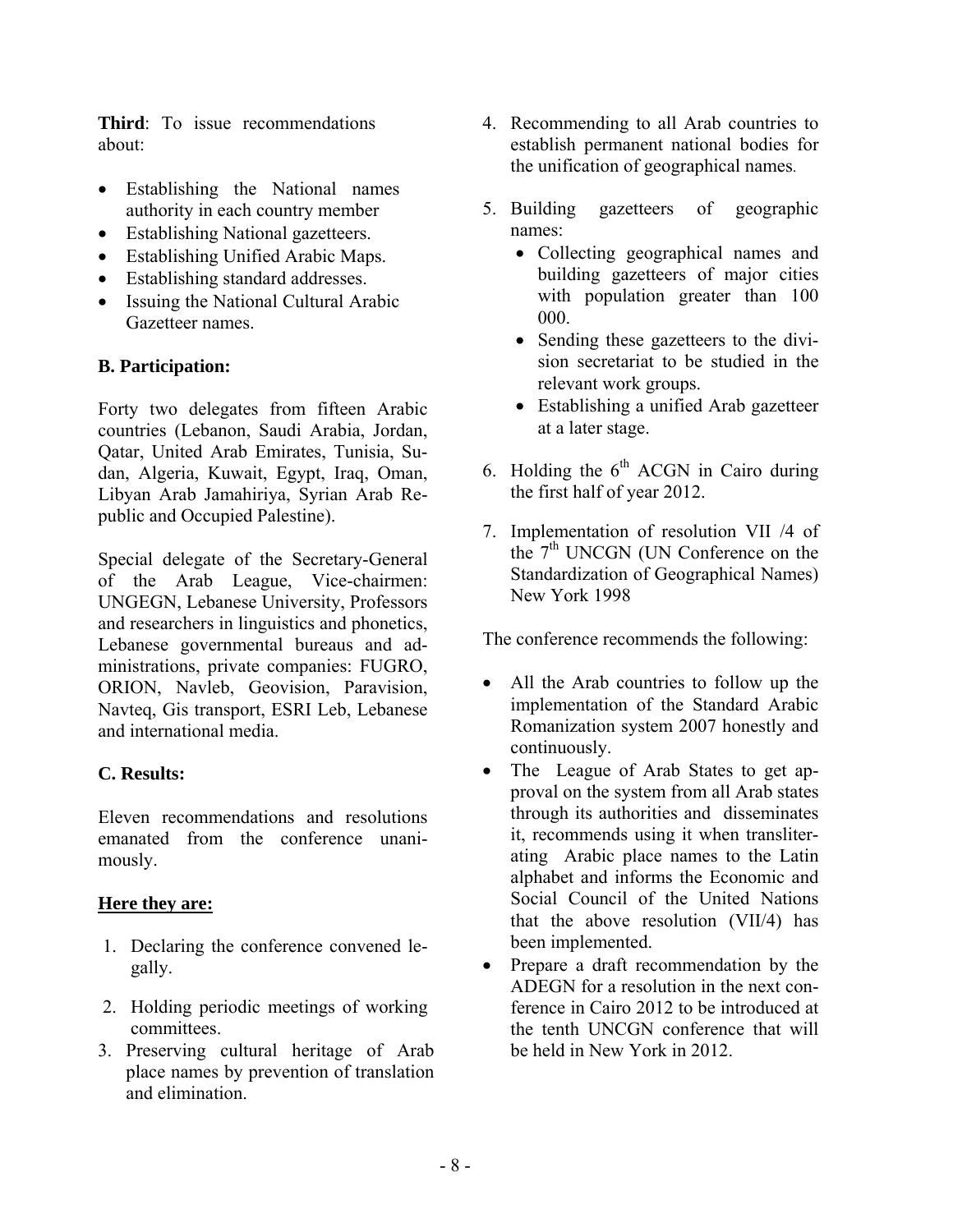- 8. Recommending all Arab experts to enrich the Division's website on the Internet http://www.adegn.org with their researches and activities.
- 9. Recommending Arab experts on geographical names with cooperation of linguists to work on amending the Arabic part of the UNGEGN Glossary of terms to be represented on the upcoming conference.
- 10. Electing a new administrative committee of the Division as follows:

**Chair:** Eng. Ahmed Mohamed Kamel (Egypt)

**Vice-chair:** Eng. Mohammed El Bechir Al Chok (Tunisia)

**Vice-chair:** Mr. Mohammed Al-Shahrani (Saudi Arabia)

**Editor:** Mr. Ibrahim Az-zoqurti (Jordan) **Reporter:** Mr. Yousef Issa Ibrahim (Qatar)



New administrative committee of **ADEGN** 

11. Expression of the feelings of thanks and gratitude to the:

Republic of Lebanon, the Lebanese President, the Lebanese government, the Lebanese Minister of Defense, the General Secretariat of the Arab League, the personal representative of the Secretary General of the Arab League, the Vice– chair of UNGEGN, the Lebanese Army

Command and the Directorate of Geographic Affairs and the president of the conference and the organizing committee.

### **D. Excursion**

In  $29<sup>th</sup>$  May 2010 we went on an Excursion to visit historical places in Lebanon. We had a very wonderful excursion, we visited a palace of Beet Ad deen, Al beqaa valley and The mountain of Arz Ash shofaan.



**For further information about the conference please contact:** 

### **Brigadier General Maroun Khraish**

Lebanon, *President of the 5th ACGN Conference Email: mkraish@gmail.com* 

### **Eng Ahmed Mohamed Kamel**

Egypt, Central Agency For Public Mobilization and Statistics *Chair of ADEGN Email: col.kamel@gmail.com*

### **Eng.Eman Ahmed Orieby**

Egypt, Central Agency For Public Mobilization and Statistics *ADEGN Secretariat Email: emanorieby@gmail.com*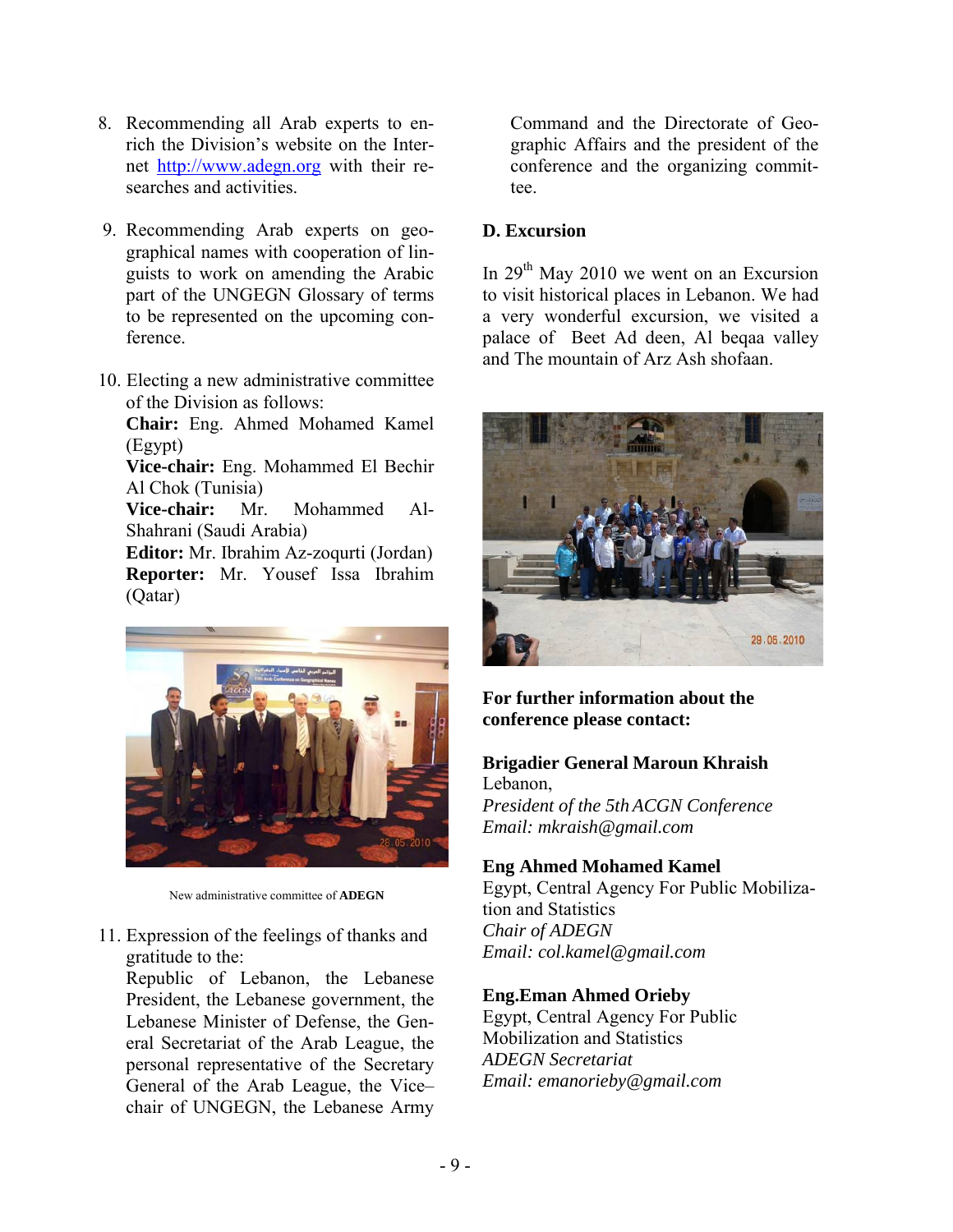# **Dutch- and German-speaking Division**

# **24th DGSD Meeting, Tainach (Austria), 28th April 2010**

The Meeting was held in conjunction with the 10<sup>th</sup> Meeting of the UNGEGN Working Group on Exonyms and a meeting of the Permanent Committee on Geographical Names (Ständiger Ausschuss für geographische Namen, StAGN) and was attended by experts of the DGSD member countries Austria, Belgium, Germany, the Netherlands and Switzerland, temporarily also by the UNGEGN chair, Helen KERFOOT. Major topics discussed were contents, venue and date of a next GeoNames meeting, common DGSD activities and goals for the next UNGEGN session as well as eventual new rules of procedure for the next UNGEGN session under the regime of a length reduced to

just five days. Finally, according to the rotation principle, the Division chair passed from Austria to Belgium for the next five years, in personal terms from Peter JORDAN, who had chaired the Division from 2007 following Isolde HAUSNER (2005-07), to Kathleen VAN **DOREN** 

**Peter JORDAN** (Past Division Chair) Email: peter.jordan@oeaw.ac.at

New Division Chair: **Kathleen VAN DOREN**, Belgium Email: (kvd@ngi.be)

# **Division francophone**

### *Le tour du monde en français***, un nouvel outil de recherche pour les noms de lieux du monde**

Le 11 juin dernier, la Division francophone a eu le plaisir de mettre en ligne *Le tour du monde en français*, une banque de données contenant les exonymes français de plus d'un millier de lieux du monde. Elle comprend des noms d'entités naturelles, de villes, de divers découpages administratifs ainsi que les noms à utiliser en français pour tous les États indépendants et leurs capitales.

Amorcé en 1999, ce projet de banque des exonymes français, dont Henri Dorion et Jean Poirier, du Québec, ont été les premiers artisans, devait enfin voir le jour en 2003.

D'abord conservées dans un fichier Excel, les données ont ensuite été versées dans une base de données normalisée, créée pour l'occasion et baptisée « Bougainville ». Mise en ligne en 2003, cette base de données a cessé d'être diffusée quelques années plus tard afin d'être actualisée. De nombreuses informations y ont été ajoutées et un nouvel environnement visuel a été créé en conséquence. La version actuelle du *Tour du monde en français* est le fruit d'une étroite collaboration entre les différents participants français et québécois qui y ont travaillé au fil des ans.

L'objectif du *Tour du monde en français* est de mettre en correspondance les noms de lieux dans la ou les langues officielles localement avec la forme qui est recommandée, en français, par les autorités toponymiques québé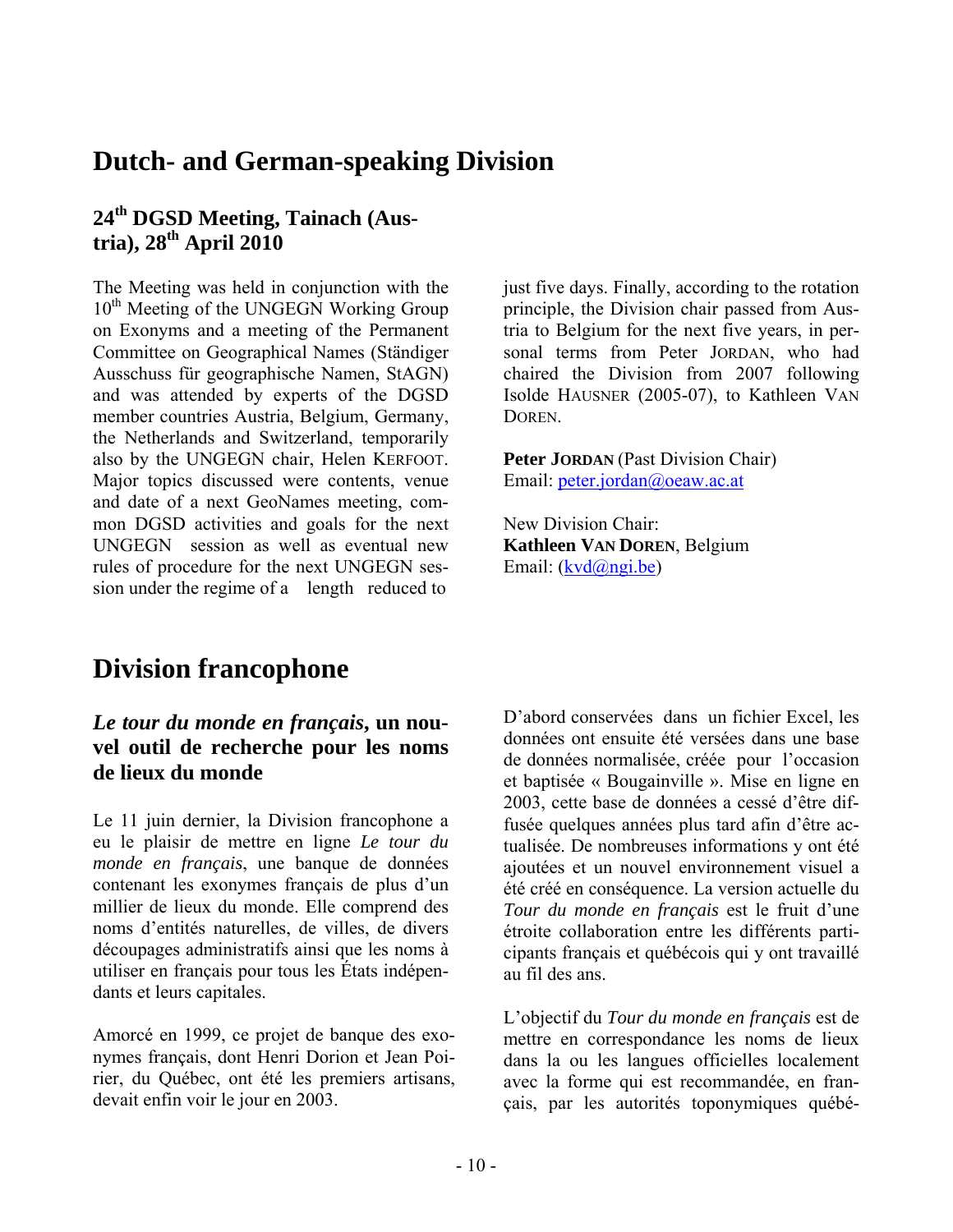coise, canadienne, française et onusienne. La banque fournit de l'information sur la graphie du nom français et de l'endonyme correspondant, et précise la localisation et la nature du lieu nommé. Tous les endonymes sont inscrits dans la banque en alphabet latin. Pour chaque langue, des renseignements sur le système de translittération ou de transcription utilisé sont fournis, s'il y a lieu. Dans le cas des langues utilisant déjà l'alphabet latin, des renseignements sur les caractères spéciaux ou l'appellation de ces langues ont pu être ajoutés.

Finalement, divers renseignements supplémentaires, comme le gentilé, le genre du nom ou son emploi en contexte, sont également disponibles. Plusieurs documents complémentaires permettent de se documenter sur les langues, les pays, les systèmes de romanisation ou sur la banque elle-même.

La consultation des données contenues dans la banque se fait à l'aide d'un moteur de recherche qui offre la possibilité d'effectuer des requêtes selon un mode de recherche simplifié ou avancé. La recherche avancée permet de faire des requêtes ou de créer des listes selon certains paramètres choisis, comme le pays, la langue ou le type de lieu nommé. Un mode d'emploi détaillé fournit la description des paramètres de recherche ainsi que des divers champs de la banque et guide l'utilisateur dans la lecture des résultats.

*Le tour du monde en français* contient actuellement les noms de 1192 lieux. En constante évolution, la banque sera régulièrement enrichie de nouvelles recommandations et de nouveaux noms en lien, notamment, avec des événements de l'actualité.

*Le tour du monde en français* se veut un outil de recherche sérieux mais convivial, spécialisé tout en étant accessible. Il sera d'une grande utilité aux professionnels (journalistes, éditeurs, professeurs…) qui font usage de toponymes étrangers dans des textes en français,

que ce soit de façon quotidienne ou occasionnelle. Il sera aussi un outil de référence pour les spécialistes en toponymie qui sont à la recherche d'une information correcte et précise. Cette banque permettra, d'une part, aux utilisateurs francophones de se renseigner sur les noms officiels locaux des lieux étrangers et, d'autre part, aux locuteurs non francophones de connaître les noms qui désignent, en français, des lieux localisés un peu partout sur la planète.

Nous vous invitons à consulter ce nouvel outil de référence, qui est disponible sur le site Web de la Division francophone à l'adresse suivante :

http://www.toponymiefrancophone.org/DivFra nco/Bougainville/recherche.aspx.

### **Marie-Ève Bisson**

Commission de toponymie du Québec (Canada) Division francophone Courriel : mebisson@toponymie.gouv.qc.ca

# *[Translation]*

# **French-speaking Division**

### *Le tour du monde en français***: a new search tool for the world's Frenchlanguage place names**

On June 11 of this year, the Francophone Division had the pleasure of releasing *Le tour du monde en français*, an online data bank containing the exonyms in French of more than a thousand places throughout the world. The data bank contains the French names of natural features, cities, and various administrative areas as well as the correct French exonyms of all independent states and their capitals.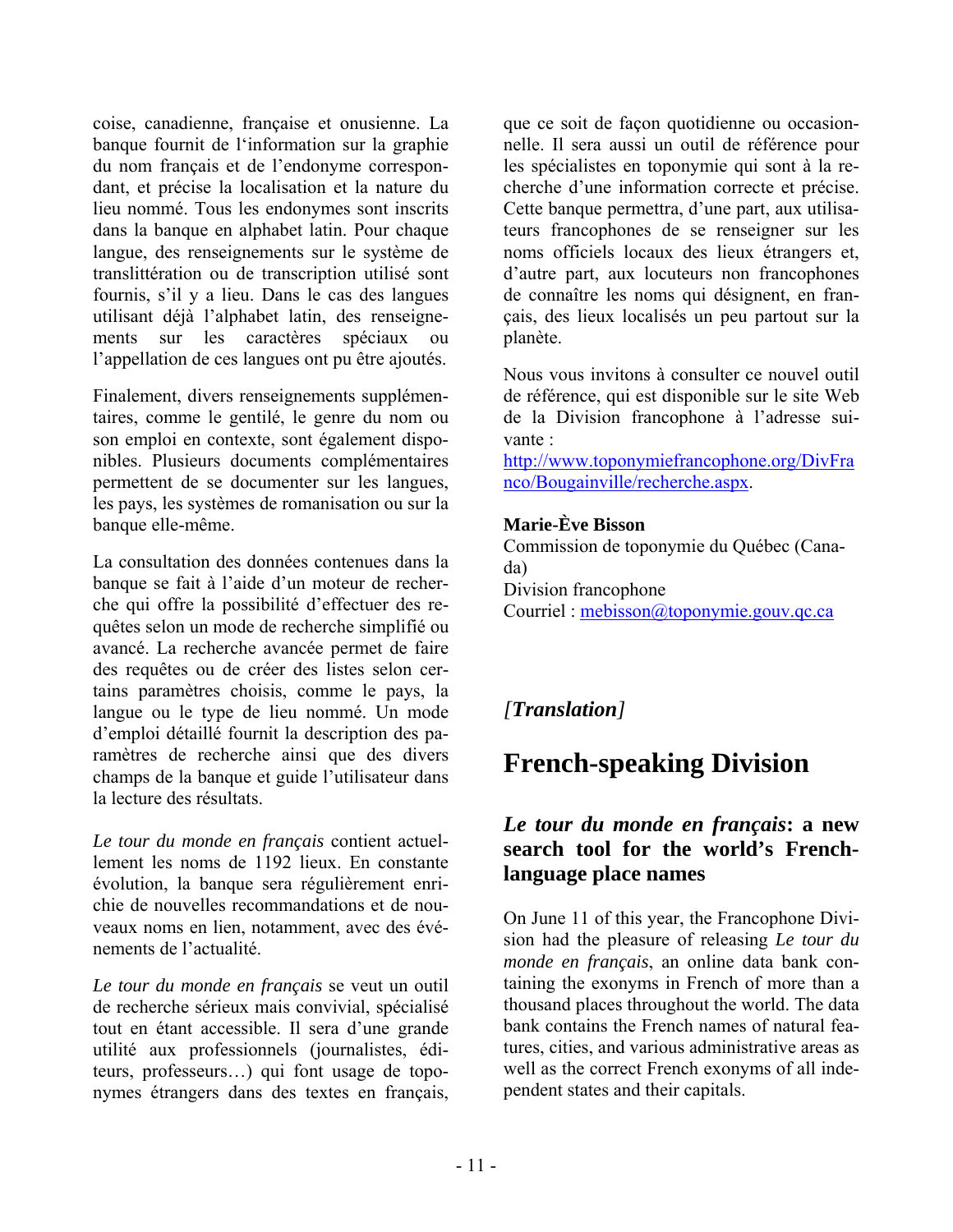Started in 1999 by Henri Dorion and Jean Poirier of Quebec, this project to develop a bank of French-language exonyms finally came to fruition in 2003. Initially kept in an Excel file, the data were loaded into a standardized database, which was created specifically for this purpose and given the nickname "Bougainville." Uploaded to the Web in 2003, the database was deactivated a few years later in order to be updated and revised. Numerous pieces of information were added to the database, and a new visual environment was created for it. The current version of *Tour du monde en français* was developed through the close cooperation of the various participants from Quebec and France who contributed to the project over the years.

The purpose of *Tour du monde en français* is to match place names in local official languages with their French-language equivalents recommended by the geographical place name authorities of Quebec, Canada, France and the United Nations. The bank provides information on the writing of the French name and of the corresponding endonym, and specifies the location and nature of the place in question. All endonyms are entered in the bank using the Roman alphabet. For each language, information on the transliteration or transcription system used is provided, as required. In the case of languages already using the Roman alphabet, information on any special characters or on the names of those languages may have been added.

Lastly, a variety of additional information, such as the name given to inhabitants, the gender of the place name and contextual examples of its usage, is also available. Information on languages, countries, romanization systems and the data bank itself is available in several supplementary documents.

The data contained in the bank is consulted by means of a search engine that can be used to

perform basic or advanced searches. The advanced search mode allows users to query the bank or create lists on the basis of selected parameters, such as the country, language or type of place name. Detailed instructions describe the search parameters and the various fields in the data bank, and also guide users through the process of reading results.

*Le tour du monde en français* currently contains 1,192 place names. The databank is constantly changing and will regularly be enriched through the addition of new recommendations and new names generated by world events.

*Le tour du monde en français* is a user-friendly search tool that provides serious, specialized information in a readily accessible way. It will be extremely useful to professionals (such as journalists, publishers and educators) who are called upon to use foreign place names in French-language textual material on occasion or on a daily basis. It will also constitute an invaluable reference tool for toponymy specialists who are looking for precise and accurate information. This bank will enable Francophone users to find out the official local names of foreign places, and it will allow individuals who do not speak French to find out the correct names in French of places all over the world.

We urge you to consult this new reference tool, which is now available on the Francophone Division Web site at:

http://www.toponymiefrancophone.org/DivFra nco/Bougainville/recherche.aspx.

### **Marie-Ève Bisson**

Commission de toponymie du Québec (Canada) French-speaking Division E-mail: *mebisson@toponymie.gouv.qc.ca*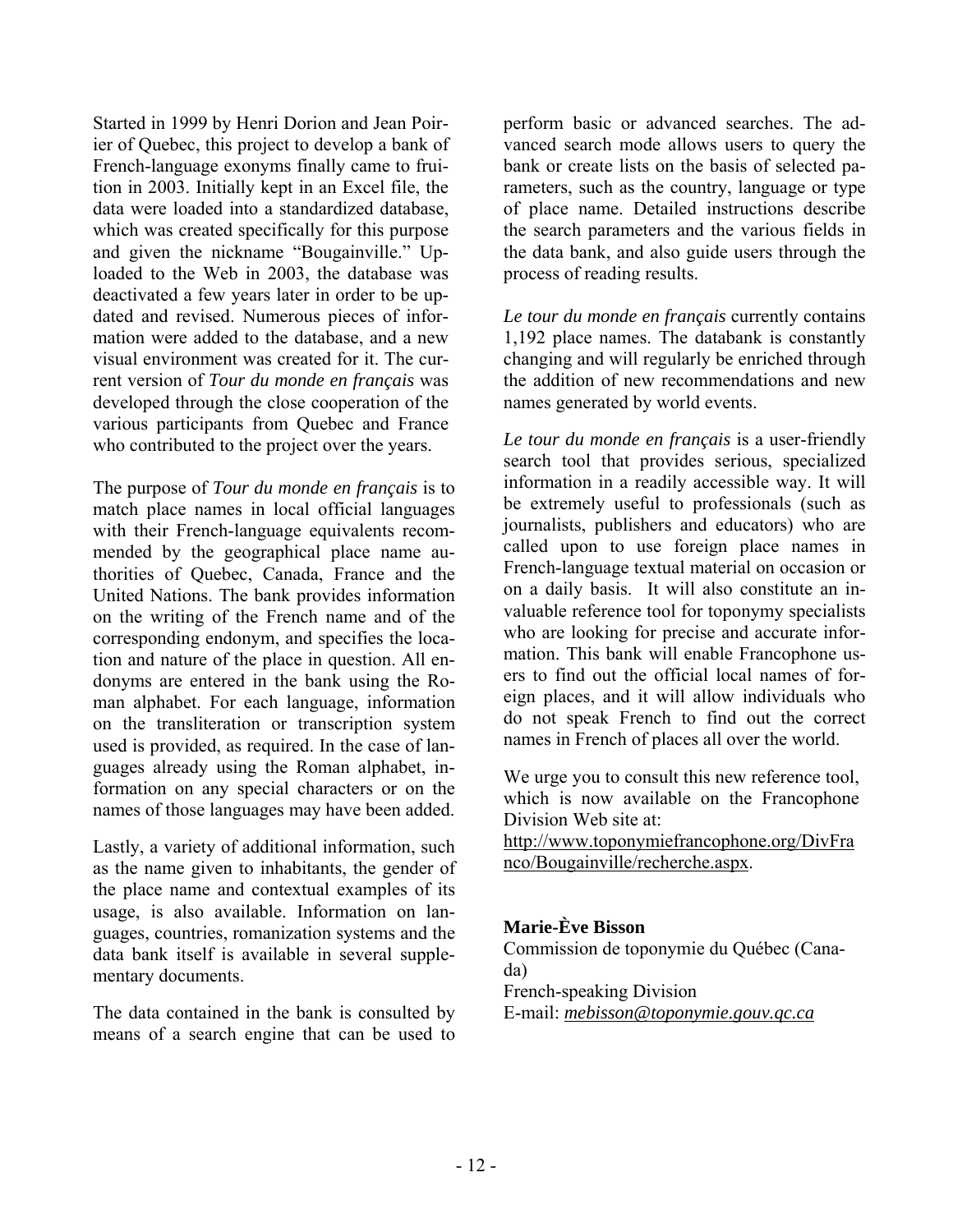# **Norden Division**

### **Norden Division Nestor Botolv Helleland celebrated**



Longstanding UNGEGN member and participant, Botolv Helleland, turned 70 on the 9th of June and is now formally retired from his position as associate professor in name studies at the University of Oslo, Norway, where he

has been employed since 1972 – first at the Norwegian Place-Name Archive, which was placed under the university in 1978. Since 1987 Botolv has been an enthusiastic member of UNGEGN and an eager participant in the debates in the Norden Division as well as the general sessions. His engagement has been particularly evident in the *UNGEGN Working Group on Publicity and Funding* and the *UNGEGN Working Group on Exonyms*. Botolv Helleland's colleague and friend, Tom

### **Norden Division Meeting**

As announced in the last UNGEGN-Bulletin, the next Norden Division Meeting was held in Uppsala on October 29th 2010, in conjunction with a symposium and meeting of the UNGEGN Working Group on Terminology October 27th-29th. The provisional agenda for the Norden Division meeting was as follows:

- 1. Chairman's welcome
- 2. Election of keeper of minutes
- 3. Acceptance of minutes agenda

Schmidt, has sent us the following note from the celebrations:

"On his birthday on the 9th of June, Botolv held a small celebration at the Department of Linguistic and Nordic Studies where he was presented with a festschrift, *Botolv – onomastikkens harding*, much to his surprise and delight. On the following Saturday some 70 guests – family, friends and colleagues – were gathered for a splendid party in Botolv's back yard. However, it came as no surprise that the dedicated name scholar Botolv was back in his office on Monday morning. Retired he may be but with his renowned enthusiasm, the 70 years young Botolv will no doubt make himself heard and read for many years to come."

Congratulations to Botolv Helleland from all of us at the Norden Division, too. We owe a great many thanks to him for his dedicated work for Norden Division and UNGEGN.

- 4. 26th UNGEGN Session in 2011
- 5. Implementation of INSPIRE and EGN services in the Nordic Division area
- 6. Norden Division Project idea: Minority names database/application
- 7. Norden Division Homepage
- 8. Next Norden Division Meeting
- 9. Any other business

A detailed report will follow in the next Bulletin.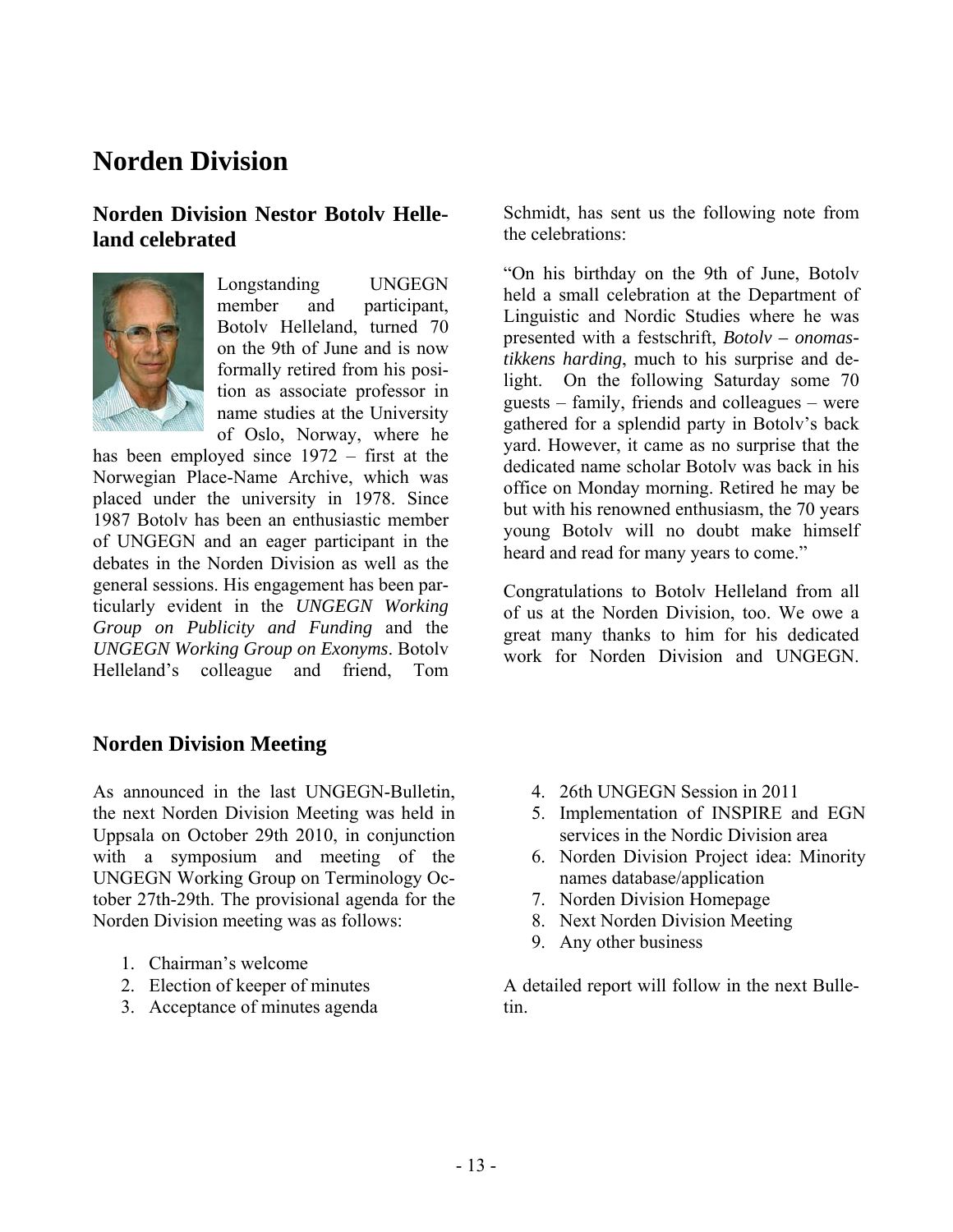### **News from Denmark**

#### **Centenary of the Danish Place-Name Commission**

As was also announced in the last Bulletin, the Danish Place-Name Commission turned 100 years on July 13th. This is marked by a number of celebration seminars throughout the year, the remaining two being September 23rd and on October 29th, the latter date being the official celebration of the centenary itself. Information about these events will be published on the Place-Name Commission website, www.stednavneudvalget.ku.dk.

#### **Place-name commission for Føroyar**

We are pleased to announce that a place-name commission (Staðarnavnanevndin) was appointed in Føroyar (Faroe Islands) on July 6, 2010.

The contact information is as follows: Eivind Weyhe (Chairman) Føroyamálsdeildin, Fróðskaparsetur Føroya, Boks 272, FO-110 Tórshavn, Føroyar (Faroe Islands) Tel.: +298 352527 Email: eivindw@setur.fo

Peder Gammeltoft Chair, Norden Division Email: gammelt@hum.ku.dk

# **Portuguese-speaking Division**

In November 2009 Brazil made available the homepage of the Portuguese-speaking Division (DPLP), which aims at joining the lusophone countries together in discussions on the standardization of geographical names in Portuguese. The website was first presented in the first seminar on geographical names of the Portuguese Language Community of Countries (CPLP), held in Rio de Janeiro, Brazil, in December 2008.

The website address, first announced in UNGEGN Information Bulletin 37 (page 40), has recently being altered to http://www.dplpng.ibge.gov.br



It is expected that the creation of the website will provide one more means to facilitate the development of closer relationships among the member countries and an opportunity for a rich exchange of ideas and experiences concerning geographical names. In short, we hope it will make it easier for the members of the division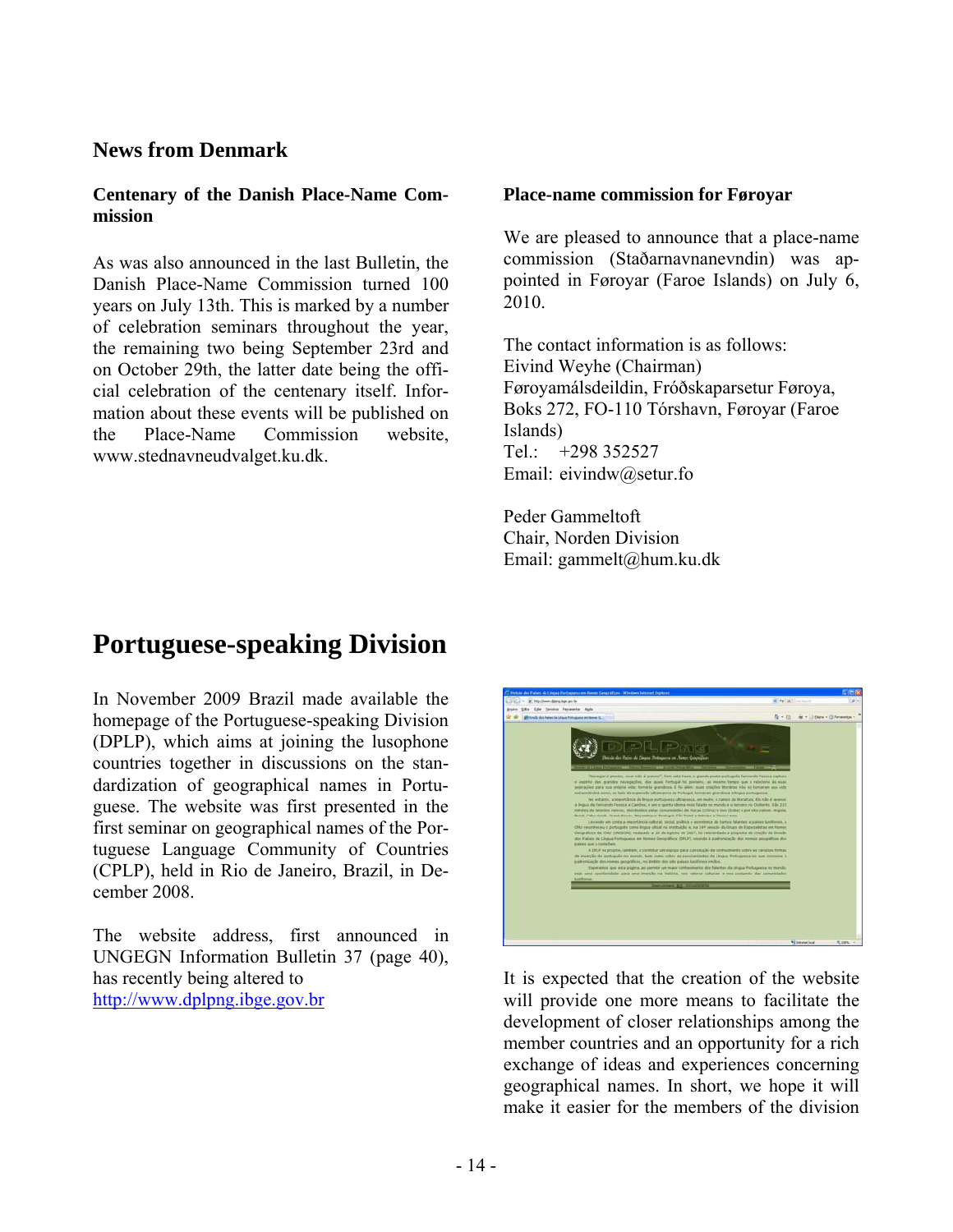to work as a team when contemplating important measures and decisions to be taken concerning geographical names in Portuguese.

As far as technical exchange is concerned, Brazil has acquired specific technology concerning the implementation of Geographical Names databases as it is developing The Geographical Names database of Brazil and is

ready/willing to aid those lusophone countries wishing to implement theirs. **Ana Cristina da Rocha Bérenger Resende**  IBGE, Brazil Email: *ana.resende@ibge.gov.br*

#### **Cláudio João Barreto dos Santos**

IBGE, Brazil Email: *claudio.santos@ibge.gov.br*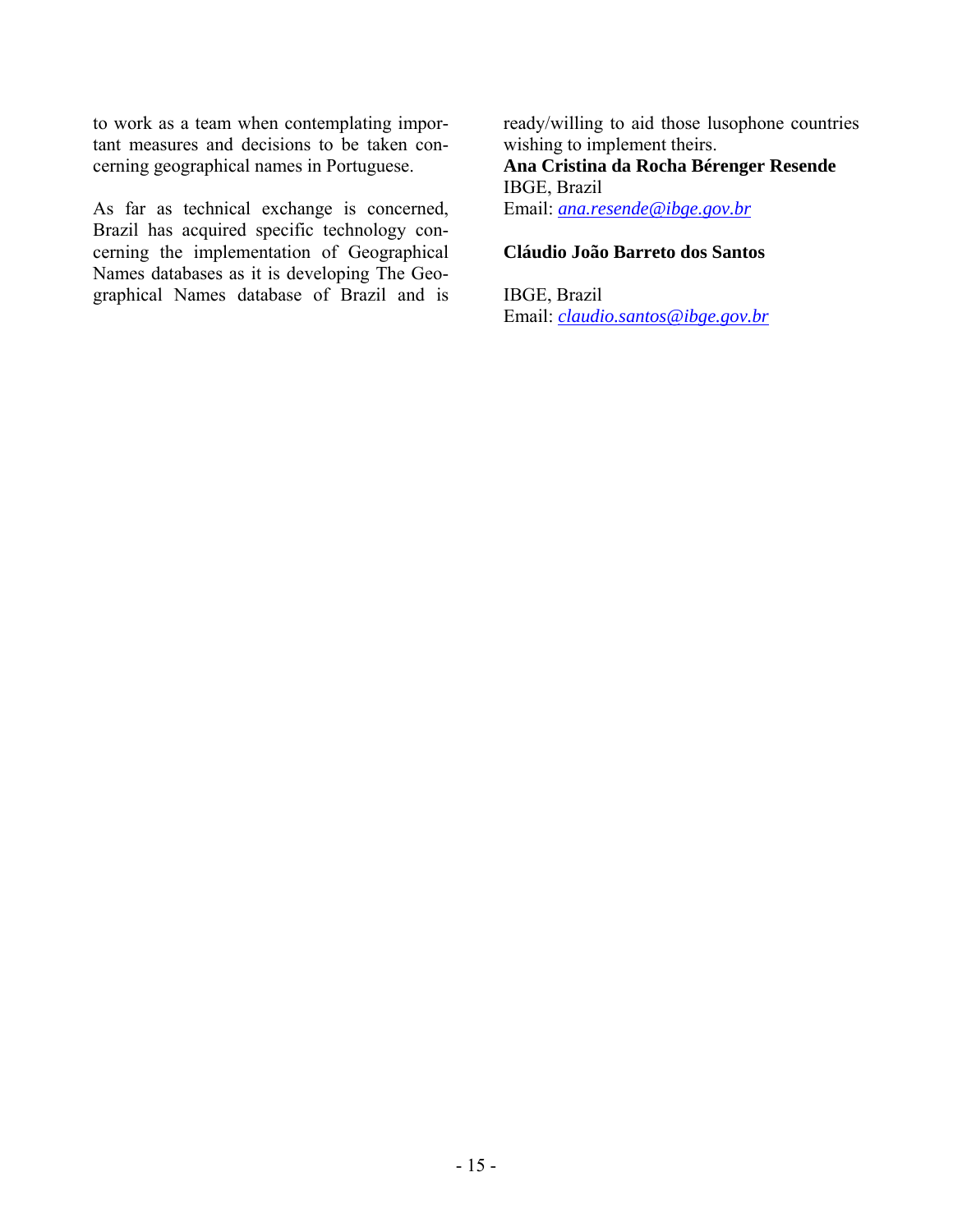# **From the Working Groups**

# **Working Group on Evaluation and Implementation**

# **Working Group Meeting held in Vancouver, Canada**, **21**-**23 June 2010**

The Working Group on Evaluation and Implementation had a joint meeting with the Working Group on Publicity and Funding at Hilton Metrotown Hotel, Vancouver, Canada, in June 2010. Participants were Conveners of the Working Groups, Ki-Suk Lee and David Munro, UNGEGN Chair, Helen Kerfoot, Vice Chair, Ferjan Ormeling, Rapporteur of the Working Group, Botolv Helleland, Sungjae Choo, Professor of Kyung-Hee University, and Peter Raper, former UNGEGN Chair. Stefan Schweinfest, Sabine Warschburger and Amor Laaribi from the UN Statistics Division participated through a tele-conference for a part of the meeting. Professor Hyo Hyun Sung of Ewha Womans University and Mr. Heon-Ryang Im and Ms. Gi-Hi Kang from the National Geographic Information Institute of the Republic of Korea participated as observers.

The meeting was generally intended to review the current working conditions and procedures of UNGEGN and make suggestions for the improvement of its tasks. The followings are major agenda items discussed:

- Summary of any outstanding business from Joint Meeting held during the UNGEGN in Kenya, May 2009
- Report from the UNGEGN Secretariat
	- a. Completed items since the 25th Session of UNGEGN
	- b. Staff changes
	- c. A look ahead (including UNGEGN World Geographical Names Database;

UNGEGN national names authorities contacts database; status of funding for training; Information Bulletin, UNGEGN website, UN Global Geographic Information Management, etc.)

- Progress of Working Group on Evaluation and Implementation
- Improving the work of UNGEGN
	- a. Review of Evaluation questionnaire forms received at the 25th UNGEGN
	- b. Planning for UNGEGN 2011 (recommendations to UNGEGN Bureau)
		- i. Location and dates
		- ii. Suggestions for approaches to optimize a 5-day session
		- iii. Ideas for special presentations, displays, workshops (and use of lunch breaks)
		- iv. Contests of World Wide Toponymy Issues
	- c. Resolutions from the Conferences
		- v. Resolution Database on the Web
		- vi. Synthesizing important resolutions?

vii. Implementation of resolutions

- viii. New resolutions
- d. Continuing efforts to make the work of (some) Divisions more effective
- e. Progress report of the Task Team for Africa
- f. New suggestions for UNGEGN Information Bulletin, UNGEGN Website

The meeting was enriched by a special lecture on 'First Nations and Place names in Northern British Columbia' by anthropologist Dr. Patrick Moore and a half-day visit to the Anthro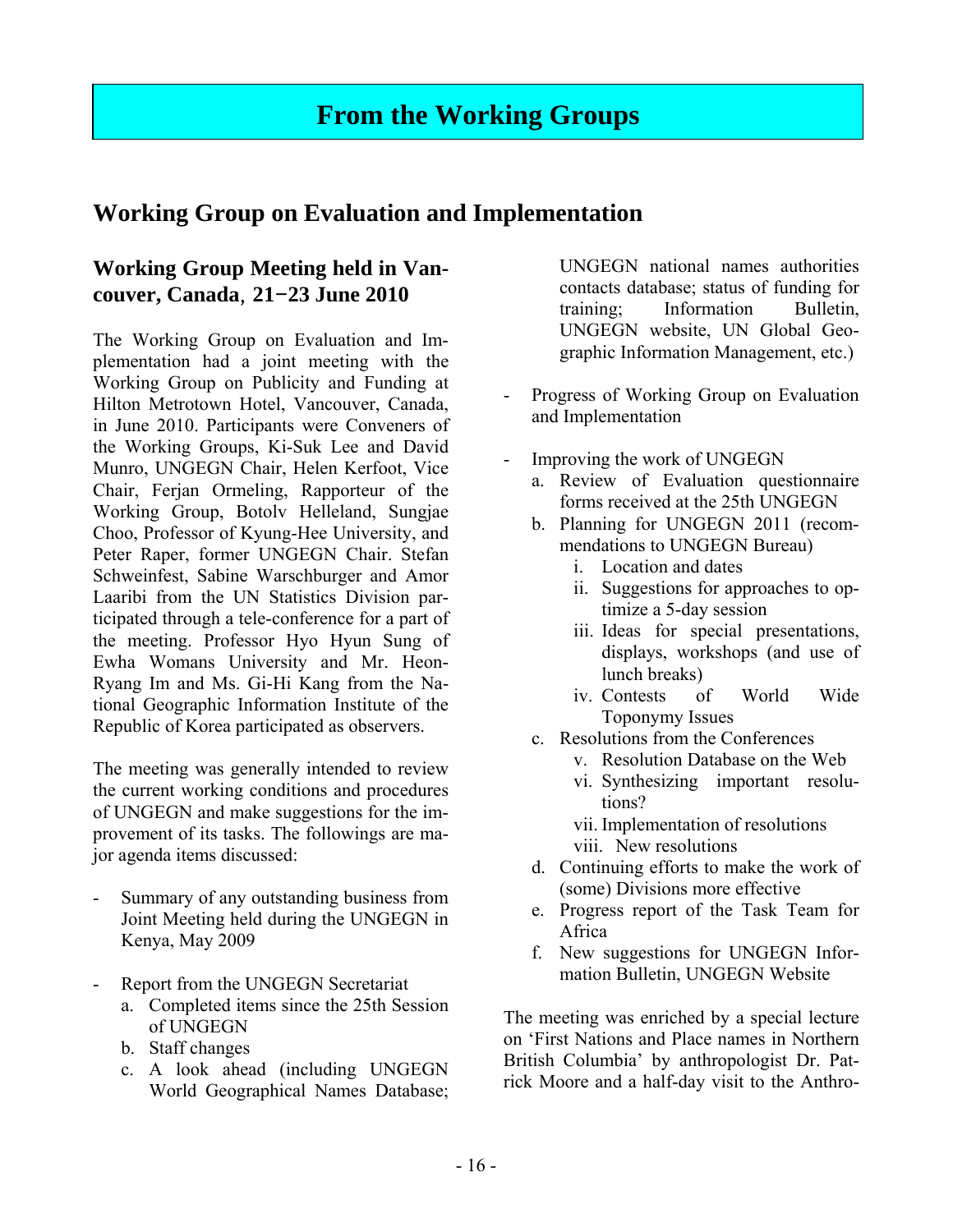pology Museum of the University of British Columbia.

The next meeting of the Working Group will be held in Wien, May 2011. More complete minutes of the Working Group meeting are available, on request, from the Convenor.

### **Ki**-**Suk Lee**

*Convenor*, *Working Group on Evaluation and Implementation leekisuk*@*snu*.*ac*.*kr*



Participants of the Joint Meeting of the Working Group on Evaluation and Implementation and Working Group on Publicity and Funding with Consul General of the Republic of Korea, Vancouver, Canada, 21-23 June, 2010

# **Working Group on Exonyms**

# **Practice, Policies and Trends of Exonym Use**

### **10th Meeting, UNGEGN Working Group on Exonyms, Tainach, Austria, 28-30 April 2010**

The  $10^{th}$  Meeting of the Working Group on Exonyms (WGE) was devoted to the general topic "Practice, Policies and Trends of Exonym Use". It was organised in conjunction with a meeting of the Permanent Committee on Geographical Names (Ständiger Aussschuss für geographische Namen, StAGN), the coordinating body on geographical names for German-speaking countries (26-28 April), and parallel meetings of the UNGEGN Dutch and German-speaking Division (DGSD) and the East Central and South-East Europe Division  $(28<sup>th</sup>$  April evening). Thus, a whole week from Monday,  $26<sup>th</sup>$  April, to Friday,  $30<sup>th</sup>$  April, was spent on discussing geographical names in the charming little village of Tainach (in Slovene: Tinje; Photo on the right shows the church) in

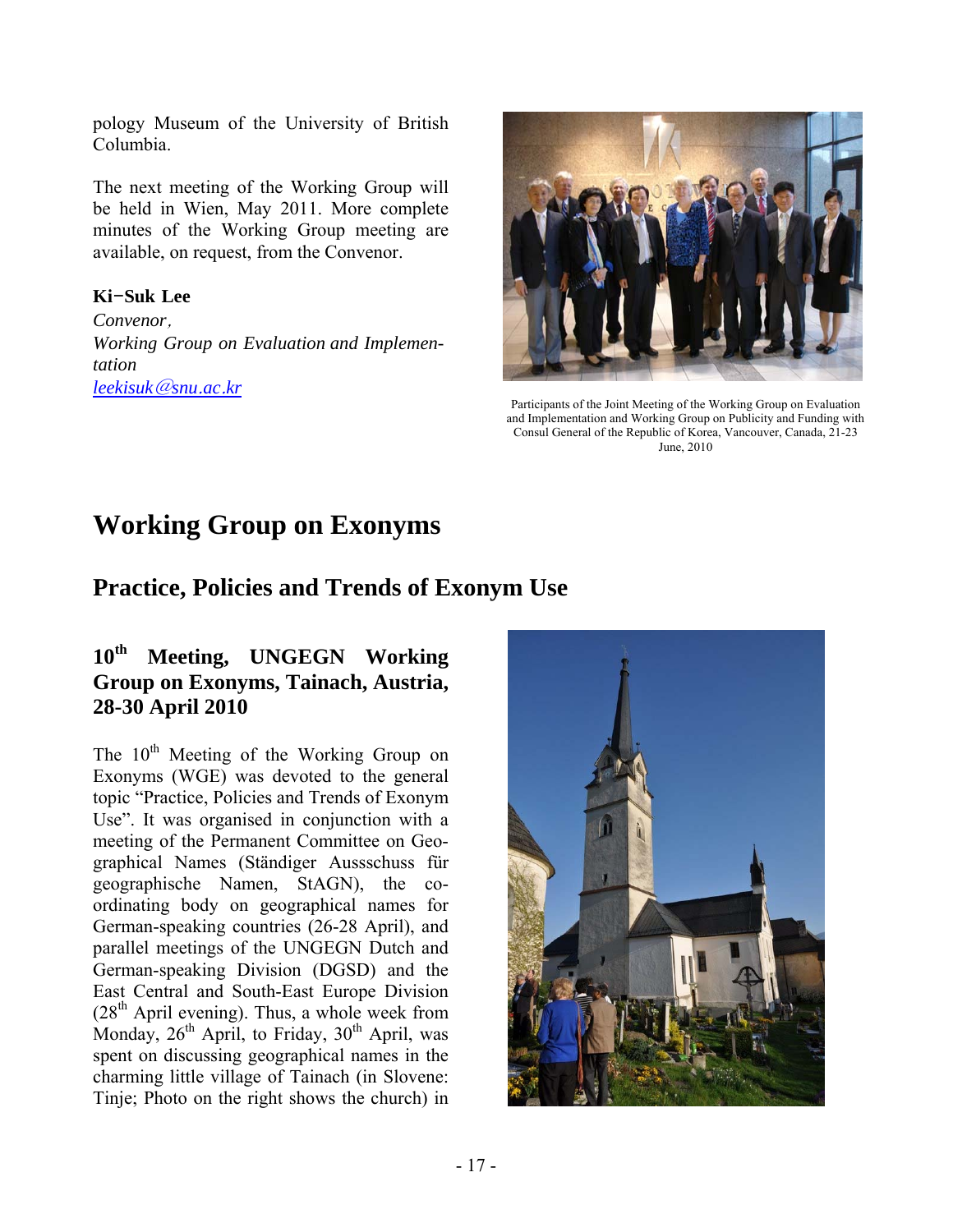the bilingual (German/Slovene) area of Carinthia [Kärnten], the southernmost province of Austria close to Slovenia and Italy facing the Karawanken/ Karavanke mountain range. The Catholic Educational Centre "Sodalitas" provided for accommodation and catering, as well as all the meeting facilities and services, and contributed with its kind staff to provide a nice atmosphere. The whole sequence of meetings was attended by 60 experts, of whom 42 from 23 countries and all six continents took part in the WGE Meeting.

Due to the fact that Wednesday was the temporal link between the three meetings, the WGE Meeting started, fortunately supported by fine and warm spring weather, with a common excursion to nearby Klagenfurt and Maria Saal on the theme "Carinthia – a bilingual region".

The first highlight was the visit to the Slovene/German bilingual kindergarten and elementary school attached to the Hermagoras/Mohorjeva Publishing House in Klagenfurt, where children from Slovene-speaking, but in growing numbers also from Germanspeaking families are educated in both languages in such a way that a day in Slovene is followed by a day in German language. Most impressive was a performance of Slovene songs by a group of pupils (photo below).



This visit was followed by a guided tour through the downtown area of Klagenfurt

(photo below), Carinthia's capital, including the Hall of Coats of Arms in the provincial parliament, where the Prince's Stone is exposed, a monument of early democracy in the Slavonic principality of Carantania. Sitting at this stone, the designated prince had to stand a hearing by representatives of his future subjects.



The excursion was concluded by a visit to the church of Maria Saal (in Slovene: Gospa Sveta), an outstanding architectonic monument in Romanesque and Gothic style located on a hill and surrounded by fortifications. It had predecessors already from the  $8<sup>th</sup>$  century, when this place was the seed of Christianisation among the Slavonic population of Carantania.

Thursday and Friday were then devoted to the WGE Meeting proper comprising 29 paper presentations and an intensive discussion on guidelines for the use of exonyms (see photos next page).

After some words of welcome extended to the participants by a representative of the Educational Centre, by Helen KERFOOT, UNGEGN chair, and Peter JORDAN, WGE co-convenor and convenor in charge, who combined them with a cultural-geographical introduction to the host region of Carinthia, the sequence of papers on geographical names started with a paper of Paul WOODMAN (United Kingdom) presenting a balanced view from the outside on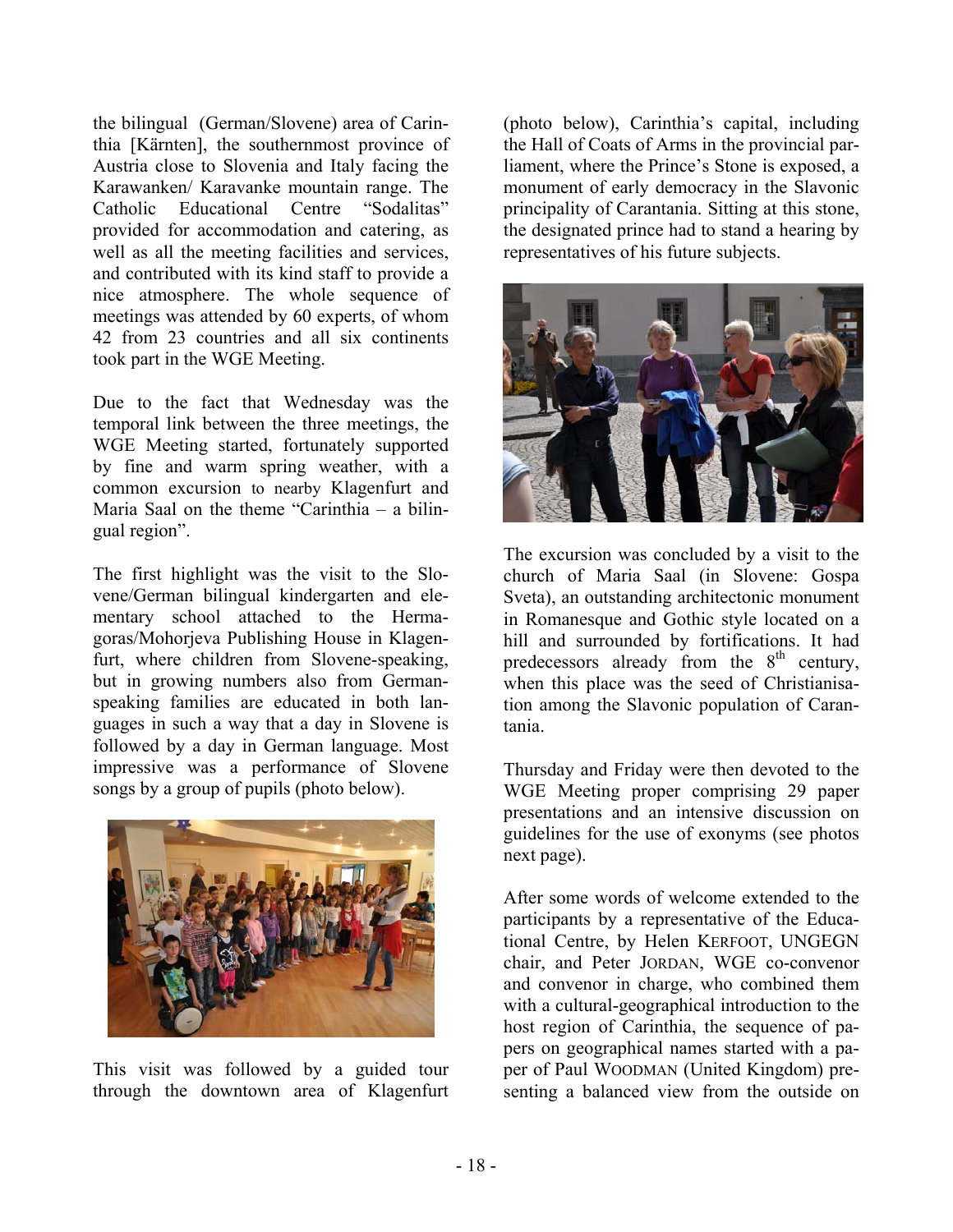bilingual toponymy in Carinthia. Unfortunately the paper could only be read in absence of the author, who had been – due to ash cloud problems – prevented from coming. Pierre Jaillard (France) and Henri Dorion (Canada) continued by raising basic questions on the relation between exonyms and international standardisation, and exonyms and bilinguality, respectively. Béla Pokoly (Hungary) referred to country names as exonyms. The sequence of general and principal observations on exonym versus endonym use was continued by Rainer DORMELS (Austria), who spoke about practice and policies of endonym use in the naming of sea bodies, Sungjae CHOO (Republic of Korea), who contributed on names of seas as transboundary features, by Hubert BERGMANN (Austria) highlighting the use of exonyms in dictionaries, Peeter PÄLL (Estonia) on exonyms in the context of script conversion, Bogusław ZAGÓRSKI (Poland) referring to the endonym/exonym divide by the example of names of Arab countries and their major cities, Peter JORDAN (Austria) continuing the discussion on the nature of the endonym, to which also Drago KLADNIK and Mimi URBANC (Slovenia) contributed from a Slovenian perspective. Concluding this general section Pavel BOHÁČ (Czech Republic) raised the question why transboundary features caused a problem in exonymy focusing on the relation between feature and name.



Two papers were then devoted to the Euro-GeoNames (EGN) database: While Ferjan ORMELING (Netherlands) highlighted the collection and rendering of exonyms, Roman STANI-FERTL (Austria) was focusing on the handling of border crossing features within **EGN** 



The remaining majority of papers were right to the point of the Meeting's general topic, i.e. practice, policies and trends of exonym/endonym use in various countries. Margarita AZCÁRATE LUXÁN (Spain) contributed on the situation in Spain, Maria del Mar BATLLE (Spain) to Catalan specifics. Herman BELL (Sudan) spoke on Nubian geographical names, Eman ORIEBY (Egypt) on practice of exonym use in Egypt. Phil MAT-THEWS (New Zealand) referred in this context to New Zealand, Sirkka PAIKKALA (Finland) to the situation in Finland. Maciej ZYCH (Poland) presented in two papers at first Polish geographical names of undersea and Antarctic features and then the Polish list of geographical names of Europe. Elka JAČEVA-ULČAR (the former Yugoslav Republic of Macedonia) referred specifically to the toponymic implications of the "Law on Territorial Organization of the Republic of Macedonia" as of 2004 and Remus CREŢAN (Romania) highlighted origins of Romanian toponyms on an ethnic background. Gábor GERCSÁK (Hungary) spoke on English exonyms of geographical names of Hungary, Imrich HORŇANSKÝ (Slovakia) on exonym standardization and use in Slovakia.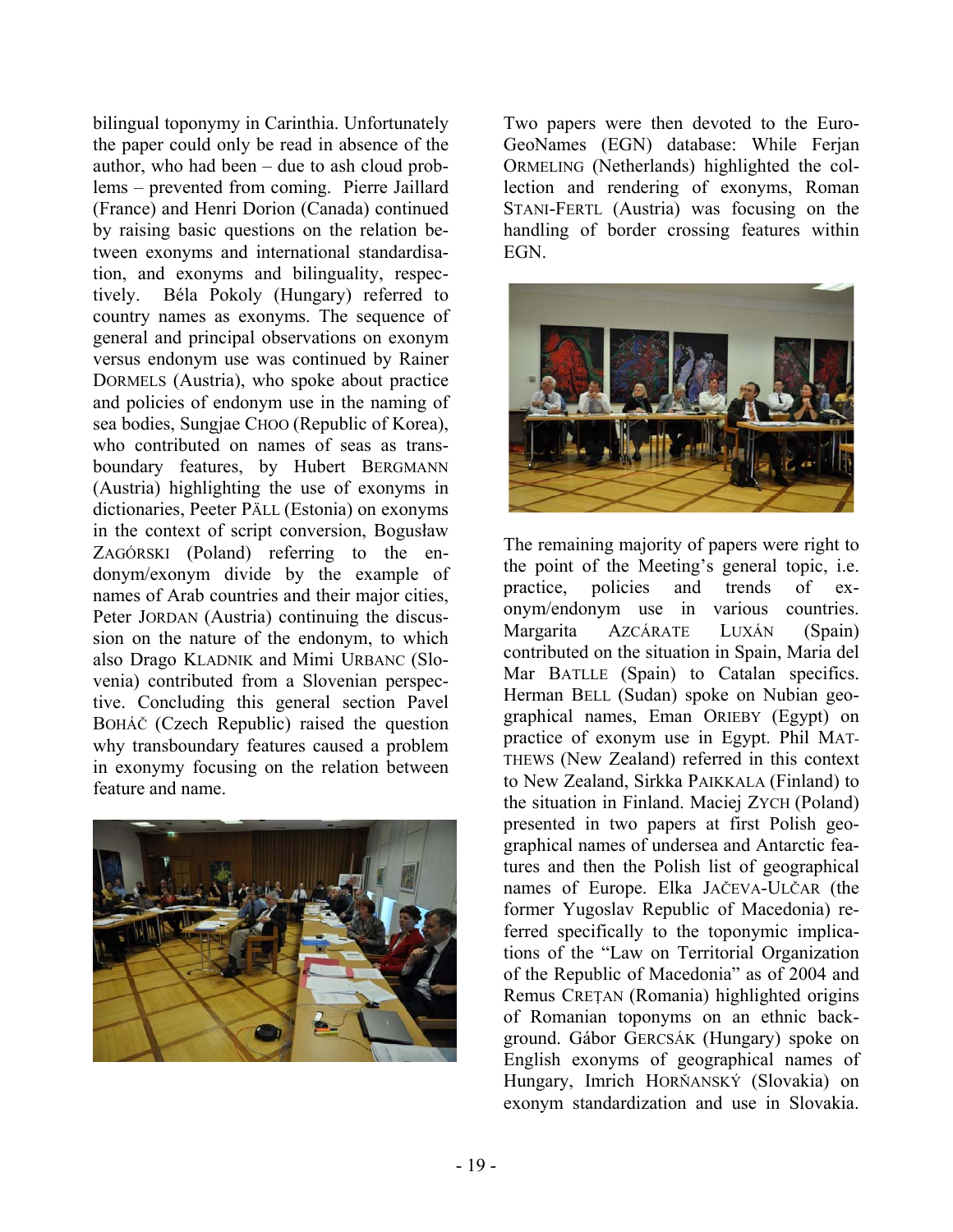Nina SYVAK (Ukraine) concluded this section by presenting a paper on names of orographic features in the Ukrainian Carpathians.

The last two hours of the Meeting were devoted to a general discussion on guidelines for the use of exonyms. According to the terms of reference of the WGE, developing such guidelines is one of the Working Group's major tasks. It has indeed very actively been pursued in the last three years  $(6^{th}$  WGE Meeting in Prague 2007). Also UNGEGN experts not involved into the business of WGE will remember that already several draft versions have been presented and discussed in UNGEGN sessions as well as during the Ninth UN Conference in New York 2007, not to speak of WGE meetings. Based on these earlier drafts and discussions Peter JORDAN presented a revised version of guidelines and conducted the discussion on it item per item. The discussion developed – as usual – lively and controversial. As on earlier occasions, no consensus could be

achieved on a more substantial number of criteria, which would really serve as a guide for somebody looking for advice. So it was decided not to pursue further, at this time, this UN recommendation, but rather to elaborate a Working Paper from this Working Group in the sense of a partial solution. This paper is to integrate as many suggestions from the discussion as possible, but should not become inconsistent and insubstantial by doing so. It may in this way preserve its potential to serve as a handout for people looking for advice.

Edited by Peter JORDAN, Hubert BERGMANN, Caroline BURGESS and Catherine CHEETHAM, most of the papers presented at the Meeting will be published as proceedings by LIT Publishers very likely early in 2011, so that they will be available by the 26<sup>th</sup> UNGEGN Session in Vienna, 2-6 May 2011, at the latest.

**Peter JORDAN** (Co-convenor) Email: peter.jordan@oeaw.ac.at

# **Working Group on Publicity and Funding**

On 21-23 June 2010 the Working Group on Publicity and Funding held a joint meeting with the Working Group on Evaluation and Implementation in the Hilton Metrotown, Vancouver, Canada. Seven members, including UNGEGN Chairperson Ms. Helen Kerfoot, and three observers were present at this threeday meeting which included a visit to the Anthropology Museum of the University of British Columbia and a special lecture on 'First Nations and Place names in Northern British Columbia' by anthropologist Dr Patrick Moore.

During a telephone conversation with members of the UN Secretariat in New York, members of the working group were able to discuss suggestions for the UNGEGN website and Bulletin as well as the state of financing for training and the participation of developing countries at the  $26<sup>th</sup>$  UNGEGN Session in Vienna in 2011.

The Convenor presented draft pages of text covering nine topics to be included in a press kit for which a cover has already been designed. It is hoped that these and other pages will be ready to be passed on to the Secretariat for publication by the end of 2010. Other suggestions for promotional material included a general UNGEGN poster, a  $10^{th}$  UN Conference poster and postage stamps, a 'postcard from Vienna' similar to the successful 2009 'postcard from Nairobi' and a set of leaflets for special interest groups such as statisticians, linguists, map editors and cultural heritage managers. The working group welcomes any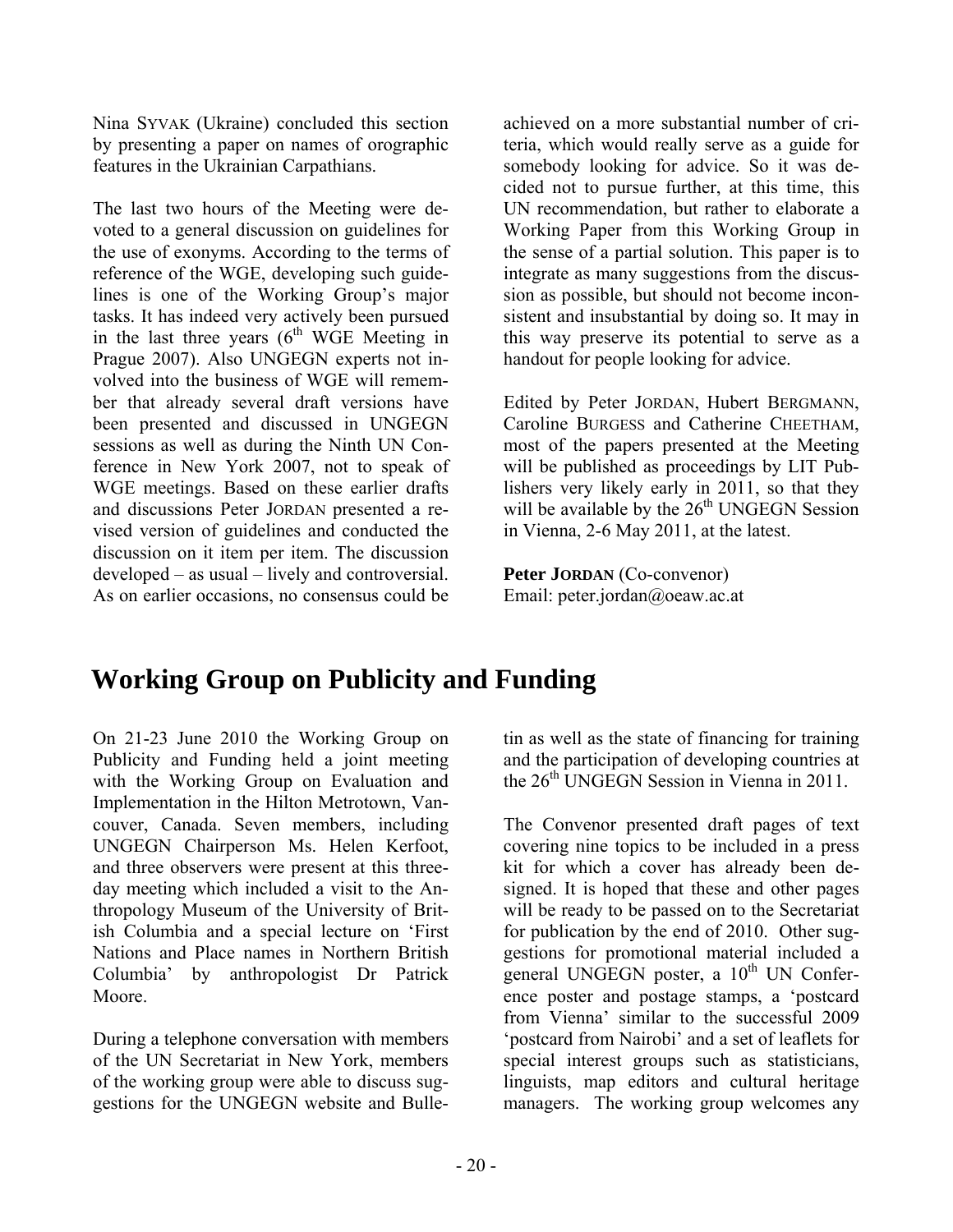comments on these proposals or suggestions for other materials that will help promote the activities of UNGEGN.

Following his retirement as Chairman of the PCGN, David Munro intimated that he would be standing down as Convenor of the Working

Group on Publicity and Funding within the next two years.

### **David Munro**

Convenor, Working Group on Publicity and Funding Email to*: davidmunro@kinaskit.co.uk* 

# **Working Group on the Promotion of the Recording and Use of Indigenous, Minority and Regional Language Group Geographical Names**

### **Project Summary Report**

An updated version of the world wide summary report was presented to the UNGEGN Session in 2009. Any updates or additional contributions can be emailed to me at william.watt@sa.gov.au for incorporation into the document prior to presentation at the next UNGEGN sessions and conference.

### **Development of a Website**

Development of a website for the working group within the South Australian Government has proved to be something of a problem, in spite of the best intentions of the IT support staff.

However, an alternative solution has become available. This is using a document exchange and discussion forum option provided by the Australian Government called GovDex. All the members of the working group that I have current emails for should have received an email providing a username and password to access this GovDex community. If this has not been received, or if you are interested in this working group, please provide me your email and I will organise membership for you.

### **Name of the Working Group**

At the last UNGEGN sessions, the expanding name of the working group was discussed; with many feeling that the name is too long. If there are any suggestions on an alternative name, please feel free to let me know for future consideration.

# **Progress in Other Objectives**

There are two other objectives that this working group is tasked with at present, being:

- Compile a set of guidelines for field collection of indigenous, minority and regional language group geographical names
- Initiate dialogue between UNGEGN and other national and international groups and academic bodies involved with indigenous, minority and regional language group geographical names, to further the work on geographical names standardization.

I would like to invite anyone who has undertaken work in any of these areas to submit this information in a paper to the next UNGEGN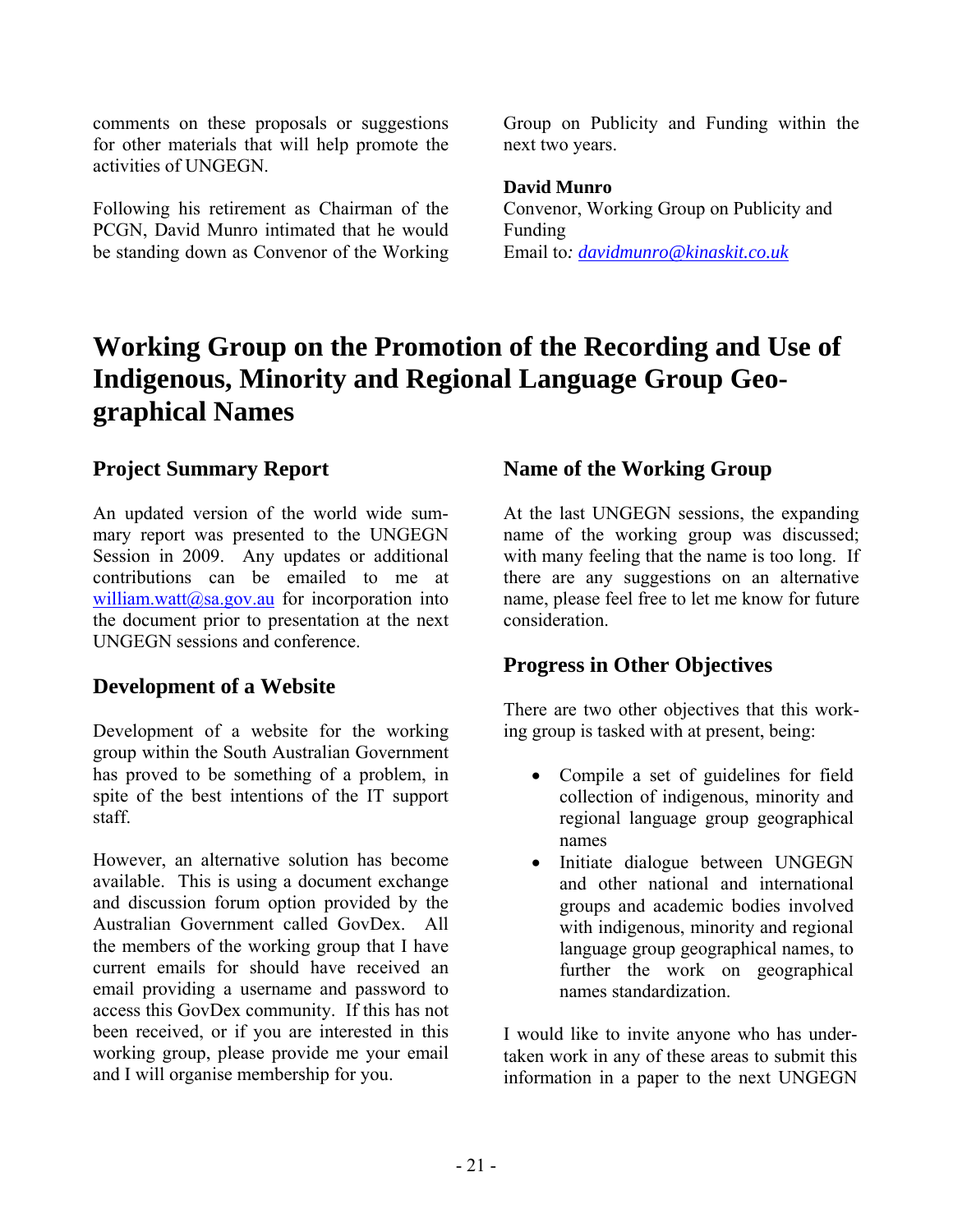session in May 2011, to enable some progress in the completion of these tasks to be evident.

Look forward to seeing many of you in Wien (Vienna).

**William Watt**  Working Group Convenor Email: william.watt@sa.gov.au

# **Working Group on Toponymic Data Files and Gazetteers**

### **Update of the Working Group website**

The information on the Working Group website has been regularly updated (last update July 2010). The new folder called "SDI announcements" includes some links and newsletters in the context of SDIs. The information is available through:

http://www.zrc-

sazu.si/ungegn/WG\_TDFG/gazetteers.htm

### **Next meeting of the Working Group jointly with ECSEE Division and with the Euro-GeoNames community 9-11 Feb 2011**

The Working Group accepts the kind invitation by the member from Croatia to have the next Working Group meeting in Zagreb, Croatia, in 2011, February 10 (half day afternoon). It will be arranged in conjunction with the meeting of the East Central and South-East Europe Division (February 9 and 10) and, with a workshop of the EuroGeoNames community (February 11, full day).

Preliminary agenda (2011 Feb 10, 13–18 hours):

1) WG business according to the next 26th UNGEGN session

 $\bullet$  general preparation – re-structuring of WP presentation under item 10

- specific items to be discussed
- 2) WG business according to its objectives
	- Follow-up workshop e.g. on implementation of the INSPIRE GN specification?
	- Lessons-learned from national and regional projects involving gazetteer applications & services, e.g. AfricaGaz, EGN, Google
	- Outreach/contacts in less advanced countries
	- Representation at international meetings, technical workshops WG business according to liaison activities – Unicode; OGC; ISO
	- ISO TC 211
	- OGC WG on Gazetteers
	- Unicode

Location information as well as further details on the arrangements will be communicated by email in due course and will be available through the Group website: http://www.zrcsazu.si/ungegn/WG\_TDFG/gazetteers.htm

Pier-Giorgio Zaccheddu Convenor of the Working Group on Toponymic Data Files and Gazetteers Email: *pier.zaccheddu@bkg.bund.de*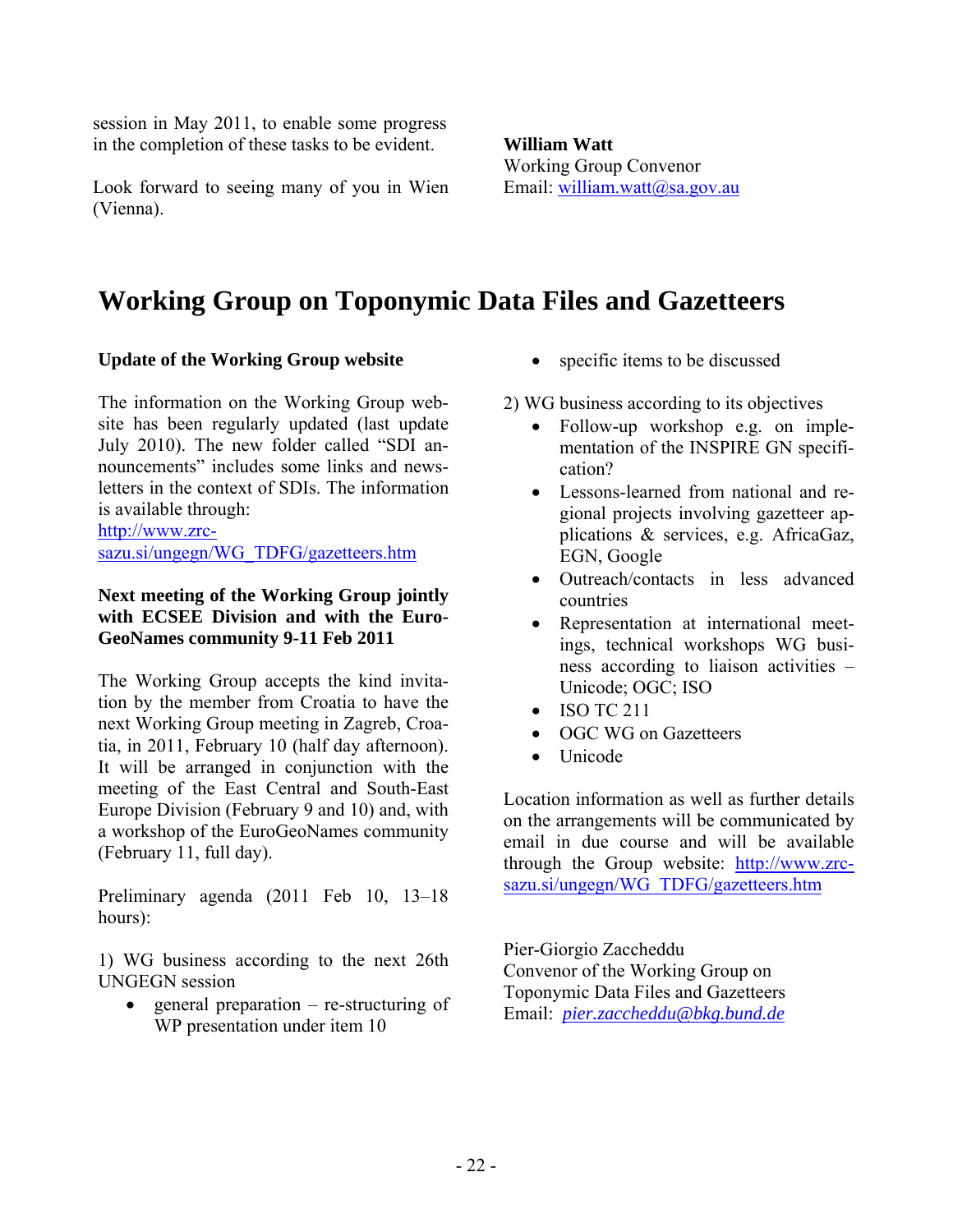# **Working Group on Toponymic Terminology**

### **Three days of toponymic activities: 27–29 October 2010**

A meeting of the Working Group on Toponymic Terminology took place in Uppsala, Sweden, on October  $27<sup>th</sup>$  2010. The main purpose of the meeting was to discuss some suggested corrections and amendments in the UNGEGN glossary that emerged as a result of a joint meeting between the UNGEGN Working Group and the Terminology Group of ICOS arranged in Vienna, Austria, in December 2009. All UNGEGN members were invited to participate in this meeting in Uppsala.

Two days later, on October  $29<sup>th</sup>$  2010, the Norden Division of UNGEGN met. On the day between these meetings, October  $28<sup>th</sup>$ , a small symposium with international and Nor-

dic guests were arranged in Uppsala, open also to other onomastic scholars and administrators of toponymic matters. Our ambition as organizers was simply to try to draw the advantages from the fact that so many toponymic experts gather in Uppsala during these days by letting some of them also present a paper – in English – related to any toponymic subject, terminological or other. Please contact the Convenor of the Working Group if you would like to receive more details on the Uppsala meeting

### **Staffan Nyström**

Convenor, Working Group on Toponymic Terminology Email: *staffan.nystrom@nordiska.uu.se*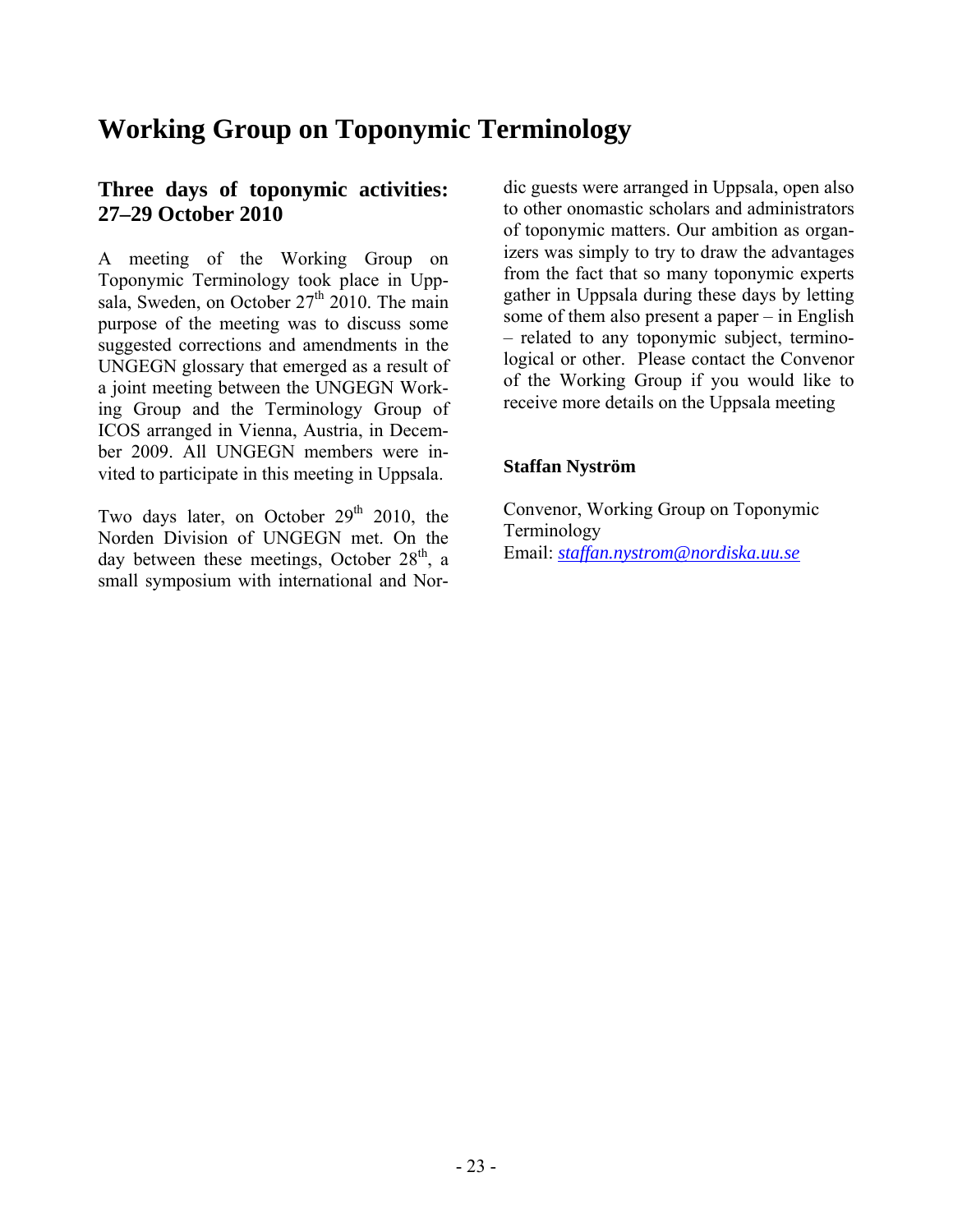# **Brazil**

Since 2005 Brazil has been implementing the Project Geographical Names of Brazil, whose objective is the standardization of geographical names, the restoration of their historical and socio-cultural value and the promotion of a revival of interest in the retention and retrieval of Brazilian toponyms. In the core of this project is The Geographical Names Database of Brazil (BNGB), which is going to provide information on geographical names under the following categories: motivation, etymology, history, historical, spelling, and alternative name variations, associated legislation and its force, indication of intellectual property (geographical indication) and relevant observations about its representation, among other features.

Some of the sources used in the composition of the BNGB are the topographic mapping 1: 25,000 to 1: 1,000,000 and municipality mapping. This cartographic information integrates the National Cartographic System (SCN) of Brazil, under the responsibility of the Ministry of Planning, Budget and Management, which is assisted by the National Commission on Cartography in Brazil – CONCAR (a collegiate organ composed of several members of Brazilian federal and state governments).

In December 2008, the Committee of Geographical Names was created within the CONCAR. The need for an authority on this matter was long felt in Brazil and the CON-CAR has now assumed this role. The standardization of geographic names is of great importance to the SCN and to the National Spatial Data Infrastructure – INDE – which is being established in Brazil according to Decree 6.666/2008. The Committee is coordinated by the Brazilian Institute of Geography

and Statistics (IBGE) and among its members are several Brazilian institutions such as the Brazilian Academy of Letters (ABL), the Military Geographical Service Board, the Paraná State Planning Bureau, the Institute of Geosciences of Paraná State, The Navy Hydrographic Center, the National Institute of Industrial Property (INPI) and the Antônio Houaiss Institute.

The main goals of the Committee can be summed up in the following topics:

- Promoting the standardization of geographical names within the Brazilian territory;
- Informing the public on the economic and social benefits that emerge from the standardization of geographical names;
- Offering consultancy to the government when new proposals related to geographical names arise, in order to control not only the standardization but also any rearrangement or alteration;
- Establishing national principles, politics and procedures for the standardization of geographical names taking into consideration the resolutions of the United Nations and the international recommendations and practices on this matter, as well the ones coming from other organs officially related to geographical names;
- Supporting and promoting the implementation of activities related to geographical names in Brazil.
- Reporting and spreading relevant information on geographical names to the ministries, to the people in general, and to every person who needs them in Brazil and abroad, through the BNGB, via internet, magazines, lists, maps and similar publications;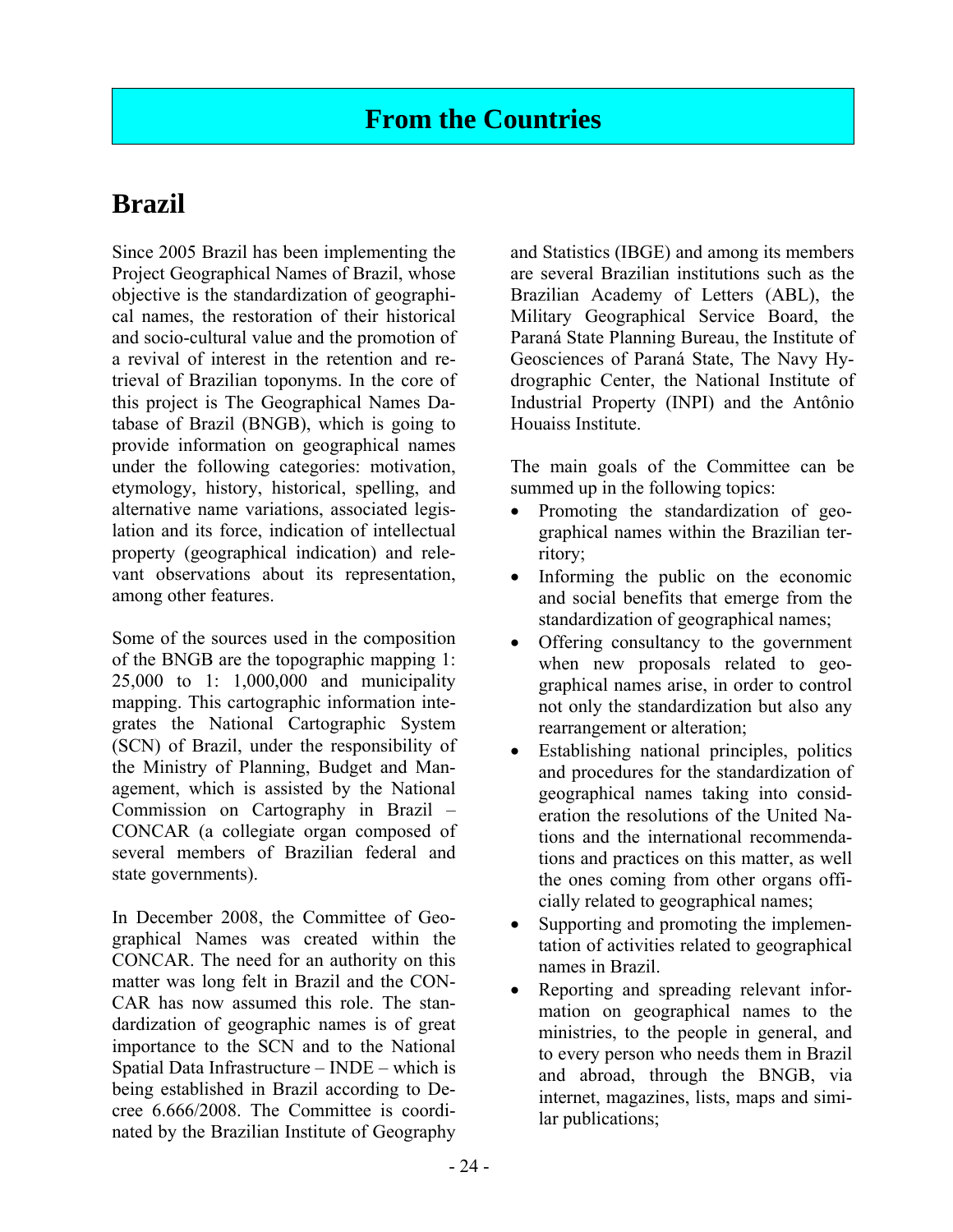• Promoting actions in partnership with state or town governments in order to review names for later standardization.

The first meeting of the Committee was held on  $14<sup>th</sup>$  May 2009, with the participation of representatives of several state and academic institutions as well as of Brazilian ministries.

In this first meeting, the following working groups were created:

- on Standardization of Geographical Names, which will be in charge of the creation of rules and recommendations and of establishing the flow of information.
- on Studies and Research of Issues Concerning Linguistics related to Geographical Names.
- on the Growth of the National Network of Geographical Names and the spreading of the activities of the UNGEGN within this network.

At present, since  $22<sup>nd</sup>$  June 2010, when its second meeting was held, the Committee has

been working on the elaboration of the principles, policies and procedures concerning geographical names in Brazil.

News on the activities of the Committee can be accessed at http://www.concar.ibge.gov.br/detalheEntida des.aspx?cod=8

The I Seminar of Geographical Names in Sergipe State (Brazil) and the II Seminar of Geographical Names in Ceará State (Brazil) were held, respectively, in July and October 2009. The seminars are an effort of IBGE's (Brazilian Institute of Geography and Statistics) Reference Center on Geographical Names at constituting a National Network on Geographical Names in Brazil.

Together with the Seminar in Ceará, the Reference Center carried out a training course on Practical Aspects of the Survey of Geographical Names. The training course was attended by IBGE personnel and by civil servants from institutions of Ceará state government.



Dr. Cartographic Engineer Cláudio João lecturing in Sergipe



Linguist Márcia Mathias in Ceará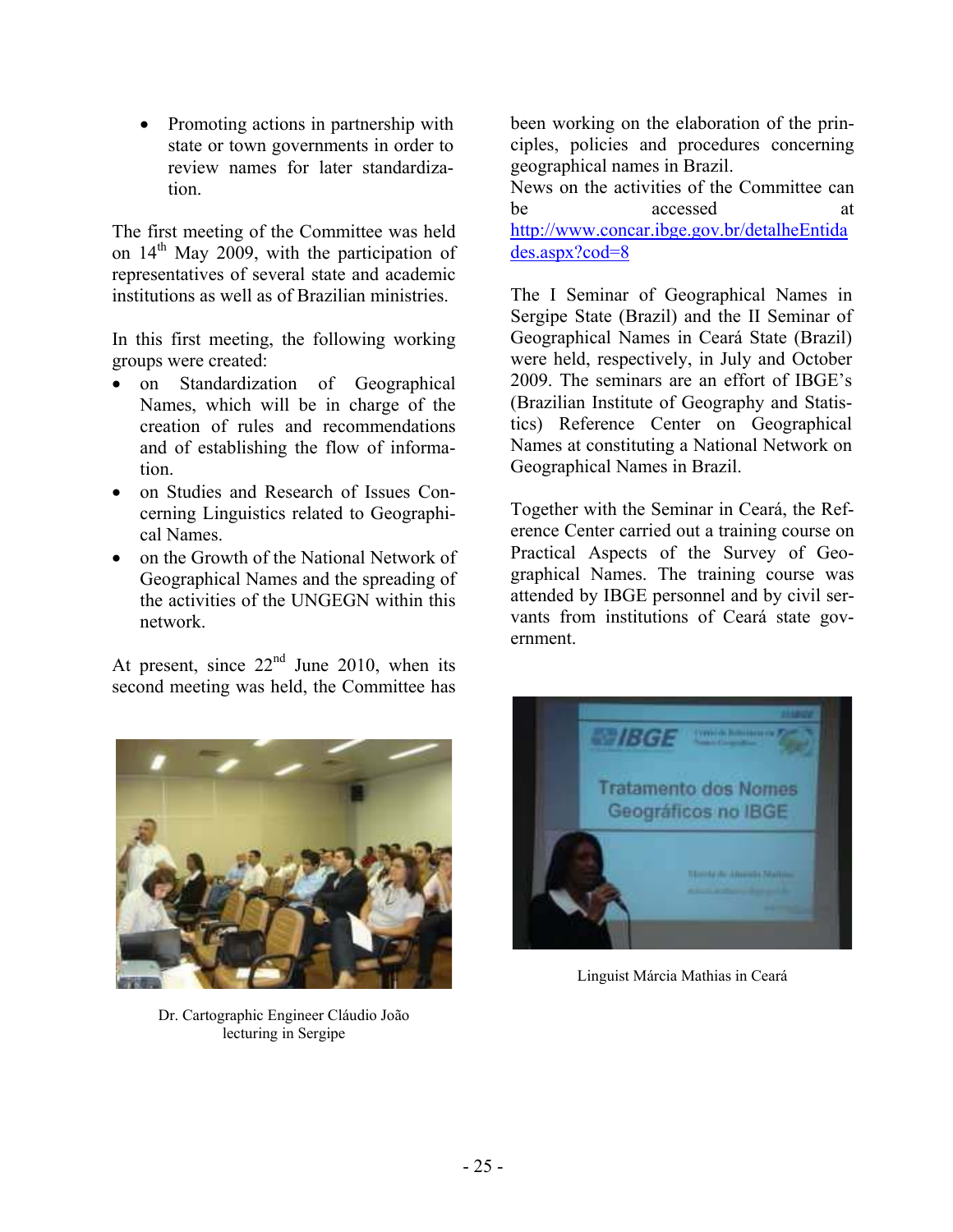

Systems Analyst Graciosa Rainha Moreira in Sergipe

**Ana Cristina da Rocha Bérenger Resende**  IBGE, Brazil Email: *ana.resende@ibge.gov.br*

**Cláudio João Barreto dos Santos**  IBGE, Brazil Email: *claudio.santos@ibge.gov.br*

# **Mozambique**

The Permanent Mission to the United Nations announced in April 2010 that the Republic of Mozambique has created the Institute of Geographic Names (INGEMO) and looks forward to cooperating with the United Nations in this field of endeavour.

# **Serbia**

The Government of Serbia has established the Commission for the Standardization of Geographical Names by its decision No. 02- 6469/2009 of 22 October 2009. Currently the Commission consists of five members and is based in Belgrade (email contact: *komisija.gn@kim.gov.rs*).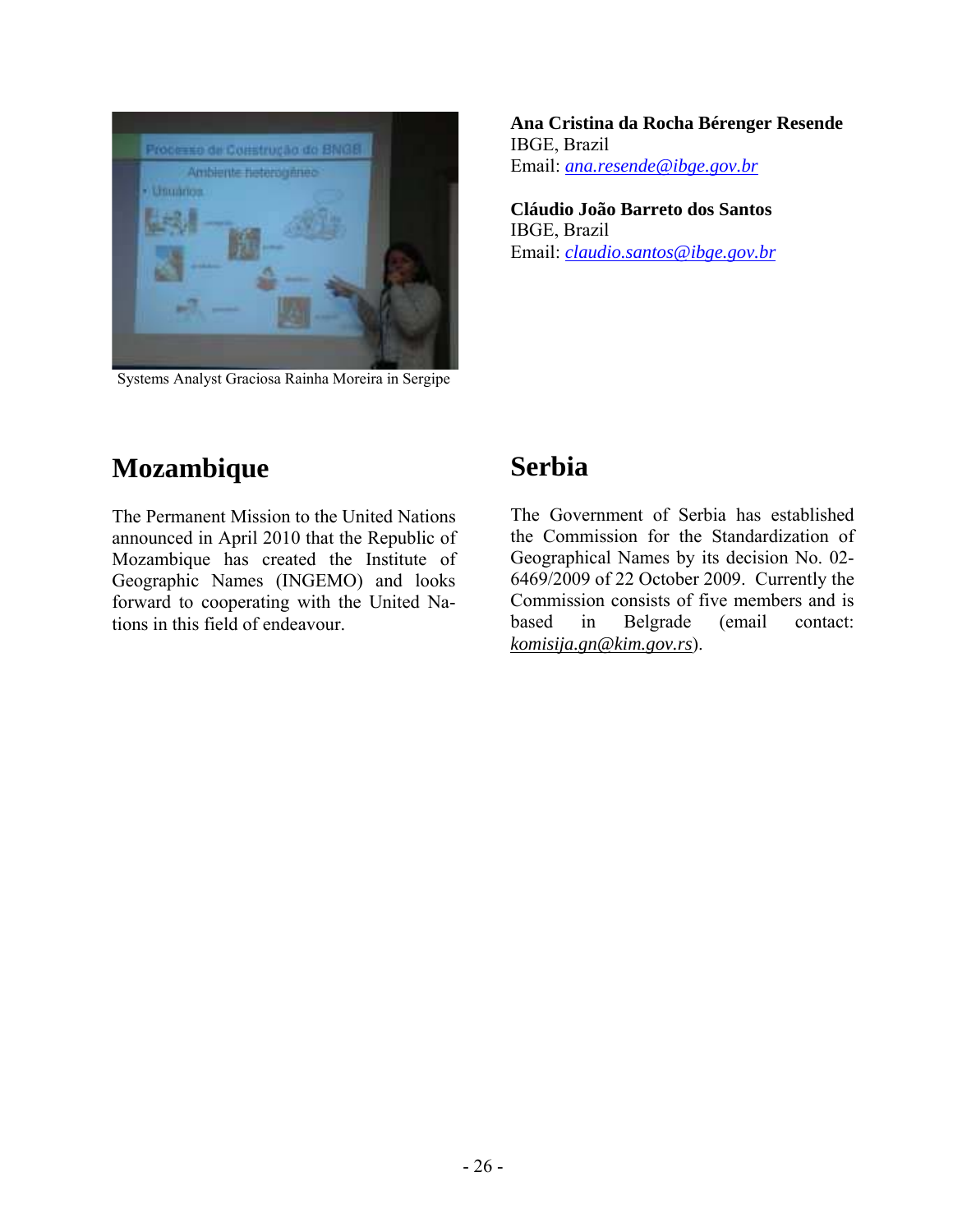# **Special Projects and News Items**

# **Trends in Toponymy 4**

Over 80 delegates from 25 countries attended the 4th Trends in *Toponymy Conference* which was hosted by the School of Literatures, Languages and Cultures at the University of Edinburgh in Scotland from  $28<sup>th</sup>$  June to 1<sup>st</sup> July 2010. This event followed three highly successful interdisciplinary toponymic conferences held previously in Kárášjohka-Karasjok, Ballarat and Durban.

The multilingual heritage and culture of Scotland provided an excellent context within which to discuss recent advances in onomastics and strengthen the international links between researchers. Through the conference theme of 'attitudes to names and naming', the aim was to improve understanding of the dialectic between different views on naming practices and policies. Bringing together leading experts on names from around the world, including a number of UNGEGN experts, the conference presented a forum for sharing ideas between name scholars and practitioners, including those currently dealing with the standardisation of Gaelic names in Scotland.

Two keynote papers were presented. The first by Simon Taylor of Glasgow University outlined the development of place-name studies in Scotland in the context of culture and language. The second by Laura Kostanski of the Office of the Surveyor General in Victoria, Australia, introduced the new theory of toponymic dependence, exploring ways in which it is related to, but distinct from, existing widely-published theories on place attachment.

In a rich and varied programme nearly 50 papers were presented by scholars from a wide range of disciplines including anthropology, sociology, geography and lexicography, demonstrating how toponymy is a well established and vibrant discipline that has a bearing on so many subject areas. The conference served not only to highlight innovative approaches to the study of place names but also the tension between official and unofficial naming as well as the connections between studies in one part of the world and researches in other.

In conjunction with the conference, a public event was held at the National Library of Scotland to further understanding of the importance of promoting Gaelic and the official use of Gaelic place-names in Scotland. David Munro, Convenor of the UNGEGN Working Group on Publicity and Funding, provided an international context to place name standardization as one of the four panel discussants.

#### **David Munro**

Convenor, Working Group on Publicity and Funding Email: *davidmunro@kinaskit.co.uk*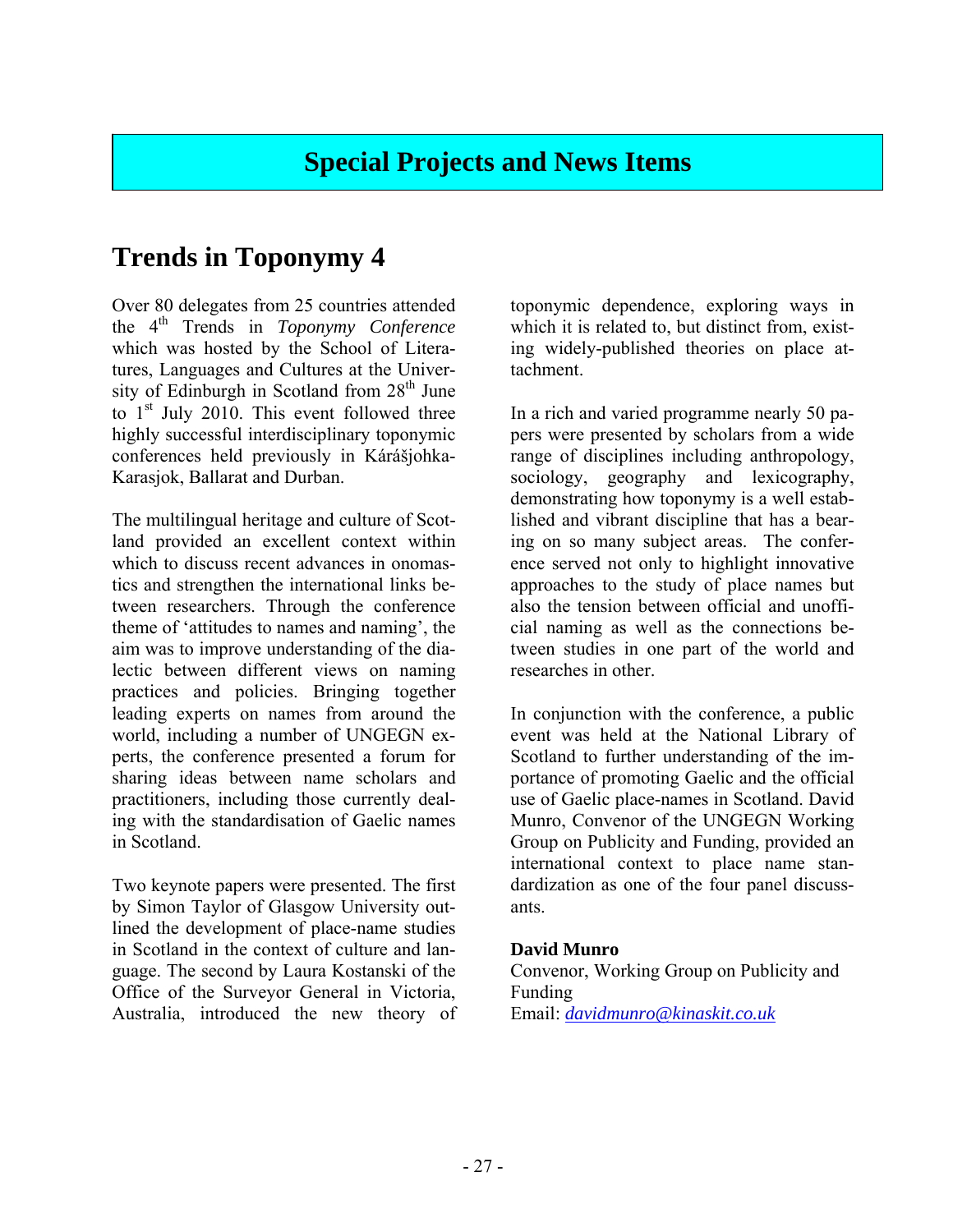# **United Nations Global Geographic Information Management (UN GGIM)**

# **Now: United Nations Global Geospatial Information Management (UN GGIM)**

### **Second Preparatory Meeting, New York, 10-11 May 2010**

### *Purpose of the meeting*

At the invitation of Paul Cheung, Director of the UN Statistics Division, representatives from countries and international organizations were invited to this meeting in New York. The purpose was to discuss the interest in and the feasibility of, establishing "a global mechanism for discussion and coordination of critical issues in the field of geographic information management". A UN Committee of experts would provide a wider global overview of GGIM than is currently achieved by the Regional Cartographic Conferences (held in Asia and the Pacific, Africa, and the Americas). At the same time it would provide an opportunity for better integration with the world's statistical agencies.

*Rationale:* A global mechanism, countrydriven, would enable more effective responses to global humanitarian issues, support sustainable development, improve management of new innovations and technology, and promote the need for multinational multilayered data.

### *Result of the meeting*

The Republic of Korea through its National Geographic Information Institute (NGII) has offered to host a World Forum on Global Geospatial Information Management, October 25-28, 2011, in Seoul. This should raise the awareness of the high-level decision makers in the necessity and value of manag-

ing geographical information at a global level (through the UN). Following the Forum it is anticipated that a Committee of Experts would be established under the auspices of the UN, likely meeting annually (as in the model of the UN Statistical commission). Documentation will be prepared for ECOSOC's meeting in July 2011 to put such a global coordination framework in place. [This item has now successfully been placed on ECOSOC's 2011 agenda.] Many of those present in New York offered to help with preparations for the next steps – both the ECOSOC documentation and the program for the UN Forum.

For full information about the meeting, documents, report, participants, etc. see: *unstats.un.org/unsd/geoinfo/meetings/10- 11\_may2010/* 

The report from the  $1<sup>st</sup>$  meeting in Bangkok in 2009 is also available on the website.

### *Structure of the meeting*

The meeting was opened by the Director of the UN Statistics Division/DESA and the Chief of the Cartographic Section/DFS, and chaired the first day by Luis Paulo Fortes, Director of Geosciences at IBGE in Brazil and the second day by Hiroshi Murakami, Deputy Director, Planning Department, Geospatial Information Authority of Japan.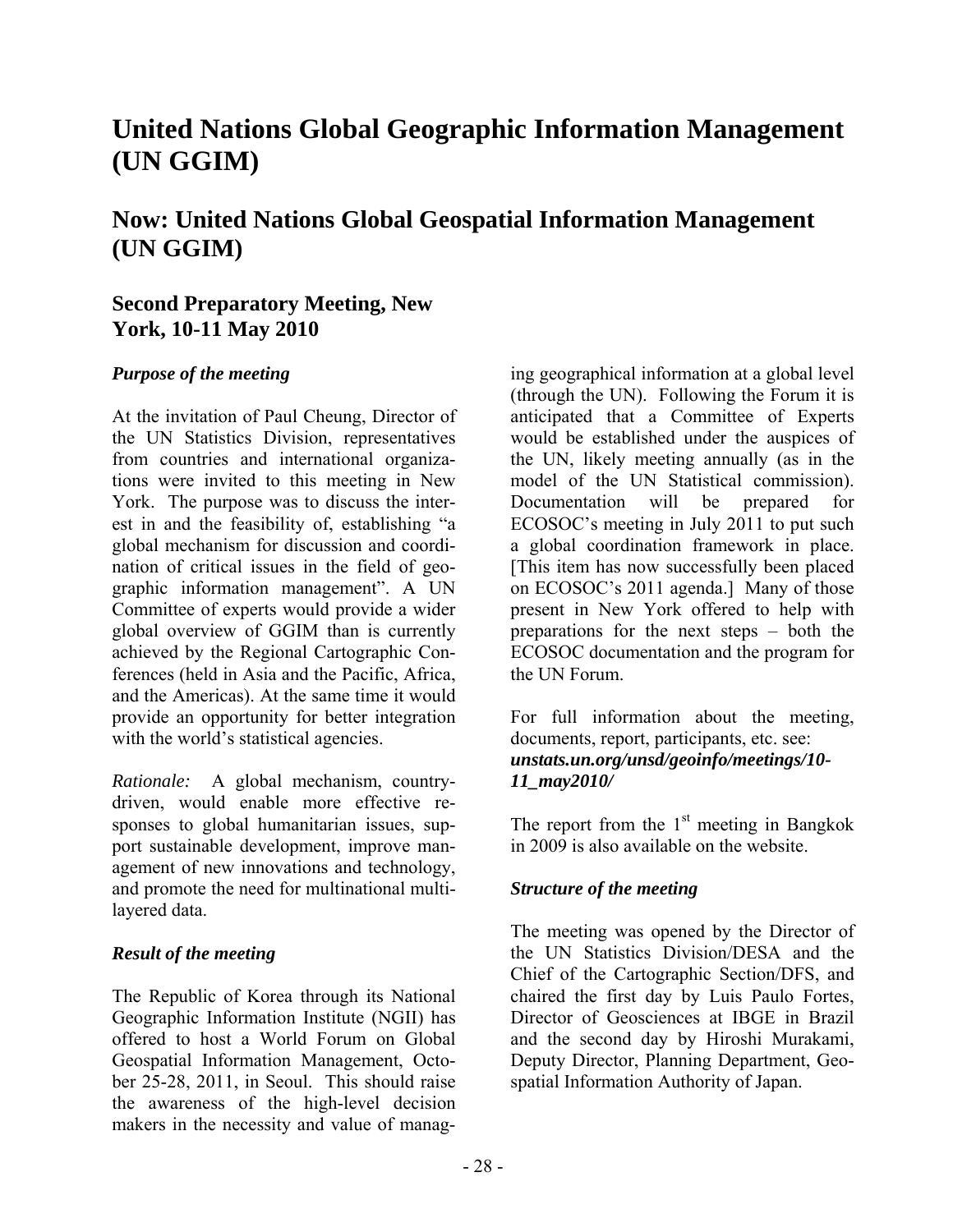Participants attending were from:

- (a) Countries: Australia, Brazil, Burkina Faso, Canada, Chile, Cuba, Egypt, Finland, Germany, Guatemala, India, Japan, Mexico, Republic of Korea, United Kingdom, USA
- (b) Organizations/Agencies: FIG, ICA, IHO, IGU, ISCGM, ISPRS, GSDI, EuroGeographics, EUROGI, GEO/ GEOSS, ISO/TC 211, ESRI, OGC, UNGEGN, PSMA Australia
- (c) UN Nations Statistics and United Nations Cartographic Section

The *agenda* items addressed:

- Current initiatives in Geographic Information Management
	- o background and recent UN resolutions
	- o existing national, regional and international initiatives
- Critical Issues in Global Geographic Information Management
	- o governance: global consultation and governance
	- o technical reviews
		- **i** interoperability of systems and data
		- **common** technical solutions and standards
		- data integration and layering
		- public rendering of geographic information by the private sector
	- o global applications: climate change, vulnerability, management
- o capacity building and technology transfer
- Terms of Reference for the World Conference (Forum) and the UN Committee of Experts on GGIM

*Contact* for more information: Amor Laaribi (*laaribi@un.org*)

### **UNGEGN and GGIM**

Helen Kerfoot participated at the 2<sup>nd</sup> GGIM meeting in New York and made a short presentation about UNGEGN and its role and objectives. From the perspective of UNGEGN, participation in the UN GGIM appears essential to promote the national authorization of geographical names and their use as a vital part of any global geographic information management. At the same time, the particular issues around the world of names recording, authorization, romanization, storage and dissemination continue to require our existing forum and structure to address questions so that suitable information can be available for users.

#### **Your suggestions are welcomed** for:

- essential topics to be covered at the UN/World Forum
- material to be displayed by UNGEGN at the UN/World Forum
- aspects of GGIM that should be discussed at the 26<sup>th</sup> UNGEGN Session in 2011

*Contact*: Helen Kerfoot (*hkerfoot@nrcan.gc.ca*)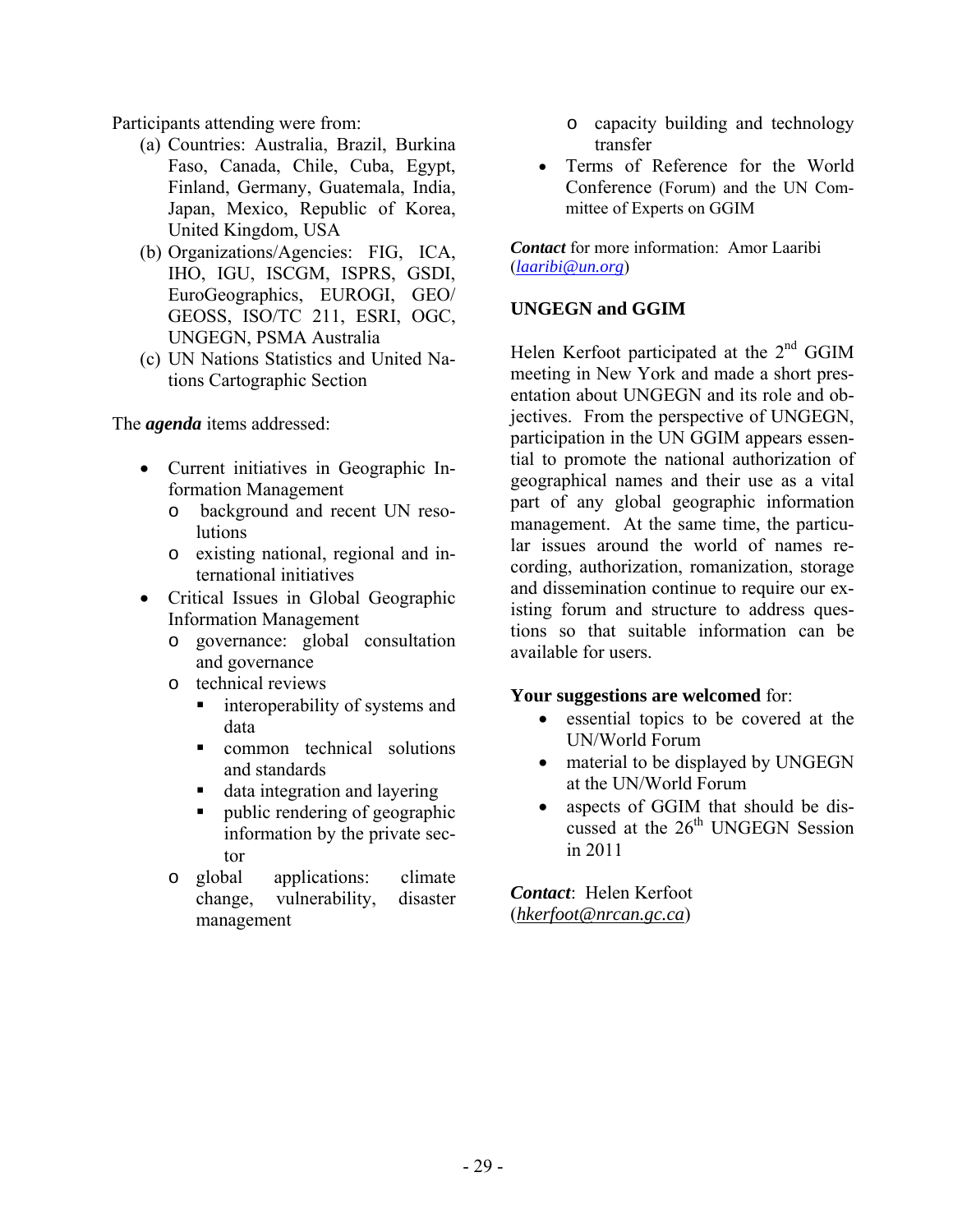# **UNGEGN Essay/Poem contest**

# *UNITED NATIONS GROUP OF EXPERTS ON GEOGRAPHICAL NAMES (UNGEGN)*

### **TOPONYMY CONTEST 2011 - AFRICA**

On the occasion of the Twenty-sixth UNGEGN Session, to be held in Vienna 2-6 May 2011, a second contest will be organized for African countries, to promote awareness of the importance of geographical names, the role they play in our relationship with the environment and in our spatial understanding. Geographical names form an essential component of a nation's geospatial data infrastructure, but will only function well if the written forms have been standardized, and that is what UNGEGN promotes.

#### **The contest**

The contest is to write an essay or poem about a particular geographical name or group of names (also referred to as *toponyms* or sometimes *place names* - names of settlements, rivers, mountains, areas, etc). For example, how the geographical feature got its name, what special relationship the author or his/her family has with the named feature, any specific problems in finding or collecting the name, the influence of the specific toponym on the author's life, the impact of a name change, or specific issues when a place has different names.

### **The objective**

The contest aims to identify and honour those persons who are actively interested in researching and standardizing a country's geographical names and thus contributing to the development of a resource that is essential for a culture's survival as well as for a country's

economic development. Through the publicity for this contest, UNGEGN aims to improve the understanding of the importance of toponymy, from the point of view of preserving cultural heritage and of providing an insight into our surroundings through maps and geographical information systems.

### **The prizes**

The winners will receive:

- 1. A copy of one of the following:
	- the toponymy publication *Toponymy, the lore, laws and language of geographical names* by Naftali Kadmon (New York: Vantage Press, 2002),
	- the classic work *Lexique des termes utiles à l'étude des noms de lieux* by Henri Dorion and Jean Poirier (Québec : Presses de l'Université Laval, 1976),
	- أسماء الأماآن القبـائـل و document Arabic الأسماء و التسمية ، الأشخاص في الجزائر (*Nomination et dénomination des noms de lieux, de tribus et de personnes en Algérie*) by و رمضان بن فريد عطوي إبراهيم,) Farid Benramdane et Brahim Atoui), Alger : Éditions CRASC.
- 2. A two-year subscription to one of the following journals:
	- *Nomina Africana* published in South Africa,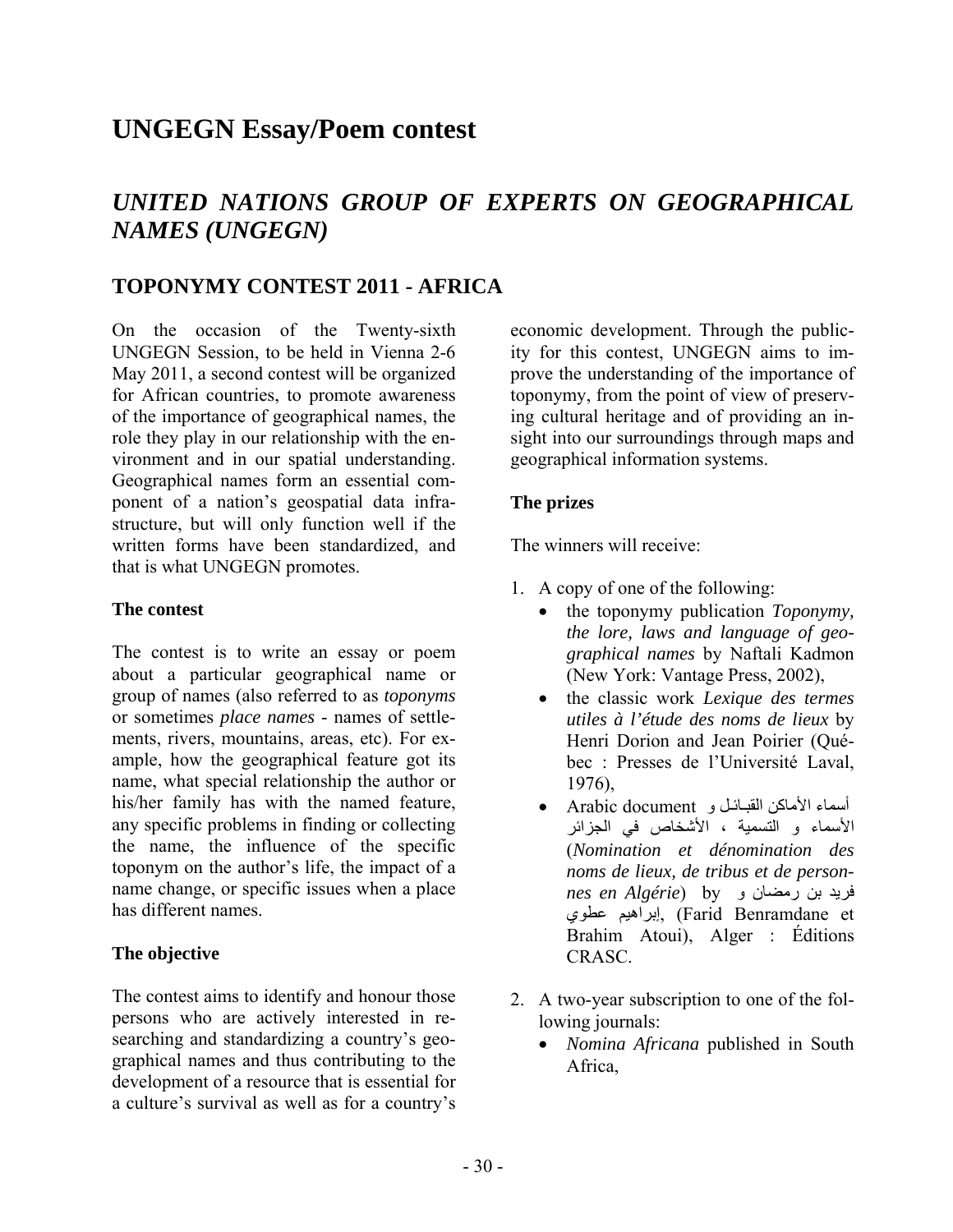- *Bulletin Géographique* published in Algeria,
- *Insaniyat* published in Algeria.
- 3. A set of recent UNGEGN documents relevant to the standardization of geographical names.

### **Participants**

The contest is open to citizens of all African countries, who are interested in toponymy, either from the viewpoint of preservation of cultural heritage, map production, working with GIS, or other endeavours related to toponymy.

### **Entries**

Each entry should contain the following elements, written in one of four of the official UN languages spoken in Africa, namely Arabic, English, French, or Spanish:

- 1. Name, email, address and position of the participant;
- 2. Photograph of the participant and (optional) of the named feature cited in the entry;
- 3. Two letters of recommendation from employees of government institutions or from academic institutions (preferably one from each);
- 4. An original text (essay or poem), free from copyright, of at least 500 words for an essay and 250 words for a poem, and with a maximum of 1000 words. This text should reflect the themes indicated above.
- 5. A declaration in which the author transfers copyright of the entry to UNGEGN, recognizing the right of UNGEGN to use and publish the photos and text, whole or partially, either in paper copy or on the web.

### **Closing date**

The materials have to be submitted digitally to the UNGEGN Secretariat in New York on or before 1 February, 2011. The address of the UNGEGN Secretariat is:

*geoinfo\_unsd@un.org.* 

### **Announcement of the winners**

The winners of the prizes will be announced at the 26th UNGEGN Session, May 2011, in Vienna. The decision of the jury appointed by the UNGEGN Bureau will be final. It is the intention of the UNGEGN Bureau to publish the winning entries on the UNGEGN website, and possibly to assemble other top entries in a special web-based publication.

September 2010

# **GROUPE D'EXPERTS DES NATIONS UNIES POUR LES NOMS GÉOGRAPHIQUES (GENUNG)**

### **CONCOURS DE TOPONYMIE GENUNG-2011**

À l'occasion de sa  $26^{\circ}$  session, à être tenue à Vienne, les 2-6 mai 2011, le GENUNG organise un autre concours à l'intention des pays

africains visant à promouvoir l'intérêt porté aux noms géographiques, à leur importance et au rôle qu'ils jouent en matière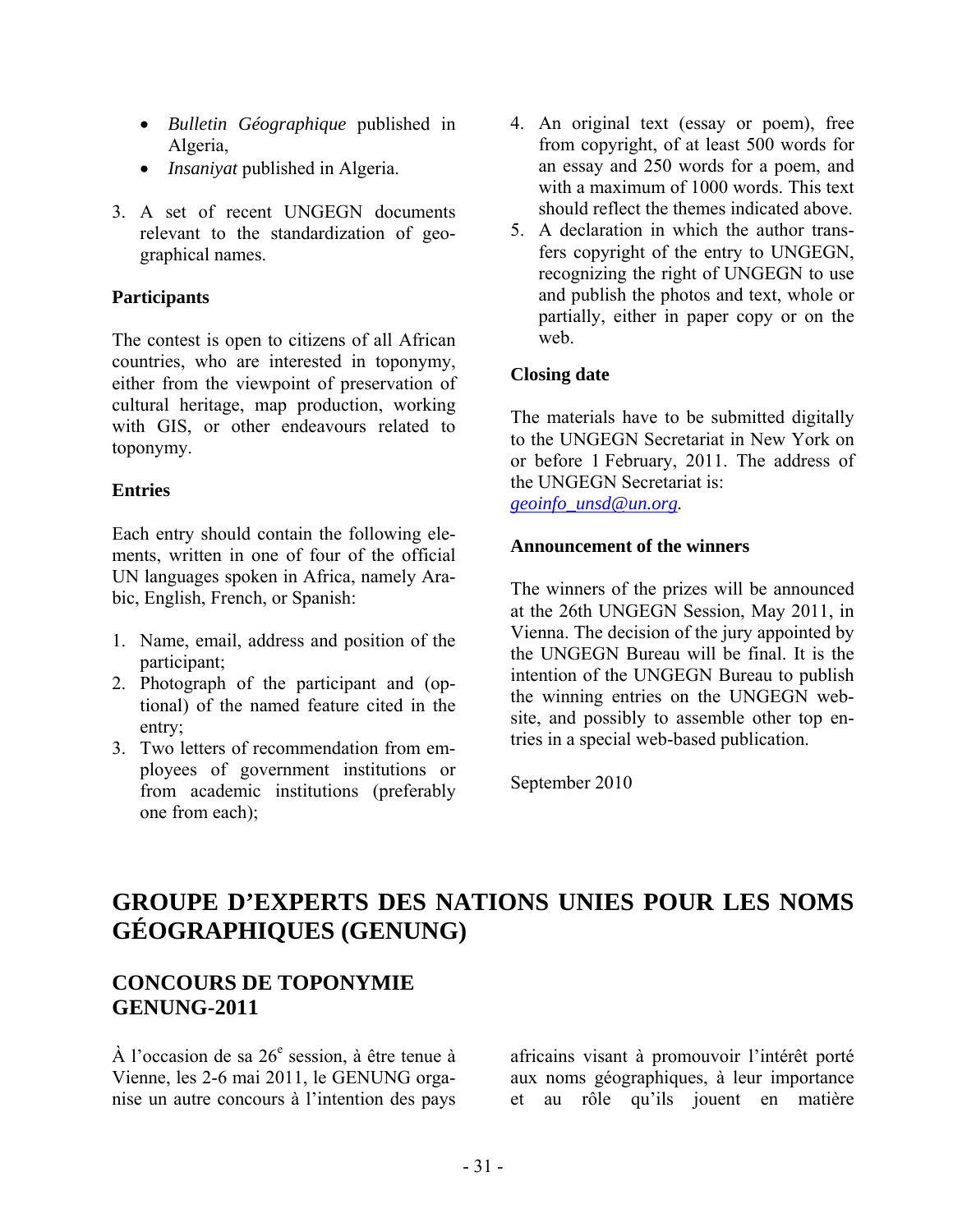d'environnement et de connaissance du territoire. Les noms de lieux constituent une composante essentielle des données spatiales de tous les pays, mais ils ne pourront pleinement remplir leur rôle que si leur forme écrite aura fait l'objet d'une normalisation précise. C'est là l'objectif poursuivi par le GENUNG.

#### **Le concours**

L'objet du concours consiste en l'écriture d'un texte, essai ou poème, au sujet d'un toponyme ou d'un groupe de toponymes (noms d'accidents géographiques, tels que cours d'eau ou montagnes, ou d'espaces humanisés, tels que villages ou régions) relatant, par exemple, l'origine du nom, la relation que l'auteur entretient avec le ou les noms choisis, les problèmes rencontrés lors d'un inventaire toponymique, les conséquences du changement du nom d'un lieu ou du fait qu'un lieu géographique est désigné par plusieurs noms.

### **L'objectif poursuivi**

Le concours vise à identifier et récompenser des personnes activement intéressées à la recherche et à la gestion toponymiques et apportant ainsi leur contribution au développement d'une ressource essentielle à la conservation du patrimoine culturel et au développement économique des pays. Par la publicité faite relativement à ce concours, le GE-NUNG vise à faire reconnaître la relation intime et fonctionnelle entre les aspects culturels et socio-économiques de la toponymie, d'une part, et la cartographie et les bases de données, d'autre part.

#### **Les prix**

Les gagnants recevront :

- 1. l'un des documents suivants :
	- a) l'ouvrage de Naftali Kadmon, *Toponymy, the lore, laws and lan-*

*guage of geographical names,* New York, Vantage Press, 2002 ;

- b) l'ouvrage classique de Henri Dorion et Jean Poirier, *Lexique des termes utiles à l'étude des noms de lieux,*  Québec, Presses de l'Université Laval, 1976 ;
- c) document en langue arabe, أسماء الأماكن الأسماء و القبـائـل و الأشخاص في الجزائر ، التسمية de Farid Benramdane et Brahim Atoui, *Nomination et dénomination des noms de lieux, de tribus et de personnes en Algérie,* Alger, Éditions CRASC.
- 2. un abonnement de deux ans à l'un des périodiques suivants :
	- a) *Nomina Africana,* publié en République sud-africaine ;
	- b) *Bulletin* géographique*,* publié en Algérie ;

c) *Insaniyat,* publié en Algérie.

3. un jeu de documents récents du GE-NUNG relatifs à la normalisation des noms géographiques.

### **Candidatures**

Tout citoyen d'un pays d'Afrique intéressé à la toponymie, soit sous l'angle de la valeur patrimoniale de la toponymie, soit sous celui de la production cartographique ou des systèmes d'information géographique, peut soumettre sa candidature en présentant un dossier comprenant les éléments ci-dessous.

#### **Le dossier de candidature**

Le dossier de candidature, rédigé dans l'une ou l'autre des quatre langues officielles des Nations Unies parlées en Afrique, à savoir l'anglais, l'arabe, l'espagnol ou le français, doit comprendre les éléments suivants :

1. Nom, courriel (email), adresse et fonction du candidat ;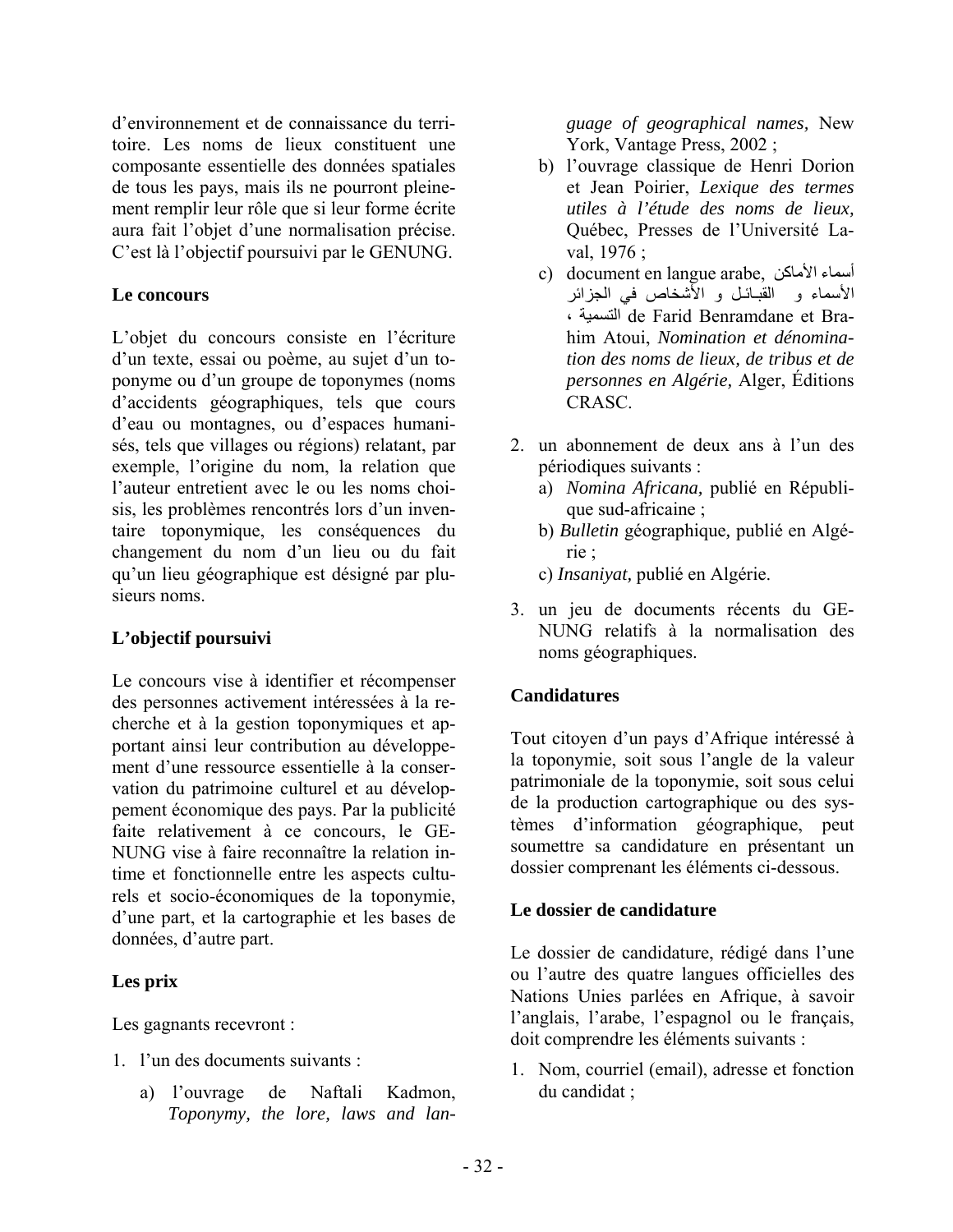- 2. Une photographie du candidat et (optionnel) du lieu ou d'un lieu cité dans le texte soumis ;
- 3. Deux lettres de recommandation d'une personne d'un organisme gouvernemental ou d'une institution académique (préférablement des deux) ;
- 4. Un texte original (essai ou poème) libre de droits d'au moins 500 mots pour un essai ou de 250 mots pour un poème, et d'au maximum 1 000 mots, rédigé dans l'esprit du concours tel qu'évoqué plus haut ;
- 5. Un déclaration signée de l'auteur constituant une cession de droits au bénéfice du GENUNG, lui reconnaissant le droit d'utiliser en tout ou en partie le texte

soumis et les photos, sur support papier ou numérisé.

### **Échéances**

Le dossier de candidature doit être soumis sous forme numérisée au Secrétariat du GE-NUNG à New York le ou avant le premier février 2011. L'adresse en est : *geoinfo\_unsd@un.org*.

L'annonce des gagnants sera faite lors de la 26<sup>e</sup> session du GENUNG, en mai 2011, à Vienne. La décision du jury nommé par le GENUNG sera finale. Les textes des gagnants (et possiblement ceux d'autres candidats jugés intéressants) seront publiés sur le site Internet du GENUNG.

Septembre 2010

# **World Statistics Day 20-10-2010**



In its resolution 67/267 of 3 June 2010, the General Assembly decided "to designate 20 October 2010 as World Statistics Day under the general

Service - Professionalism - Integrity

theme Celebrating the many achievements of official statistics and the core values of service, integrity and professionalism" and invited "all Member States, organizations of the United Nations system and other international and regional organizations, as well as civil society, including non-governmental organizations, such as research institutions, media and all producers and users of official statistics, to observe World Statistics Day in an appropriate manner."

The first ever World Statistics Day on 20 Oc-

tober 2010 was an overwhelming success since it was celebrated in more than 120 countries and by some 40 international organizations. Special events to mark the Day included conferences, symposia, roundtables, quizzes and press conferences. In some countries, Heads of State or Governments either hosted a conference to celebrate World Statistics Day (Peru) or issued official messages to mark the Day (including Fiji, Namibia, Jamaica, and even US President Barack Obama).

Many countries used 20.10.2010 to raise public awareness about their censuses, through press events and promotional materials in schools (Bahamas, Mauritius, Qatar, Russia, etc.). The Statistical Division of DESA released at UN Headquarters, Shanghai's World Expo and ESCAP Bangkok its report *World's Women 2010* as an example of offi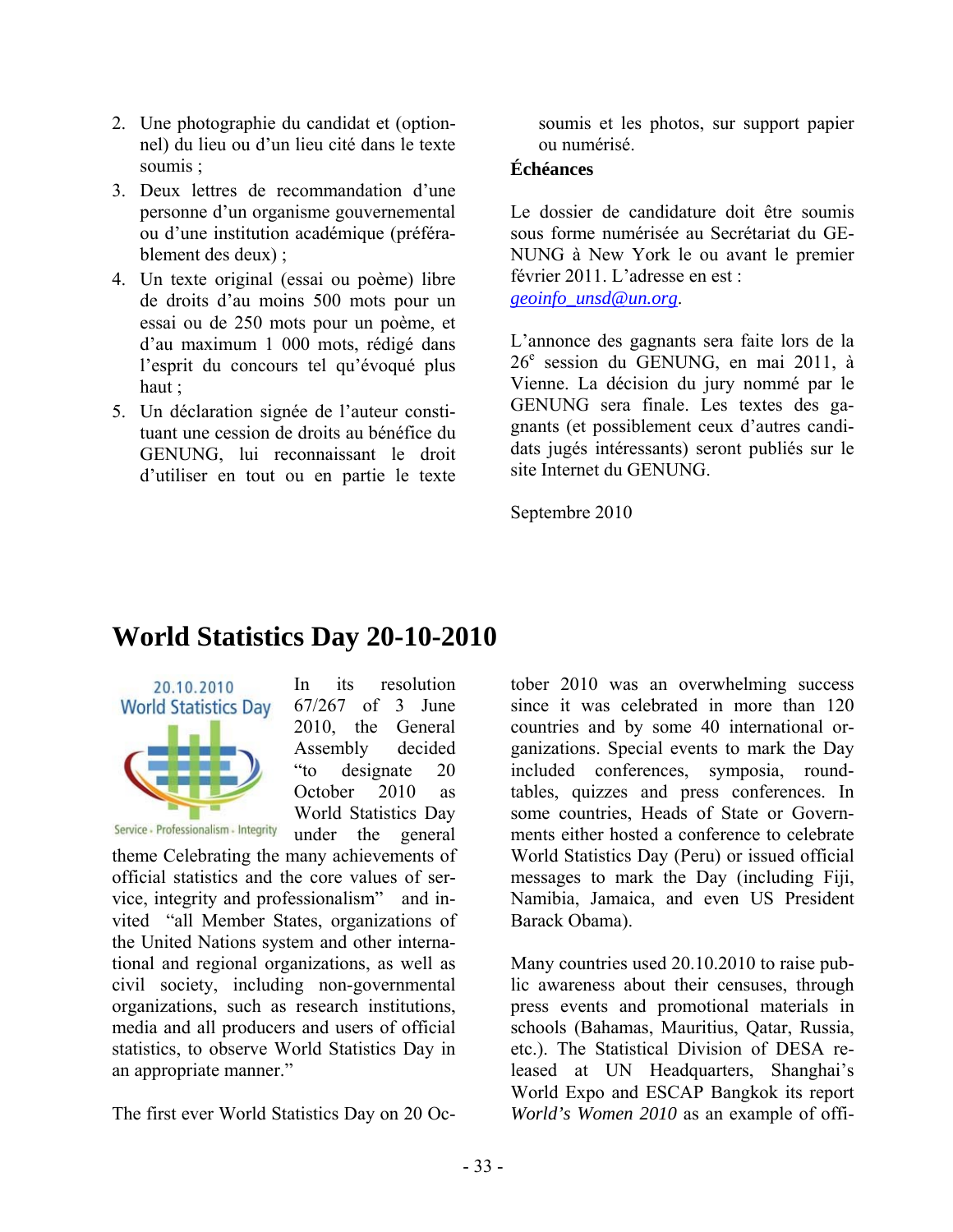cial statistics' contribution to social progress. UN bodies organized joint conferences, meetings or receptions to mark World Statistics Day, in Geneva, Vienna, Washington and Montreal.

To mention some of the activities at national level: Commemorative WSD stamps were be issued in China, Cuba, Dominica and Papua New Guinea); The UK's Royal Statistical Society launched on 20 October a major 10 year statistical literacy campaign to sensitize the public on the benefits of statistics.

Information on the WSD is available website:

http://unstats.un.org/unsd/wsd/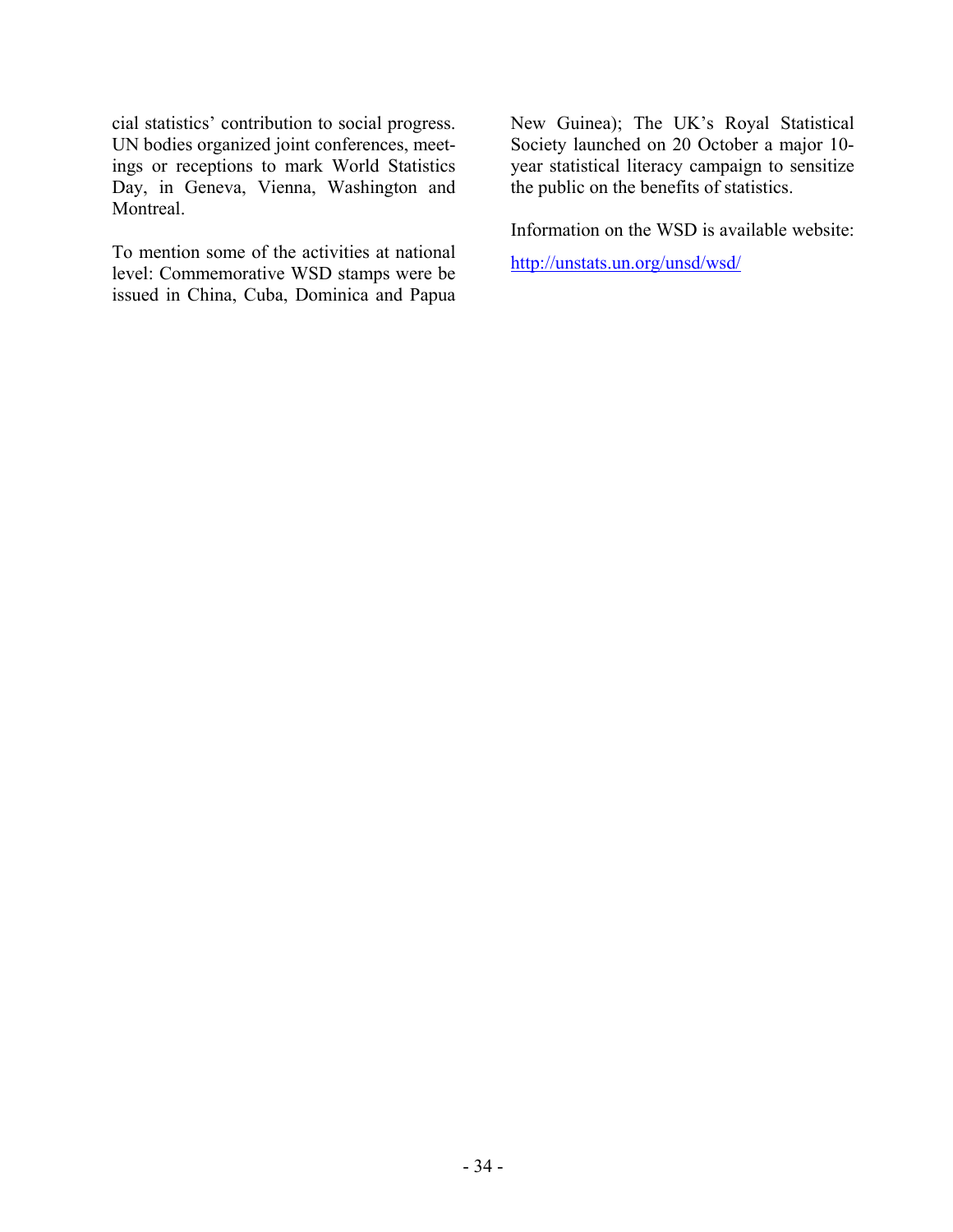# **Toponymic Research**

*UNGEGN has been encouraged to include in the Bulletin research material that relates to geographical names and their standardization. While this is seen as most useful to recipients of the Bulletin and a way for researchers to spread their knowledge for the assistance of UNGEGN experts, we must include a caveat. No formal review process has been initiated by the UNGEGN Secretariat or the UNGEGN Bureau for research articles, facts have not been verified and no editing process has been put in place; information included is solely the author's responsibility and does not reflect any position held by UNGEGN. Questions about the articles or their content should be directed to the authors.* 

# **The impact of foreign languages, local dialects and colonisation on the evolution of geographical names in Tunisia**

### **Introduction**

It is generally admitted that place names serve not only as spatial reference points to identify, locate and describe our position on the earth, but are also important signposts of the historical and cultural influences and value of the people who named them.

Tunisia, for most of its history, was a theatre for many wars and conquests leading to successive and bright civilisations: Berber, Phoenician, Carthaginian, Roman, Byzantine etc… moreover, the various cultural levels and the local dialects have had an impact on the evolution of the geographical names.

In this paper, the emphasis will mainly be put on three aspects considered to be of major influence on place naming in Tunisia: these are the different languages, the local dialects and the French colonisation which lasted from 1881 to 1956. This led to the distortion of geographical names and to a situation which prevented the adoption of a unique system of transliteration from Arabic to Latin.

It has to be pointed out that the standardized Beirut 1972 transcription system (with some changes introduced to take in consideration certain aspects of the Tunisian dialect) has been used since 1983 in Tunisia to produce different scale topographic maps.

It is hoped that this situation will get redressed in the future thanks to increased efforts of the national toponymic authority.

### **1- The geographical names in Tunisia**

As in every other place, geographical names reflect the country's history. In our case, we are dealing with a country with a long history spanning three millennia since the first Phoenician settlement in Utique.

In Tunisia, the geographical name is a mixture of Lybic, Berber, Phoenician, Roman, Arabic, Spanish, Turkish, French and other languages and has maintained to some extent its historical origin through centuries.

Some geographical names are affected by historical events contributing in making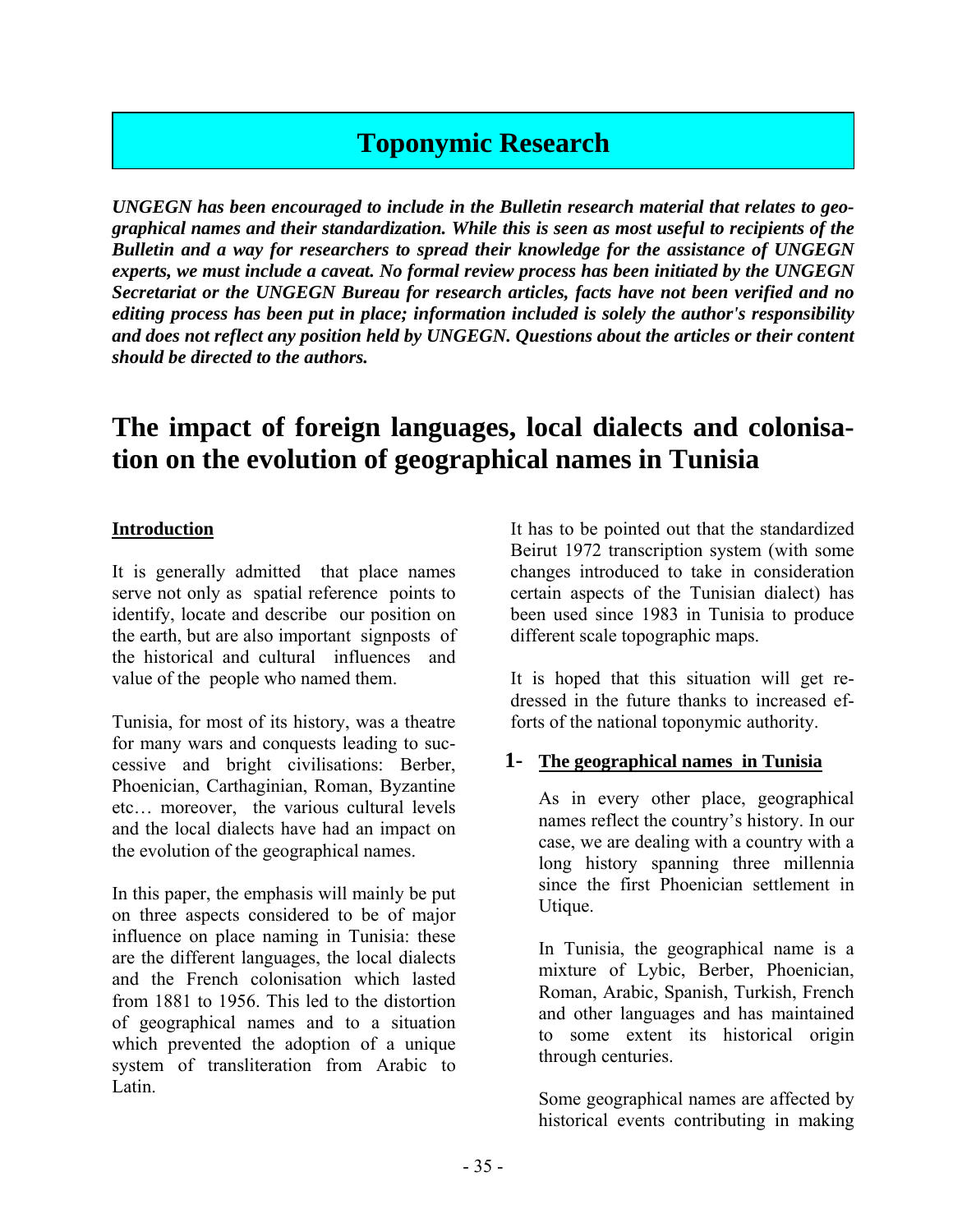them a permanent part of the national cultural heritage as in the case of Carthage, Utique, Dogga, Kairouan. Others are linked to dramatic circumstances, such as the village of Sakiet Sidi Youssef where both Tunisians and Algerians sustained casualties during the liberation war of Algeria. On the other hand, places known for their tourist resorts such as Hammamet, Jerba, Port El Kantaoui etc…with their valuable contribution to the national economy are positively advertised by the media and then made known throughout the world.

However, a number of place names remain ignored or may have undergone changes despite the fact that they stand as the early witnesses of the Tunisian cultural heritage, the history of the country and the customs of its people and their ways of life.

The Arabic name was imposed in the 11th century as a result of economic and cultural factors. Added to this, the religious Marabouts which were viewed as the favourite place for gathering people and teaching them the Koran, contributed in the spread of the Arabic language at the expense of the Berber language and habits.

This has played a significant role in the spread of residential areas named after saints like Sidi Boulbaba (Gabes), Sidi Belhassen Chadli and Sidi Mehrez (Tunis).

However, the Berber language has been maintained mainly in the isolated mountainous areas of the Tunisian South. It has to be pointed out that names having as generic "Jbal" which means "mountain", are mainly related to Berber tribes who were living in mountains. Example: Jbal Tmasmida is related to the Berber

tribe Masmouda, Jbal Bargou is related to the Braga tribes.

### **2- The impact of different languages on the geographical name in Tunisia**

The old geographical name continues to exist as a result of the authenticity of early languages in North Africa (Lybic and Phoenician) and their affiliation, as well as Arabic, to the Semitic origins. For example, the name of Thapsus, which means transit, was given by the Phoenicians in Sicily under the name of Thapsa; in the Euphrates, Thapsaque; in Jerba (Tunisia), Tupasa and in Algeria, Tipasa.

The transliteration from the original languages into Latin and the difficulties accompanying the transition on the phonetic level led to several linguistic alterations such as:

- The confusion in the pronunciation and writing of some letters:
	- o The « C » which is pronounced « K » and may stand for the letters  $\kappa$  K, Q, G ». Example: Cercina becomes Kerkennah.
	- $\circ$  The letter  $\langle$  J  $\rangle$  which represents « G ». Example Vaga becomes Beja.
	- o The letter « ش, sha » which is nonexistent in Latin was represented by « S ». Example: "شمتو, Shamtu"- Simithu.
	- o Main changes are related to the letters  $\langle \langle V \rangle \rangle$  and  $\langle \langle P \rangle \rangle$  which do not exist in arabic and which were represented respectively by « B » and « F ». Examples: Vaga-Beja; Capsa-Gafsa.
	- o The letter  $\kappa \in -j$  » in some cases represented by « Z » Example: " جامة, Jama " becomes Zama; "جرجيس, Jarjis" becomes Zarzis.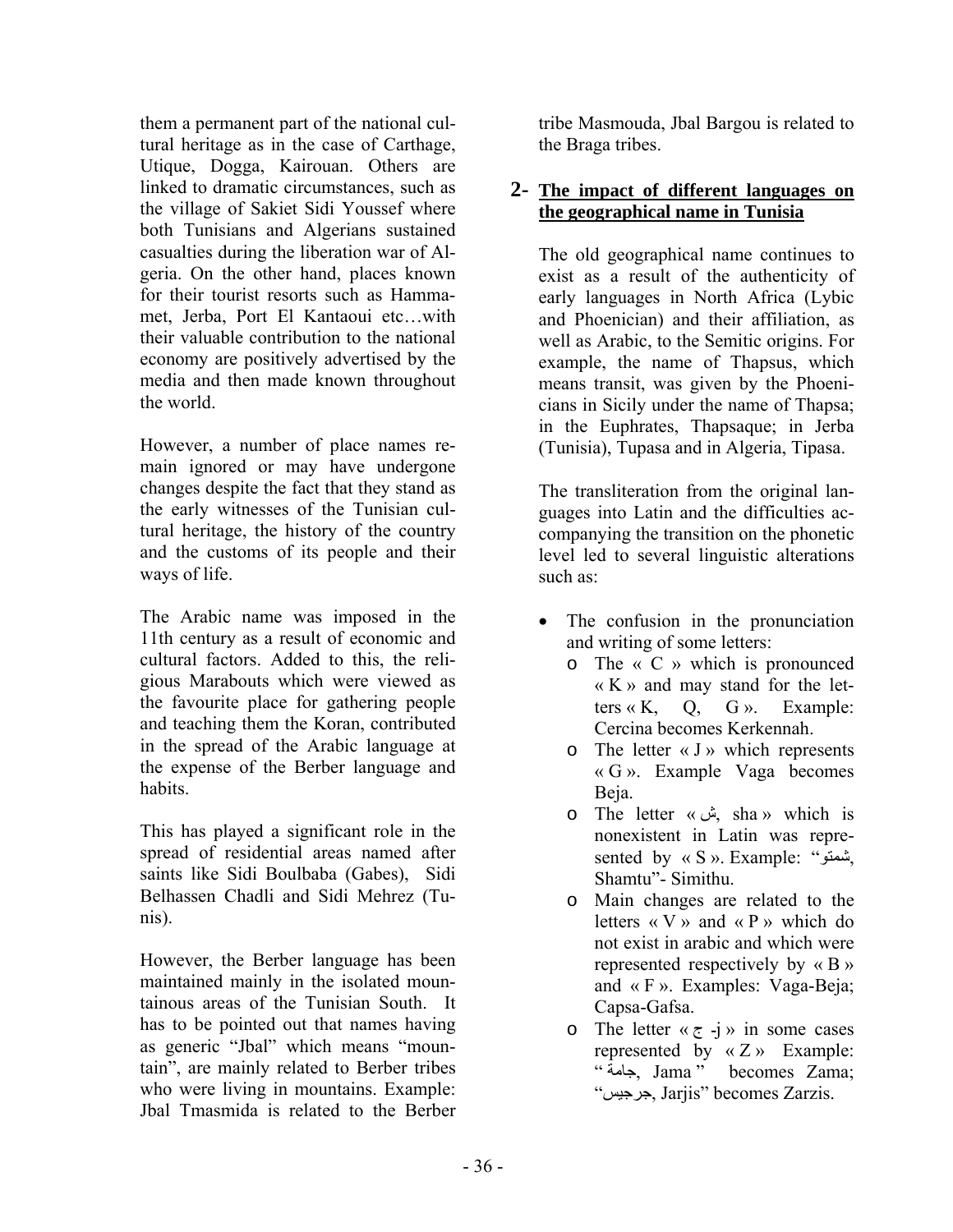- The omission of some linguistic sounds :
	- o Tacape becomes Gabes
	- o Qart ha desh becomes Carthage
- Subverting letters : Thabraca becomes Tbarqa
- Name distortion which results in a name very different and far from its origins. Example: Hippou Acra (1), Hippo Diarrhytus (2), Hippone Zarito (3) become Bizerte.
- The assimilation of some letters into others to the point of similarity, such as:
	- o « N » and « L » : Majel Ben Abbes is replaced by Majel Bel Abbes
	- $\circ$  « J » and « Z » : Jarjis becomes Zarzis
	- $\circ$  « Sh » and « S » : Shammes becomes Sammes

### **3- The impact of French colonization on the geographical name in Tunisia**

During the colonial period (1881-1956), there was an impact on all the structures of Tunisian society, including geographical names, this impact is shown through the following examples:

- The geographical name which had a socio-economic role became linked to the administrative division and cadastral registration imposed by the colonial law: the geographical name became an essential title to the ownership of land (Hinchir Said, Ouled Sidi Ali Ben Oun…).
- During this period, French colonial authorities directly imposed names in places where French settlers seized the most fertile tracts of land thus some places were named after these settlers: Michaud, Fermes Fabre et Cailloux, etc...
- Names of saints and clergymen were also given: Ste Marguerite, Ste Ma-

rine, St. Louis Louis, La Fayette, also appeared in the steppes names like Pavillier, Pichon, Henriville.

The colonization had also an indirect impact on the geographical name as it restricted the movements of nomads who were obliged to gather in tribes around water resources, an essential and vital factor for pastoralists, which led to the development of names of water places. Hence, the birth of generic names like: Ghdir (pond), Ogla (river bottom), Hassi (a hole in the streaming river), Bir (well), Ain (spring), Fawwar (spring), etc… Examples of relevant toponyms are: Ghdir El Golla, Hassi El Frid, Ain Jloula, Bir Roumane.

Overall, the European colonisation of Tunisia, undertaken mainly by the French, in the late 19th century led to the distortion of many local geographical names and the adoption of European ones. This resulted in the following situations:

- 1. Introducing exonyms: Cap Blanc, Cap Bon, Cap Afrique
- 2. Translating toponyms into other languages like Italian: Porto Farina, Cap Negro, La Goulette, etc…
- 3. Adding definite articles to toponyms: La Chebba, Le Krib, Le Kef, La Marsa, etc…
- 4. Introducing new vowels: قليبية بنزرت ; Soliman - سليمان ; Kélibia ، قابس ,Nabeul - نابل ; Bizerte - Gabès
- 5. Shortening toponyms by omitting vowels at the end: سوسة) pronounced Sousa) - Sousse (although it has an « e » at the end, it is pronounced « SOUSS »)
- 6. Misspelling of some letters like:
	- o The letter « ث « which was represented by « th » (Bou Thadi, بوثدي (or « t » (Beni Khaltoum, ( ثالجة ,Selja » (s « or) بني آلثوم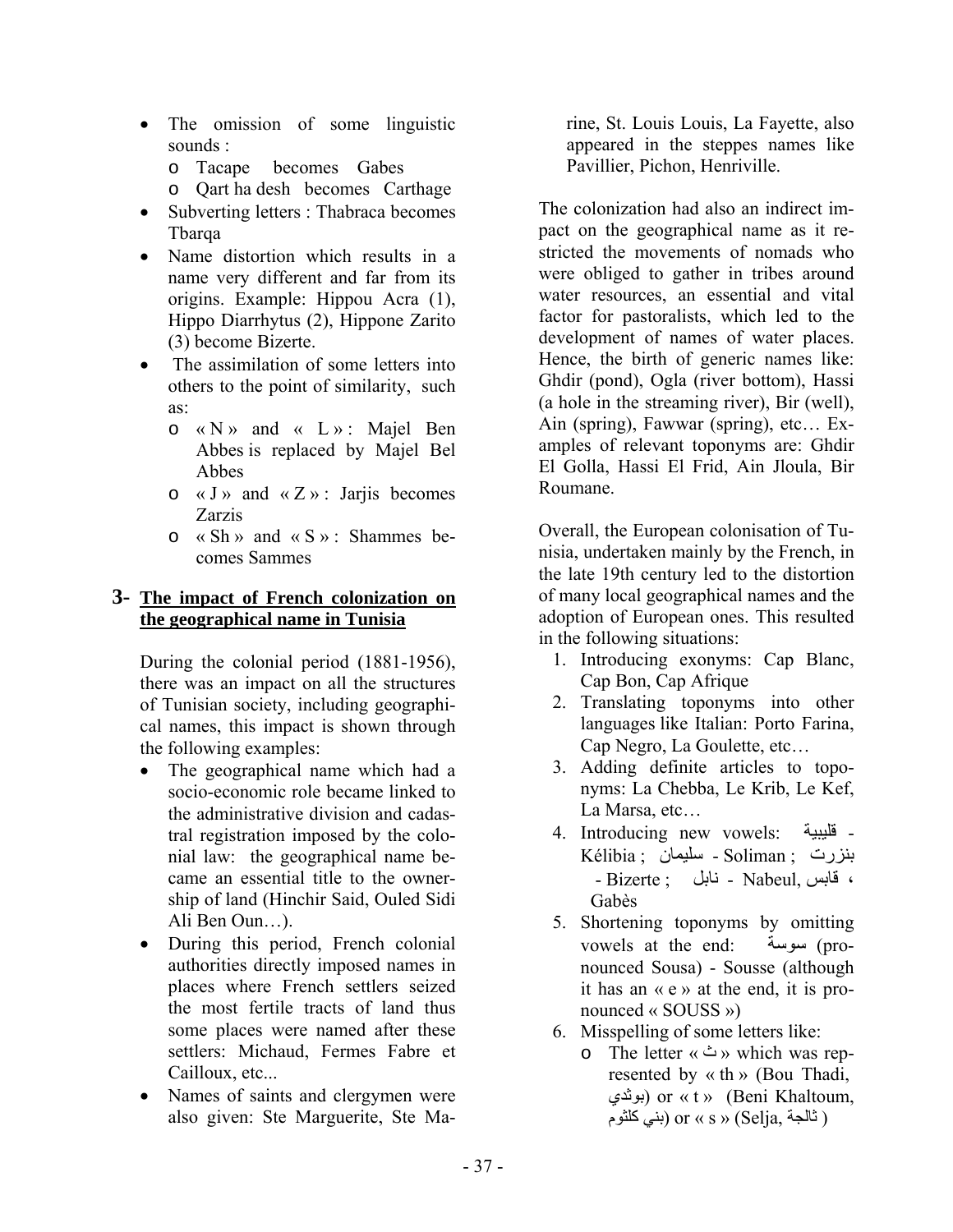- o The letter « j,  $\zeta$  » is translated « dj » (Djebel Fkirine)
- o The letters « ض, ظ « are translated « d » (Mdilla, مظيلة), (النفيضة ,Enfida(
- $\circ$  The letter « k » may represent  $\alpha$  k, ق » (Turki, ق ) or  $\alpha$  ق »  $(Kelibia, \quad \text{if } \alpha \in \mathbb{R}^n \times \mathbb{R}^n$  or  $\alpha \in \mathbb{R}^n$ ( الـڤصرين ,Kasserine(
- o The letter « gh, غ « may be translated as « gh » (Zaghouan, زغوان (or « kh » (Beni Khedech, خداش بني( . Those 2 letters (gh and kh) were adopted since 1893 with decision by the French Military Service. And then in 1922, was adopted « rh » for the letter « غ) « Oued Rhezala, وادي غزالة) and « kr » for the letter  $\langle \times \rangle$  (Kroumirie, .(جبل خمير

But the major changes were those which transformed names into exonyms like : ;Kroumirie ,جبل خمير ;Enfidaville ,النفيضة ...etc ,Moularès , أم العرايس

### **4- The independence period**

After independence and for many years, the situation remained somehow "chaotic" in defining and spelling geographical names, as French continued to be taught along with Arabic in the public schools. This has contributed to the acceptance by Tunisians of French geographical names. As a result Arabic names are much deformed and distorted through uncareful French spelling. For instance, the name El Houd (given by the colonizer) and translated into « الهود « by Tunisians does not reflect the reality of the name which is «الحو , water basin ». Since 1956, the date of Tunisian independence, the national authorities have tried to erase the most apparent trace of colonization and have given names to

new urban places which reflect Tunisian feelings of recovered freedom and their expectations about a better future. Examples of those names are: الزهور حي, City of flowers; التطور حي , City of development, etc…

Also, names of leaders and martyrs who fought against the colonizer have replaced foreign names and exonyms: Ferryville became Menzel Bourguiba (which means House of Bourguiba**,** with reference to Habib Bourguiba, the first President of the Tunisian Republic); Pavillier became (Menzel Mhiri). Also were given names like Place of Ali El Belhouane, Hedi Chaker Avenue, Aziza Othmana Hospital, etc…

Historical names like Amilcar, Hannibal, Jughurta and Alissa were given to tourist complexes.

In 1969, historical names from Berber origin which were somehow forgotten by the population were officially adopted as a part of national patrimony. Among these are Haidra, telept, Utique, Chemtou, Bulla Regia.

### **5- The influence of local dialects on geographical names**

The situation of the Arabic language in Tunisia is one of the factors having contributed to the distortion of geographical names since in addition to the original language there were various cultural levels as well as different levels of expression and pronunciation which have led to incompatibility between the historical writing of a name and its official one and between the local pronunciation and the national one. For example, the official name for Galâat Snen (Fort of Snen) may be spelled as Qalaat Snen (Fort of Snen) or Qalaat Al Asnam (Statues' Fort) or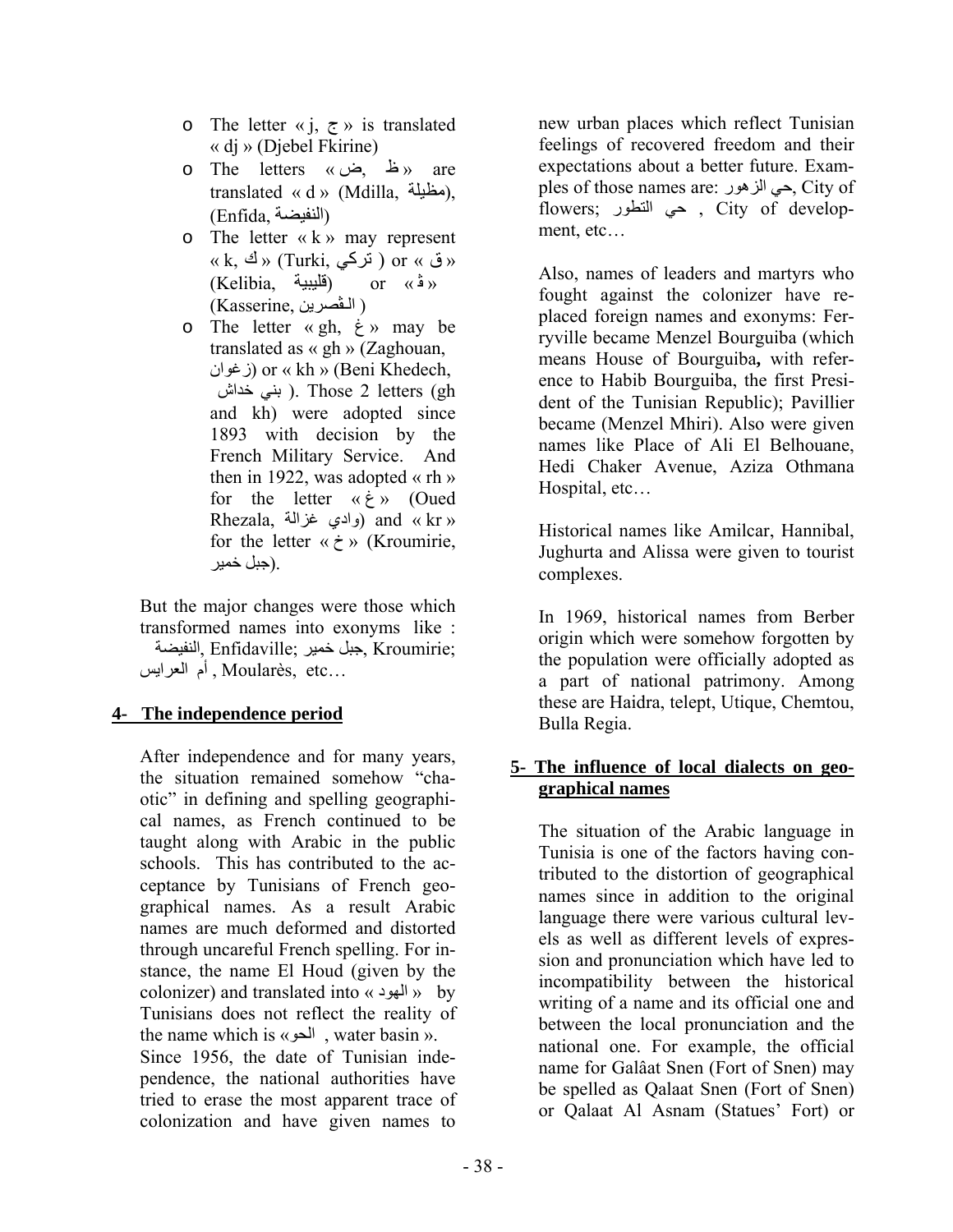Qalaat As Snam (a statue's Fort) and each toponym has a different meaning.

In addition to the Berber language influence, the Bedouin Arabic, which is richer in phonetic sounds than the modern Arabic, is the source of the existence of the linguistic sound « ga, ڤ « in North Africa. The exodus from rural areas to cities imposed the Bedouin dialect to the urban one with an increase in the use of the letter « ga, ڤ « normally inexistent in the classical Arabic alphabet. As a result, many names written and pronounced with « ga,  $\dot{\bullet}$  », were at the national level adopted. For instance: Gābis (ڤابس), Gamouda (قصر), Gafsa (ڤفصة), Gsar ( , فصر), Gal'a ( ألـڤصرين ), Al Gasrin ( الـڤصرين) etc…

Local dialects have also led to the following distortions:

- The changing of the letters:  $\langle \alpha \rangle$   $\zeta$   $\gamma$  to « z, جرجيس ) For instance: (جرجيس , Jarjis) became (زرزيس , Zarzis), the letter « l,  $\cup$  » to « n,  $\cup$  »; (Takelsa, (تاكلسة) became (Takensa, تاكنسة)
- Replacing the letters « و, w » and «ي, y » by longer vowels: Ouled instead of Awled; Sidi instead of Sayyidi; Bou instead of Abou (Sidi Bou Said); Bin instead of Ibn (Bir Ali Bin Khelifa).

The name Kairouan (which means the cluster of caravans), is full of history and is emblematic of the creation and development of the Arab civilisation in North Africa. It is written in official documents « Al Qayrawān » but in daily speech it is spelled Al Qirwān.

### **6- The names on maps and road panels**

The responsibility for assigning official names of cities and streets rests with the

Ministry of Interior under the decree of  $21<sup>st</sup>$  June 1956 pertaining to administrative organization of the national territory. As for the majority of the names of geographic entities: rivers, mountains, localities, they are out of the reach of this system. It is through the official cartography cadastre, topographic map that those toponyms are recorded and officialized.

### **6.1 Historical phases in writing names on maps.**

- o The transcription from Arabic to Latin was first seriously contemplated during the French Protectorate in Tunisia when maps produced were mainly ordnance survey maps,
- o Many decisions in this field were made on behalf of the Tunisian authorities and the other North African countries (Algeria, Morocco) by the French and civilian authorities such as the Military Geographic Service (SGA) and the National Geographic Institute (IGN) and the Saharan Research Institute (IRS),
- o Many transcription systems either similar or complementary were adopted by different organizations,
- o As a consequence, there was no common system of transcription,
- o In 1983 the Tunisian Office of Topography and Cartography (O.T.C) decided to update its maps using the Latin transcription system,
- o In order to set up a common cartographic transcription system in compliance with international standards, the Geographical Name Committee had held many meetings and workshops between experts from OTC and the con-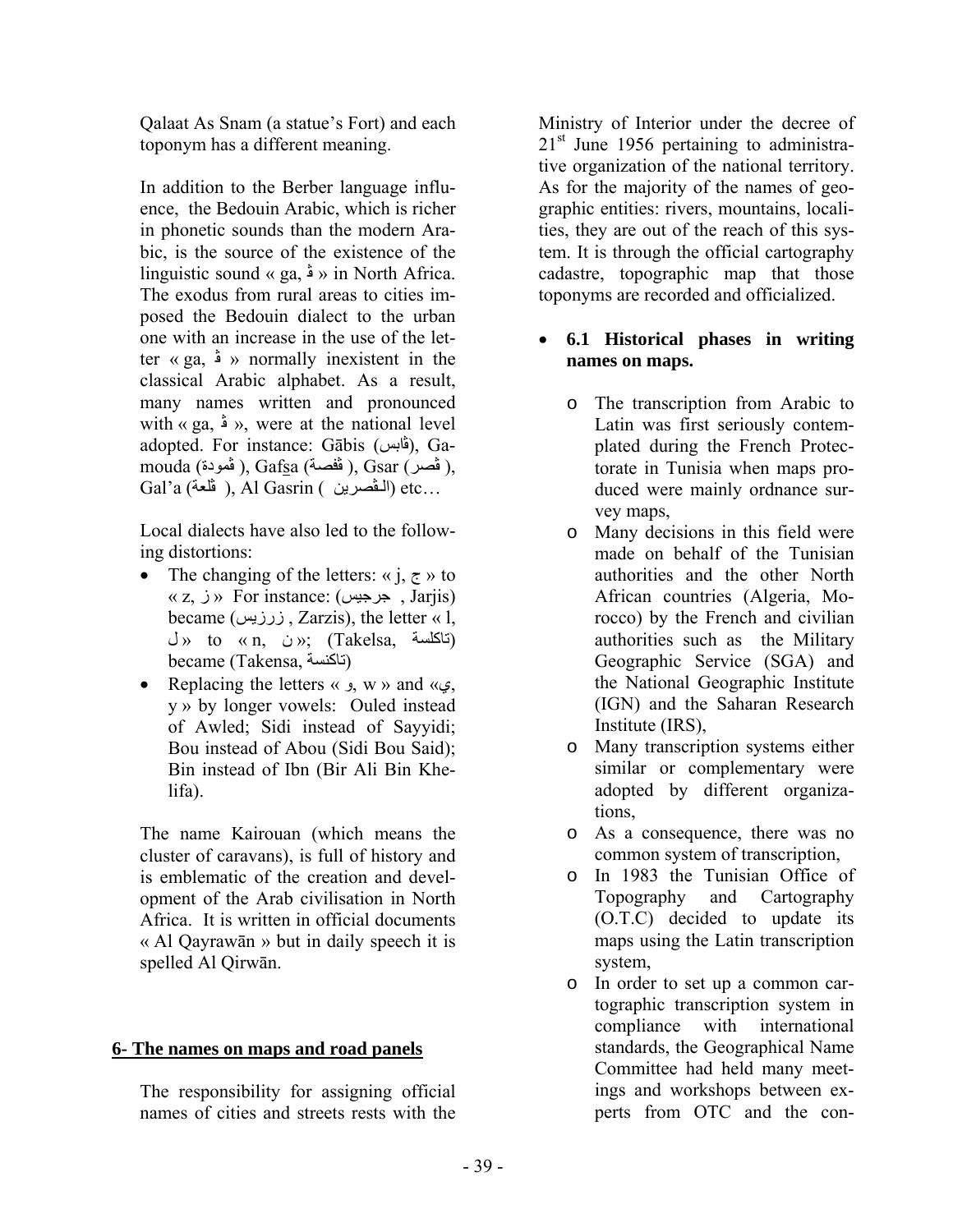cerned organizations like the Geographic and Hydrographic Services of the Ministry of Defense (DSGHA) and the Center of Economic and Social Studies and Researches (CERES),

- o The committee has then adopted the Beirut 72 transcription system including some changes according to the Tunisian dialect, to produce and update the 1/25.000, 1/50.000, 1/50.000 and 1/200.000 topographic maps covering the country,
- o Topographic maps with various scales produced with the French transcription system are still used.

In addition to the aforementioned factors (succession of civilisations, French colonization, coexistence of various languages and dialects and also different cultural levels…), the existence of various transcription systems as well as the responsibility for collecting geographical names by linguistically incompetent land surveyors may cause the name to lose its identity and adversely affect the patrimony.

### **6.2 Assigning names to cities and streets**

In Tunisia, the naming of streets, squares and roads is the responsibility of the Ministry of Interior. At the practical level, a committee chaired by a municipal councillor is charged with making the proposals about the assignment of names. This committee is comprised if the following members:

- o Representatives of the Directorate of roads,
- o Representatives of the Traffic Division,
- o Responsibles for house numbering,
- o University professors specialized in history, geography, Arabic and French and linguistics.

### **6.3 Types of names given**

Roads and streets are generally named after:

- o Heroes and renowned persons with the priority given to Tunisian freedom fighters and martyrs,
- o Prominent figures in sciences and humanities (doctors, poets, authors…),
- o Celebrities,
- o Flowers, birds and natural features,
- o Virtues (patience, faithfulness…)
- o Religious names,
- o Historical names,
- o Countries and cities.

Proposals are either made by the Ministry of Interior or by the committee members as follows:

- o The committee studies the names and translates them into French,
- o The list of names is submitted to the municipality board for approval,
- o The decision of the board is then transmitted to the Governor for enforcement,
- o All geographical names are gathered into a database,
- o Names related to new administrative sectors/divisions are given numbers which are replaced later on by names.

### **6.4 The Medina of Tunis**

In 1979, the Medina of Tunis was named a UNESCO World Heritage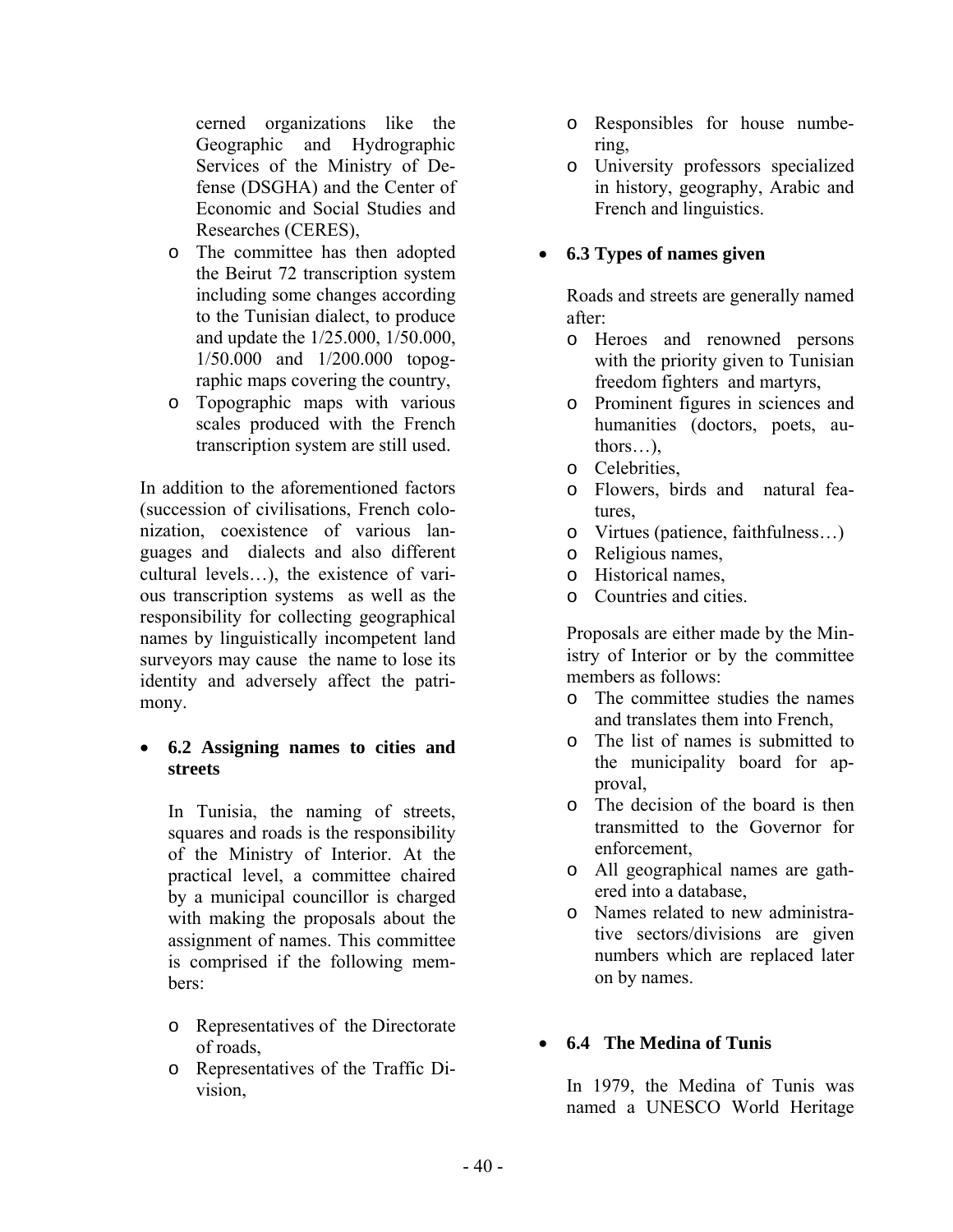Site. Although some names in the Medina do not always convey happy connotations (Impasse du prisonnier/ prisoner alley, Impasse du martyr/ martyr alley, rue du gibet/ Gallows street, Rue de l'obscurité/Darkness street, etc…) or are unclear (Impasse de Iwaze/ Iwaze alley, Rue Kiou Kiou/ Kiou Kiou street, Rue Al Ghasroun/ Al Ghasroun street…), the committee decided to keep those names unchanged since each name should certainly have a story which reflects the real history of the place it belongs to.

Regarding the transcription system, names written on road panels are in Arabic and in French (using at about 95% the French transcription system with different spellings). This leads us to say that for the same reasons previously mentioned, the writing of names on road panels as the case on maps is not following a unique and standardized system of transcription.

### **References :**

- Evelyne Ben Jaafar : *Les noms des lieux de Tunisie*

- John Fontaine (author), Hamadi Sammoud (translation to Arabic) :

فهرس تاريخي للمؤلفات التونسية

- Mohamed Fantar and François Decret : *L'Afrique du Nord dans l'antiquité* 

- Taieb Baccouche : *Le phénomène « ga » dans les parlers citadins de Tunisie*

- L'Atlas Tunisien (Arabic version) : تونــــس التضاريس 1980

- Bayt El Hikma Carthage

- Institut National du Patrimoine
- Ecole Normale Supérieure

- Ministry of Interior (Municipality of Tunis, General Directorate for Roads )

### **Eng. Naïma FRIHA**

National Centre For Cartography and Remote Sensing

Email*: naima\_fri@yahoo.fr*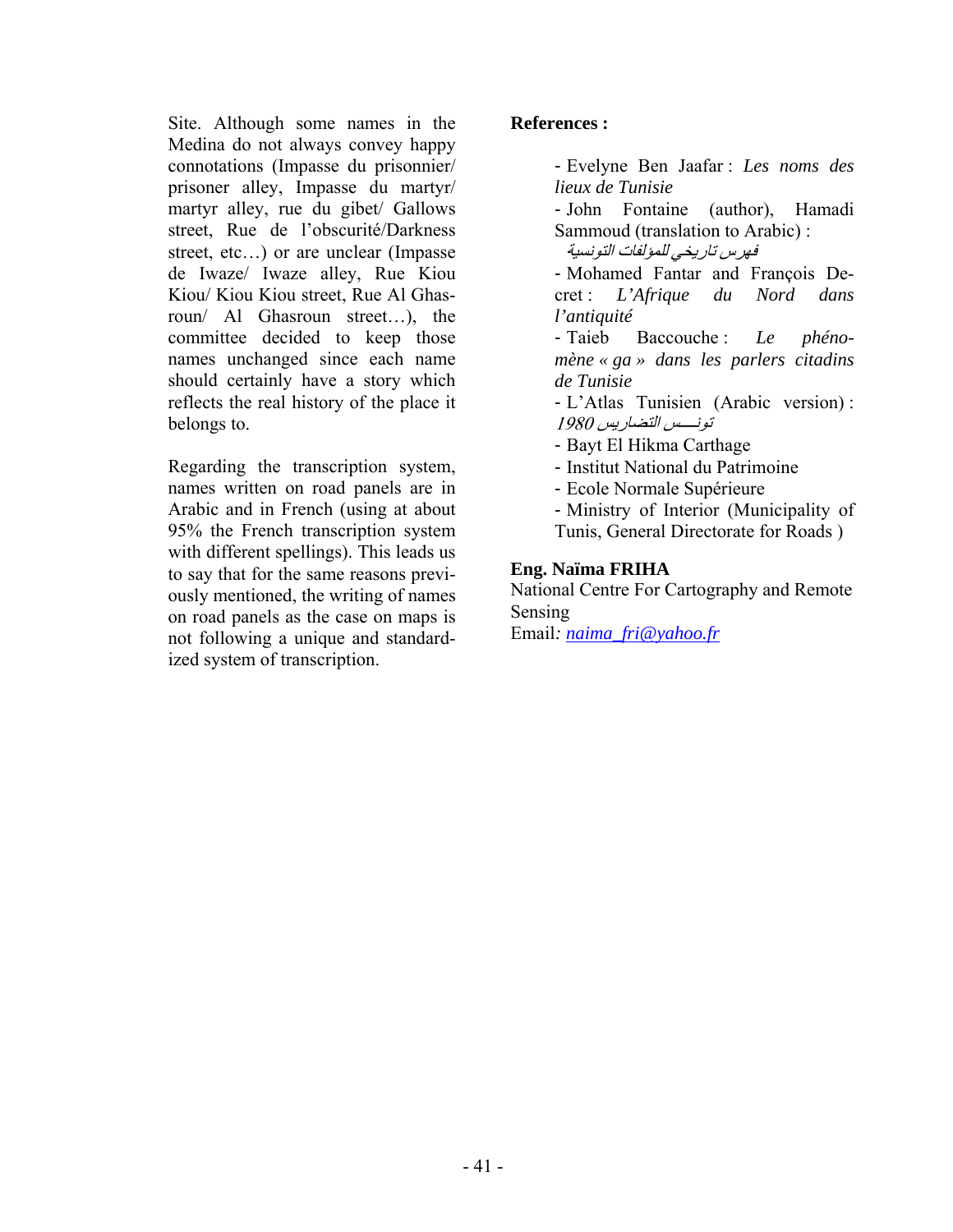### **Example of different spellings for a city name**

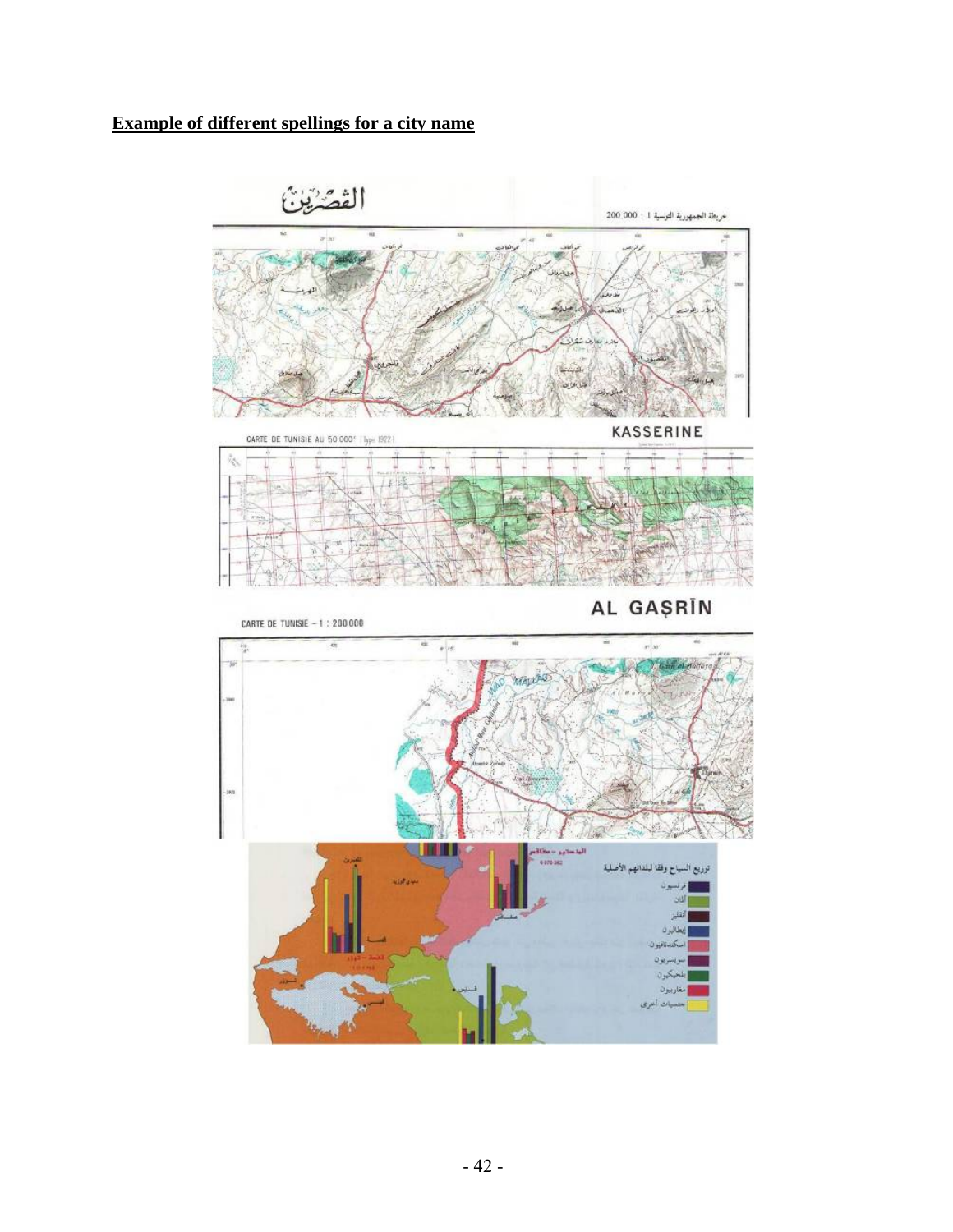### **Examples of names on road panels and streets**















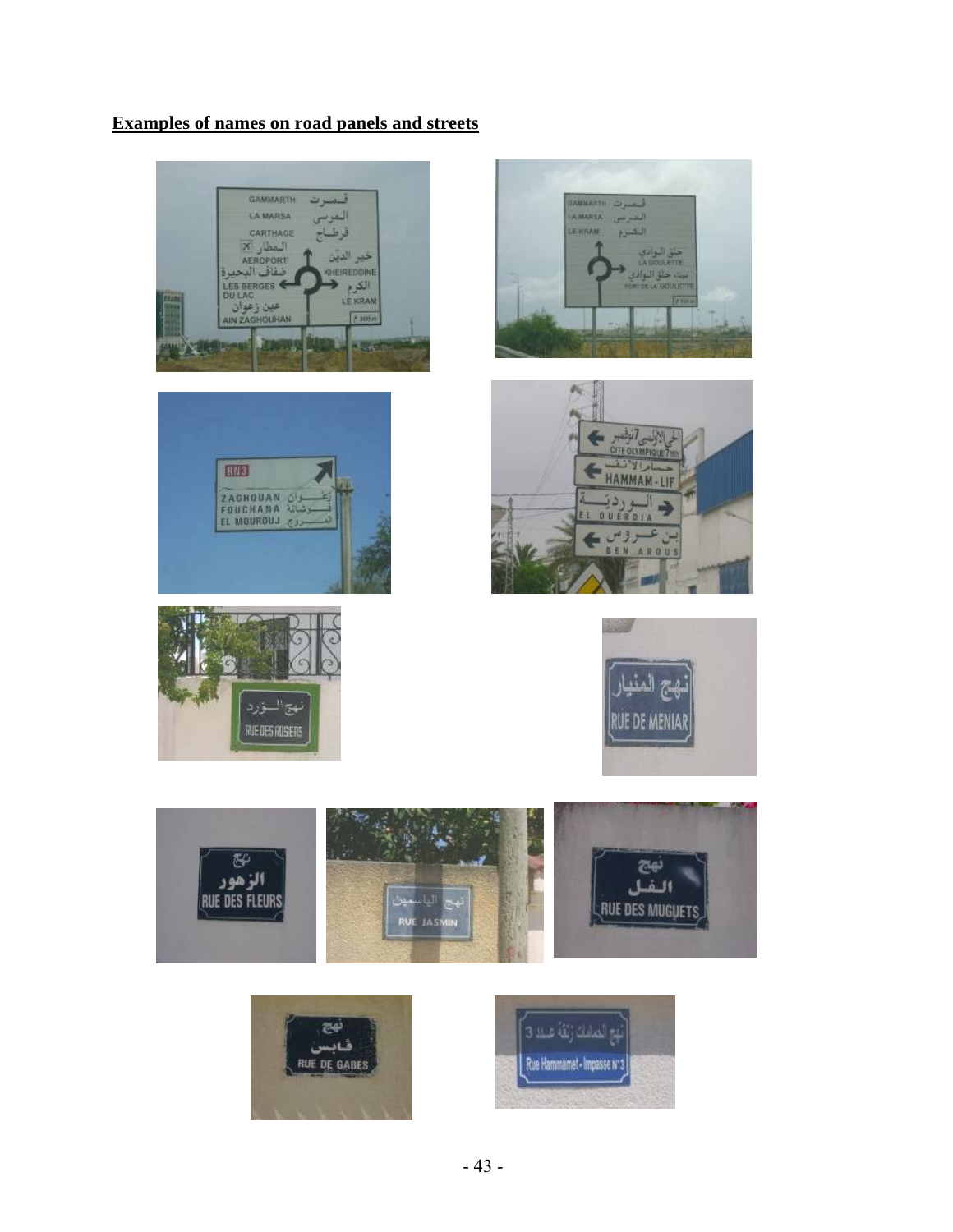# **Upcoming Meetings of Groups Associated with Geographical Names**

#### **International Conference on Indigenous Place Names 2010**

- Exploring ways to reclaim cultural identity through place names (http://www.icipn2010.no/) 3-8 September 2010, Sámi University College, Guovdageaidnu, Norway

### **International Hydrographic Organization**

**– GEBCO – Sub-Committee on Undersea Features (SCUFN) (**http:// www.ihoohi.net/english/committeeswg/ircc/gebco/scufn.html) 11-14 September 2010, Callao, Peru

#### **Names Society of Southern Africa**

Theme: Homo nominans: mankind, the namer Bertie Neethling, bneethling@uwc.ac.za) NSA 2010, 26-28 October 2010, Club Mykanos, South African West Coast (Atlantic Ocean)

#### **African Association of Remote Sensing and the Environment**

8th International Conference (http://www.itc.nl/aarse/) 25-29 October 2010, Addis Ababa, Ethiopia

### **Geotunis 2010**

Fifth International Conference (http://www.geotunis.org/2010/) 29 November – 3 December 2010, Tunis

### **American Association of Geographers**

**(AAG)** – Annual meeting 2011 (http://www.aag.org/cs/annual\_conference), 12-16 April 2011, Seattle, U.S.A.

### **ICC 2011 – 25th International Cartographic Conference**

 $(http://www.ice2011.fr)$ 3-8 July 2011, Paris, France

# **International Council of Onomastic Sci-**

**ences** (ICOS) (http://www.icosweb.net/index.php/home.  $\overline{\text{html}}$ ) – 24<sup>th</sup> ICOS Congress, 4-10 September 2011, Barcelona, Spain

### **International Geographical Union**

(http://www.igu-net.org/) IGU Regional Conference 2011 – November 2011, Santiago, Chile IGU International Geographical Congress 2012 – 26-30 August 2012, Köln, Germany